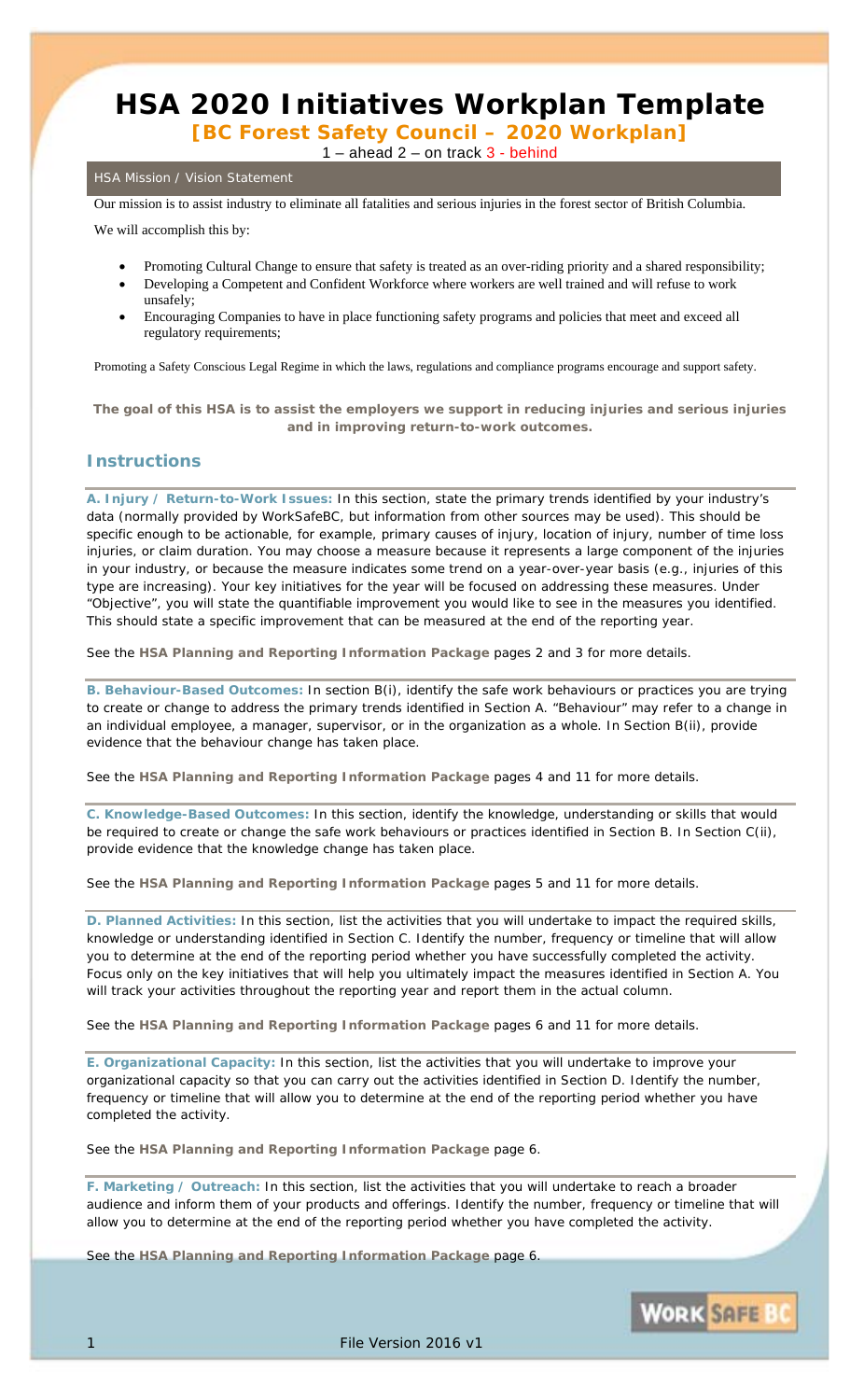#### **Project Title: COR and SAFE Companies**

# **Project Goal/Expectation:**

BCFSC will develop and deliver quality OHS and COR training and education services including the provision and management of the COR program and industry pre-qualification certification.

# **Initiative 1 — COR and SAFE Companies Program Certifications**

| <b>Activity</b>                                | <b>Inputs</b>                                                                         | <b>Budget</b> | <b>Time</b><br><b>Frame</b> | <b>Responsible</b>                  | <b>Anticipated</b><br><b>Outputs</b>                                                                                 | <b>Progress</b><br><b>Reporting</b>                                         |
|------------------------------------------------|---------------------------------------------------------------------------------------|---------------|-----------------------------|-------------------------------------|----------------------------------------------------------------------------------------------------------------------|-----------------------------------------------------------------------------|
| Engage<br>employers to<br>become<br>certified. | Program<br>۰<br>funding<br>$\bullet$ COR<br>Admin<br>and<br>Safety<br><b>Advisors</b> |               | Jan-Dec<br>'20<br>(ongoing) | COR Admin.<br>staff and<br>Advisors | New COR and<br><b>SAFE Companies</b><br>Certifications:<br>o 280 New<br>registrations<br>o 320 New<br>Certifications | 2 - On Track<br>$-272$ New<br>Registrations<br>$-288$ New<br>Certifications |

#### **Measurement and Evaluation**

| <b>Outcome Indicators</b>                                                                   | <b>Data Collection</b>                                        | <b>Time Lines</b>        | <b>Evaluation Results</b>                                                                                                                                                                                     |
|---------------------------------------------------------------------------------------------|---------------------------------------------------------------|--------------------------|---------------------------------------------------------------------------------------------------------------------------------------------------------------------------------------------------------------|
| Net increase of 320<br>companies participating<br>in the COR and SAFE<br>Companies Program. | Number of new COR<br>and SAFE<br>Companies<br>certifications. | Jan-Dec '20<br>(ongoing) | COVID-19 restrictions impacted the<br>industry and number of new entrants<br>during the middle of the year.<br>However, towards the end of 2020 we<br>saw new registration numbers like<br>pre-covid numbers. |

#### **Project Title: COR and SAFE Companies**

# **Initiative 2 — COR and SAFE Companies (Field Support)**

| <b>Activity</b>                                                                                                                                            | <b>Inputs</b>                                                                              | <b>Budget</b> | <b>Time</b><br><b>Frame</b> | <b>Respons</b><br><i>ible</i>          | <b>Anticipated</b><br><b>Outputs</b>                                                                      | <b>Progress</b><br><b>Reporting</b>                                                         |
|------------------------------------------------------------------------------------------------------------------------------------------------------------|--------------------------------------------------------------------------------------------|---------------|-----------------------------|----------------------------------------|-----------------------------------------------------------------------------------------------------------|---------------------------------------------------------------------------------------------|
| Conduct onsite<br>verification audits,<br>in accordance with<br>the COR Program<br>Standards and<br>Guidelines and<br><b>SAFE Companies</b><br>Guidelines. | • Program<br>funding<br>$\degree$ COR<br>Advisors<br>• Consultants<br>• WorkSafeBC<br>data |               | Jan-Dec<br>'20<br>(ongoing) | COR<br>Admin.<br>staff and<br>Advisors | $•*400$<br>Verification<br>Audits<br>completed of<br>COR and SAFE<br>Certified<br>Companies<br>including: | 2 on Track<br>266<br>Verification<br><b>Audits</b><br>completed<br>(including<br>14 WIVAS). |
| Provide onsite<br>support for<br>employers:                                                                                                                |                                                                                            |               |                             |                                        | • WIVA Audits as<br>determined by<br>WorkSafeBC                                                           | Original<br>target of                                                                       |
| - growing in size to<br>help with building<br>their SMS, and                                                                                               |                                                                                            |               |                             |                                        | *COR and HSA<br>shared activity                                                                           | 400 was<br>revised to<br>266 mid                                                            |
| - at risk (for e.g.-<br>recent serious<br>injuries, high risk<br>violations, WSBC<br>fines                                                                 |                                                                                            | \$12,175      |                             |                                        | *20 Field support<br>for identified at<br>risk new/<br>employers<br>*HSA Activity                         | year.                                                                                       |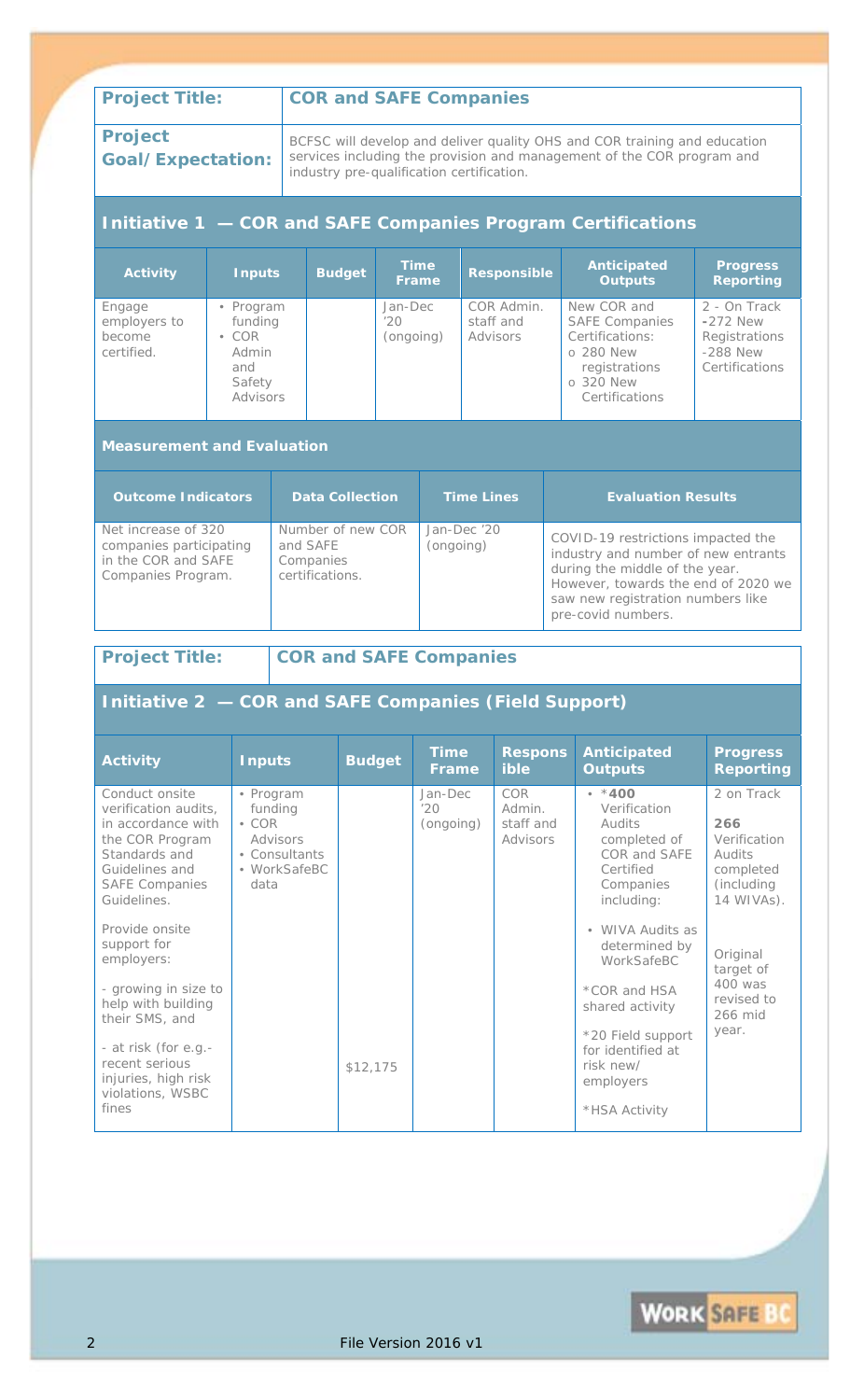#### **Measurement and Evaluation**

| <b>Outcome Indicators</b>                                                                                                                                                   | Data<br><b>Collection</b>                                                                | <b>Time Lines</b>        | <b>Evaluation Results</b>                                                                                                                                                                                                                                                              |
|-----------------------------------------------------------------------------------------------------------------------------------------------------------------------------|------------------------------------------------------------------------------------------|--------------------------|----------------------------------------------------------------------------------------------------------------------------------------------------------------------------------------------------------------------------------------------------------------------------------------|
| • Successful employer<br>interactions as determined by<br>survey results of safety advisor<br>interaction<br>• Increased adoption of OHS<br>practices by selected employers | Number of<br>verification<br>audits<br>Number of<br>outreach for<br>at risk<br>employers | Jan-Dec '20<br>(ongoing) | Field Safety Advisors were under<br>COVID-19 travel restrictions until<br>June 23, 2020. Original target of<br>400 was revised to 266 mid year<br>and our Safety Advisors were able to<br>meet that target even with the<br>travel restrictions that came again<br>at the end of 2020. |

# **Project Title:** COR and SAFE Companies

# **Initiative 3 — COR & SAFE Companies Auditor (Initial Certification) Training**

| <b>Activity</b>                                                                                                                                                                                                                                                   | <b>Inputs</b>                                                                                                        | <b>Budget</b>                                                                 | <b>Time</b><br><b>Frame</b> | <b>Responsible</b>                                          | <b>Anticipated</b><br><b>Outputs</b>                                                                                                                                                                                                                                                                            | <b>Progress</b><br><b>Reporting</b>                                                                                                                                                                             |
|-------------------------------------------------------------------------------------------------------------------------------------------------------------------------------------------------------------------------------------------------------------------|----------------------------------------------------------------------------------------------------------------------|-------------------------------------------------------------------------------|-----------------------------|-------------------------------------------------------------|-----------------------------------------------------------------------------------------------------------------------------------------------------------------------------------------------------------------------------------------------------------------------------------------------------------------|-----------------------------------------------------------------------------------------------------------------------------------------------------------------------------------------------------------------|
| • Deliver<br>initial COR<br>and SAFE<br>Companies<br>Auditor<br>Certification<br>training for<br>external<br>and internal<br>auditors<br>• Updates<br>Large and<br><b>SEOHS</b><br>training<br>with new<br>online<br>reporting<br>for SAFE<br>Companies<br>Audits | • Program<br>funding<br>• COR Advisor<br>• SCAC<br>• Consultant<br>Trainers<br>• Contracted<br>content<br>developers | \$30k for<br>updated<br>training for<br><b>COR</b><br>program<br>requirements | Jan-<br>Dec'20<br>(ongoing) | Training<br>Manager<br>Director<br><b>SAFE</b><br>Companies | <b>24</b> (Large<br>Employer)<br>Trained &<br>Certified as<br>Internal<br>Auditors<br>$\triangleq$ 3 (Large<br>Employer)<br>Trained and<br>Certified as<br>External<br>Auditors<br><b>400 (Small</b><br>Employer /<br>Owner<br>Operator)<br>Certified as<br>Internal<br>Auditors<br>(300)<br>SEOHS,<br>100 100) | 3 - behind<br>14Internal<br>$\qquad \qquad \blacksquare$<br>Auditor<br>2 External<br>$\bullet$<br>Auditor<br>352 Small<br>$\bullet$<br>Employer/<br><b>100 Initial</b><br>Training(<br>273<br>SEOHS,<br>79 100) |

#### **Measurement and Evaluation**

| <b>Outcome Indicators</b>                                                                                                                                      | <b>Data Collection</b>      | <b>Time Lines</b>       | <b>Evaluation Results</b>                                                                                                                                                                                              |
|----------------------------------------------------------------------------------------------------------------------------------------------------------------|-----------------------------|-------------------------|------------------------------------------------------------------------------------------------------------------------------------------------------------------------------------------------------------------------|
| • Increased<br>understanding of COR<br>and SAFE Companies<br>audit tools and policy<br>and procedures<br>related to the audit<br>process<br>• Improved auditor | • Number of<br>participants | Jan-Dec'20<br>(ongoing) | COVID-19 restrictions impacted the<br>industry and number of new<br>entrants during the middle of the<br>year. However, towards the end of<br>2020 we saw new registration<br>numbers similar to pre-COVID<br>numbers. |
| performance<br>• Consistent application<br>of COR and SAFE<br>Companies auditing<br>tools, policies and<br>procedures across<br>participating<br>employers     |                             |                         | In 2020 we introduced IOO initial<br>online training to our SAFE<br>Companies training offerings. Now<br>all required training for SAFE<br>Companies is available 24/7 in an<br>online format.                         |

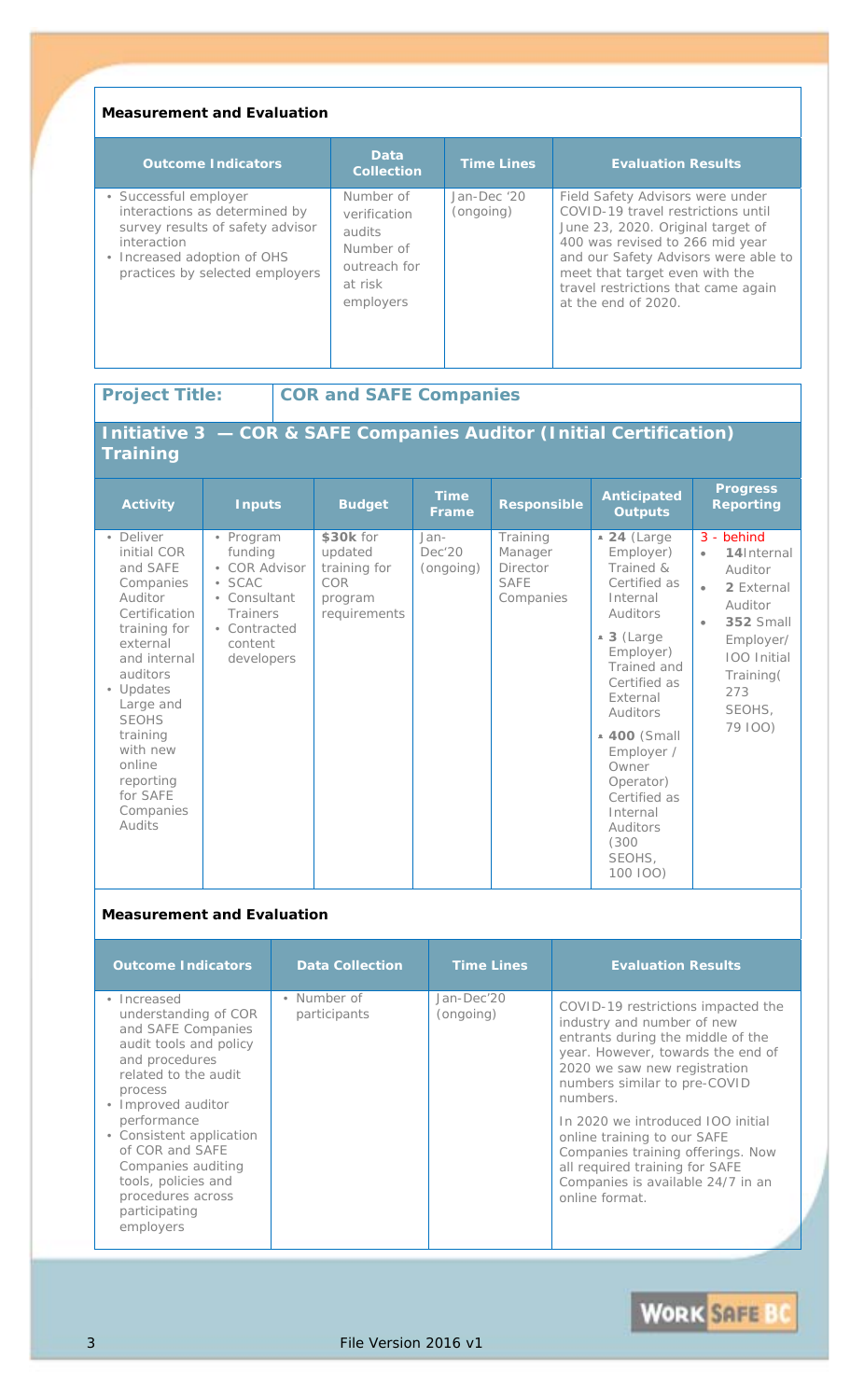# **Project Title:** COR and SAFE Companies

# **Initiative 4 — COR Auditor (Refresher/Recertification) Training**

| <b>Activity</b>                                                                                                                                                                                                                       | <b>Inputs</b>                                        | <b>Budget</b>     | <b>Time Frame</b>       | <b>Responsible</b>  | <b>Anticipated</b><br><b>Outputs</b>                                                                           | <b>Progress</b><br><b>Reporting</b>                                            |
|---------------------------------------------------------------------------------------------------------------------------------------------------------------------------------------------------------------------------------------|------------------------------------------------------|-------------------|-------------------------|---------------------|----------------------------------------------------------------------------------------------------------------|--------------------------------------------------------------------------------|
| • Update/<br>Enhance COR<br>refresher<br>training to<br>incorporate<br>online<br>capabilities to<br>enable<br>auditors to<br>easier<br>maintain their<br>certification in<br>accordance<br>with the COR<br>Standard and<br>Guidelines | $\degree$ COR<br>Advisors<br>• SCAC<br>• Consultants | \$10 <sub>k</sub> | Jan-Dec'20<br>(ongoing) | Training<br>Manager | • 250 (200<br>Small<br>Employer /<br>50 Owner<br>Operator)<br>Internal<br>Auditors<br>trained &<br>recertified | 1 - ahead<br>254 (204<br>Small<br>Employer/50<br>100<br>Refresher<br>Training) |

# **Measurement and Evaluation**

| <b>Outcome Indicators</b>                                                           | <b>Data Collection</b>                    | <b>Time Lines</b>       | <b>Evaluation Results</b>                                                                          |
|-------------------------------------------------------------------------------------|-------------------------------------------|-------------------------|----------------------------------------------------------------------------------------------------|
| • Auditors keep current<br>on auditing quality<br>standards and audit<br>instrument | • Number of<br>auditors re-<br>certifying | Jan-Dec'20<br>(ongoing) | Refresher training was updated<br>during 2020 making the<br>refresher training more<br>accessible. |

# **Project Title: COR and SAFE Companies Initiative 5 — COR Audit program updates (Documentation of COR program changes)**

| <b>Activity</b>                                                                                                         | <b>Inputs</b>                                                | <b>Budget</b> | <b>Time Frame</b> | Responsible                           | Anticipated<br><b>Outputs</b>                                                        | <b>Progress</b><br><b>Reporting</b>                                                            |
|-------------------------------------------------------------------------------------------------------------------------|--------------------------------------------------------------|---------------|-------------------|---------------------------------------|--------------------------------------------------------------------------------------|------------------------------------------------------------------------------------------------|
| • Develop<br>BCFSC COR<br>program<br>governance<br>documents<br>to align with<br>new CRM<br>and COR<br>audit<br>program | $\bullet$ COR<br>Advisors<br>$\bullet$ SCAC<br>• Consultants | \$40k         | Jan-June'20       | Director,<br><b>SAFE</b><br>Companies | • Documented<br>BCFSC COR<br>Program/SAFE<br>Companies<br>Policies and<br>Procedures | Note: This<br>item was<br>contingent<br>on WSBC<br>completing<br>the COR<br>program<br>review. |

# **Measurement and Evaluation**

| <b>Outcome Indicators</b>                                                        | <b>Data Collection</b>                               | <b>Time Lines</b> | <b>Evaluation Results</b> |
|----------------------------------------------------------------------------------|------------------------------------------------------|-------------------|---------------------------|
| • Clear policies and<br>procedures for BCFSC<br>COR / SAFE Companies<br>programs | • Published/updated<br>procedures for COR<br>program | Jan-June'20       |                           |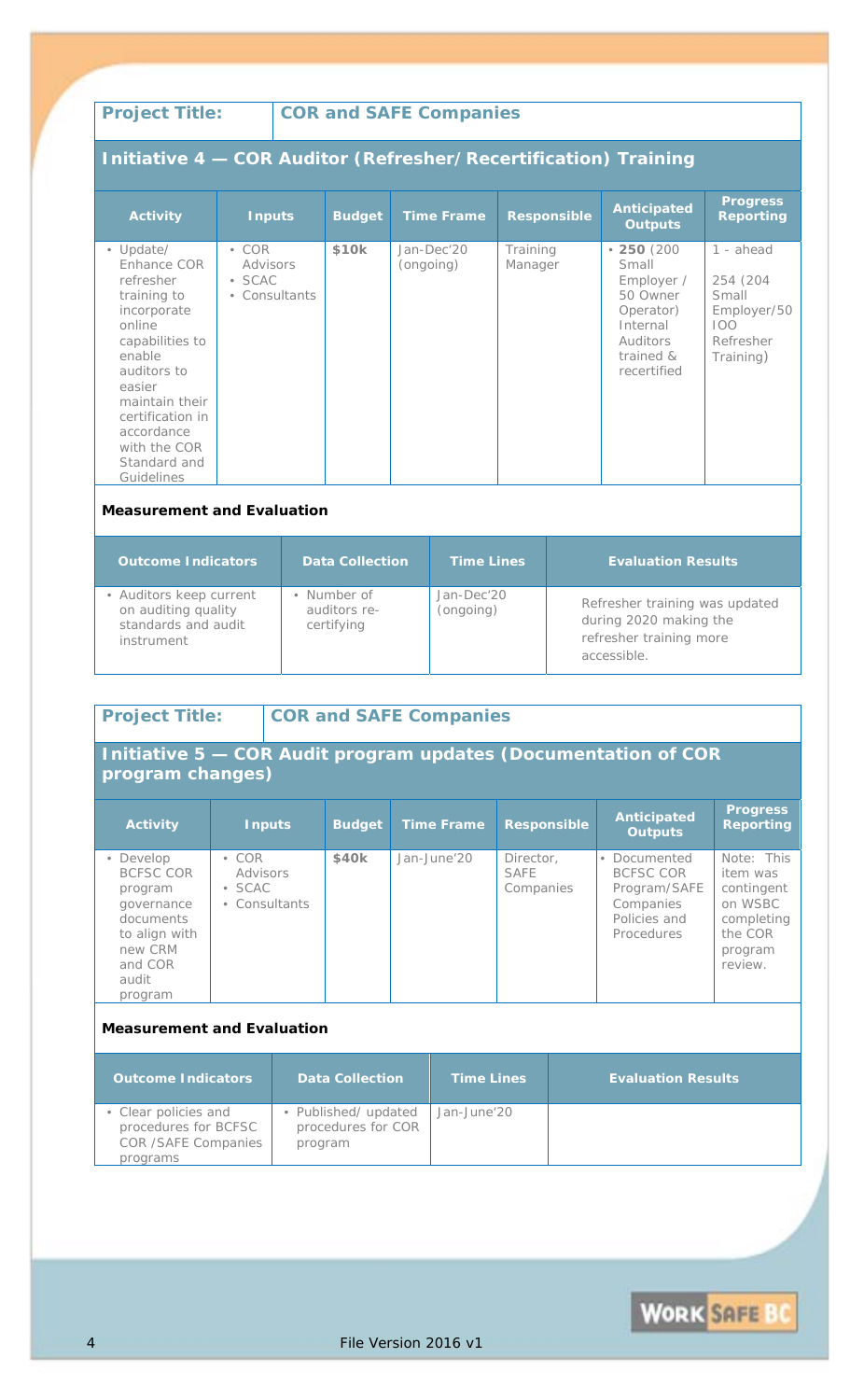### **Project Title: COR and SAFE Companies**

# **Initiative 6 — COR Audit program updates (Communication of COR program changes)**

| <b>Activity</b>                                                                                                                                                                                                                                               | <b>Inputs</b>                                                                         | <b>Budget</b> | <b>Time Frame</b>                                                                   | <b>Responsible</b>                    | <b>Anticipated</b><br><b>Outputs</b>                                                             | <b>Progress</b><br><b>Reporting</b>                                                            |
|---------------------------------------------------------------------------------------------------------------------------------------------------------------------------------------------------------------------------------------------------------------|---------------------------------------------------------------------------------------|---------------|-------------------------------------------------------------------------------------|---------------------------------------|--------------------------------------------------------------------------------------------------|------------------------------------------------------------------------------------------------|
| • Conduct a<br>series of<br>regional 25<br><b>SAFE</b><br>Companies<br>Town Halls<br>meetings to<br>review<br>changes to<br>COR program<br>• Provide<br>materials and<br>resources for<br><b>SAFE</b><br>Companies to<br>understand<br>COR program<br>changes | $\bullet$ COR<br>Advisors<br>$\bullet$ SCAC<br>Consultants<br>$\qquad \qquad \bullet$ | \$30k         | Jan-Dec'20<br>(contingent on<br>timing of<br><b>WSBC COR</b><br>program<br>changes) | Director,<br><b>SAFE</b><br>Companies | $\bullet$ 25 Town<br>Halls with<br>prior<br>marketing<br>and outreach<br>to Forestry<br>industry | Note: This<br>item was<br>contingent<br>on WSBC<br>completing<br>the COR<br>program<br>review. |

#### **Measurement and Evaluation**

| <b>Outcome Indicators</b>                                                              | <b>Data Collection</b>                                                 | <b>Time Lines</b> | <b>Evaluation Results</b>                                                                                                                      |
|----------------------------------------------------------------------------------------|------------------------------------------------------------------------|-------------------|------------------------------------------------------------------------------------------------------------------------------------------------|
| • COR Certificate holders<br>and SAFE Companies<br>understanding changes<br>to program | • Number of Town<br>Halls conducted<br>and attendees<br>taking courses | Jan-Dec'20        | COVID restrictions impacted the<br>WSBC's COR program review,<br>and the ultimate changes to the<br>program requirements are still<br>unknown. |

### **Project Title: COR and SAFE Companies**

# **Initiative 7 — COR & SAFE Companies (Process Efficiency Improvements)**

| <b>Activity</b>                                                                                                                                                                                                       | <b>Inputs</b>                                                    | <b>Budget</b> | <b>Time</b><br><b>Frame</b> | <b>Responsible</b>                      | <b>Anticipated</b><br><b>Outputs</b>                                                                                                                                                                                                        | <b>Progress</b><br><b>Reporting</b>                                                                                           |
|-----------------------------------------------------------------------------------------------------------------------------------------------------------------------------------------------------------------------|------------------------------------------------------------------|---------------|-----------------------------|-----------------------------------------|---------------------------------------------------------------------------------------------------------------------------------------------------------------------------------------------------------------------------------------------|-------------------------------------------------------------------------------------------------------------------------------|
| • Industry<br>uptake on<br>online SAFE<br>Companies /<br><b>COR Audit</b><br>submission<br>tool<br>• Outreach for<br>newly<br>registered<br>employers<br>working ins<br>WorkSafeBC's<br>identified high<br>risk areas | • Program<br>funding<br>$\degree$ COR<br>Advisors<br>• HSA Staff | \$25k         | Jan-Dec'20<br>(ongoing)     | • Director,<br><b>SAFE</b><br>Companies | $\cdot$ 50% of<br>current<br>emailed<br>submissions<br>come in<br>through new<br>ITrak systems<br>• 100 new<br>registrations<br>done online<br>• 50 outreach to<br>newly<br>registered<br>employers<br>within 1<br>month of<br>registration | 3 - behind<br>Small<br>Employer/100<br>Online Audit<br>tool<br>configuration<br>complete but<br>not rolled out<br>to industry |

#### **Measurement and Evaluation**

| <b>Outcome Indicators</b>                                                  | <b>Data Collection</b>                                                  | <b>Time Lines</b>       | <b>Evaluation Results</b>                                                                         |
|----------------------------------------------------------------------------|-------------------------------------------------------------------------|-------------------------|---------------------------------------------------------------------------------------------------|
| • Streamlined registration<br>and audit submission<br>process and enhanced | <b>Reduced Audit</b><br>$\bullet$<br>review times from<br>submission to | Jan-Dec'20<br>(ongoing) | We did not roll out at end of 2020<br>because of high audit volumes<br>because of the COVID audit |
| self-serve systems for<br>employers                                        | completion                                                              |                         | extensions to end of year. We are                                                                 |

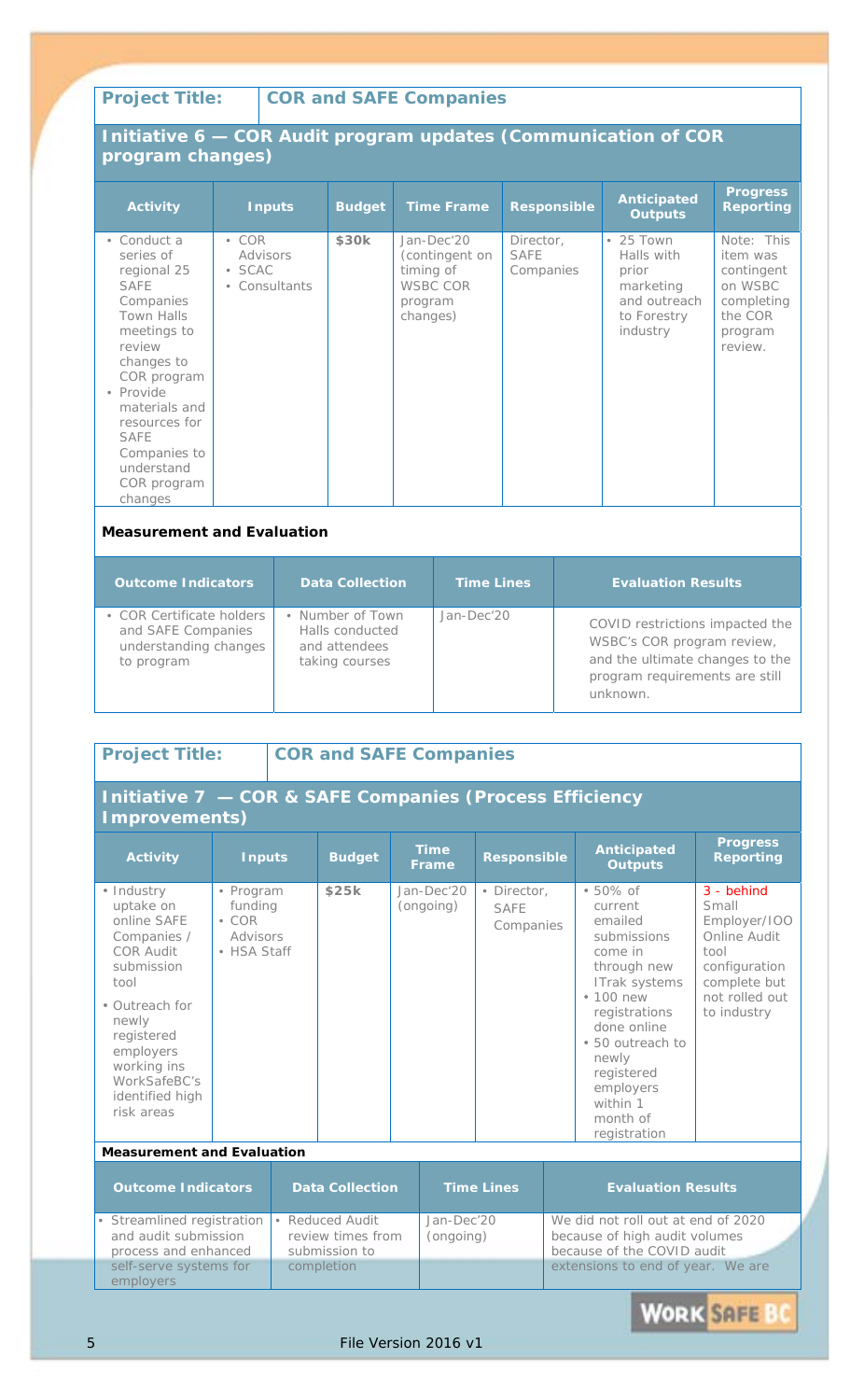• 50 outreach to newly registered employers within 1 month of registration

currently working on plans for roll-out for early 2021.

| <b>Project Title:</b>                                                                                                                                                                                                                                                        |                                                | <b>COR and SAFE Companies</b>                                 |                        |                         |                                 |           |                                                                              |                                              |
|------------------------------------------------------------------------------------------------------------------------------------------------------------------------------------------------------------------------------------------------------------------------------|------------------------------------------------|---------------------------------------------------------------|------------------------|-------------------------|---------------------------------|-----------|------------------------------------------------------------------------------|----------------------------------------------|
| Initiative 8 - Forest Industry Forum                                                                                                                                                                                                                                         |                                                |                                                               |                        |                         |                                 |           |                                                                              |                                              |
| <b>Activity</b>                                                                                                                                                                                                                                                              |                                                | <b>Inputs</b>                                                 | <b>Budget</b>          | <b>Time</b><br>Frame    | <b>Responsible</b>              |           | <b>Anticipated</b><br><b>Outputs</b>                                         | <b>Progress</b><br><b>Reporting</b>          |
| Continue to<br>provide<br>governance and<br>support for<br>Forestry Industry<br>Forum<br>Manufacturing<br>Technical<br>Working Group<br>to collaborate<br>and provide<br>industry<br>feedback on<br>regulatory<br>change, as per<br>recommendation<br>from Macatee<br>Report | • Program<br>funding<br>· Industry &<br>Labour | • BCFSC Staff<br>· WSBC Staff<br>Representatives              | \$5k                   | Jan-Dec'20<br>(ongoing) | CEO,<br>Director<br><b>SAFE</b> | Companies | • 4 Quarterly<br>meetings for<br>Manufacturing<br>Technical<br>Working Group | $2 - On$<br>track<br>4 meetings<br>conducted |
| <b>Measurement and Evaluation</b>                                                                                                                                                                                                                                            |                                                |                                                               |                        |                         |                                 |           |                                                                              |                                              |
| <b>Outcome Indicators</b>                                                                                                                                                                                                                                                    |                                                |                                                               | <b>Data Collection</b> | <b>Time Lines</b>       |                                 |           | <b>Evaluation Results</b>                                                    |                                              |
| Increased stakeholder<br>engagement<br>• Improved collaboration                                                                                                                                                                                                              |                                                | $\bullet$ # of meetings<br>conducted<br>$\bullet$ # of neonle |                        | Jan-Dec'20<br>(ongoing) |                                 |           | 4 meetings conducted<br>April 16, 2020 (17 attendees)                        |                                              |

| engagement<br>• Improved collaboration<br>and consultations for<br>policy development and<br>high-risk strategy<br>between industry and<br><b>WSBC</b> | conducted<br>• $\#$ of people<br>attending meetings | (ongoing) | T THUS CHINGS CONGRUPORT<br>April 16, 2020 (17 attendees)<br>June 17, 2020 (14 attendees)<br>October 01, 2020 (13 attendees)<br>December 15, 2020 (12 attendees) |
|--------------------------------------------------------------------------------------------------------------------------------------------------------|-----------------------------------------------------|-----------|------------------------------------------------------------------------------------------------------------------------------------------------------------------|
|--------------------------------------------------------------------------------------------------------------------------------------------------------|-----------------------------------------------------|-----------|------------------------------------------------------------------------------------------------------------------------------------------------------------------|

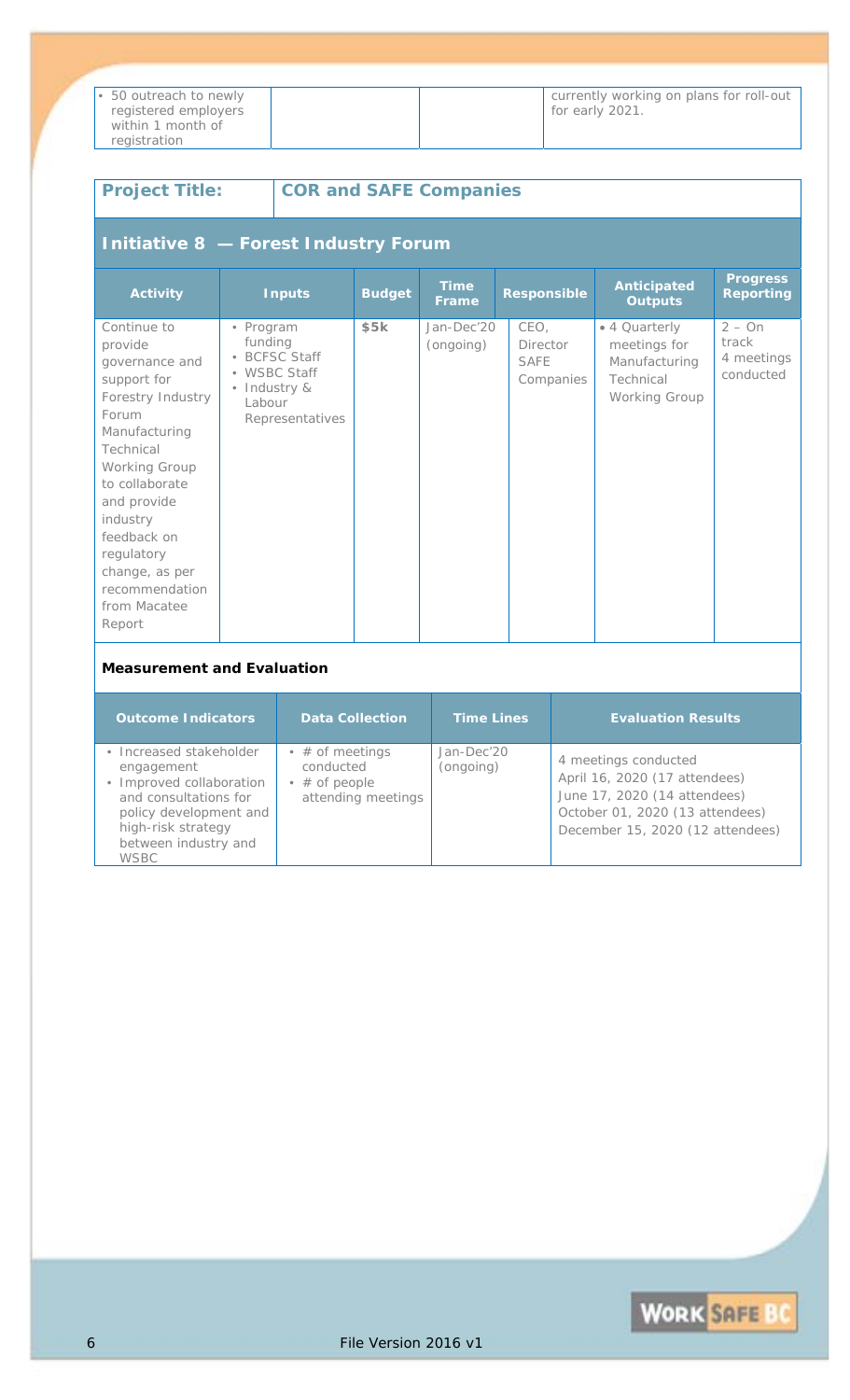# **Initiative #1: Implementation and Anchoring of the New Falling and Bucking Competency Based Standard**

#### **A. Injury / Return-to-Work Issues**

| A. Using data and information from the industry, we have identified the primary trends within our industry and<br>set the following objectives:                                                                                                                                    |                                                                                                                                                       |  |  |
|------------------------------------------------------------------------------------------------------------------------------------------------------------------------------------------------------------------------------------------------------------------------------------|-------------------------------------------------------------------------------------------------------------------------------------------------------|--|--|
| The New Falling and Competency Based Standard, developed<br>and approved in partnership with the Oil and Gas Industry and<br>BC Wildfire Service, will be implemented and anchored within<br>Industry by working closely with fallers, falling supervisors and<br>their companies. | Provide support to fallers, falling supervisors<br>and their companies to:                                                                            |  |  |
|                                                                                                                                                                                                                                                                                    | Understand the new falling and bucking<br>competency based system                                                                                     |  |  |
|                                                                                                                                                                                                                                                                                    | Understand how the new falling and bucking<br>competency based system works<br>operationally                                                          |  |  |
|                                                                                                                                                                                                                                                                                    | Use iTrak, an electronic reporting system, to<br>complete the training reports providing<br>evidence for faller qualification (certification)         |  |  |
|                                                                                                                                                                                                                                                                                    | Upgrade existing Trainers and Assessors to a<br>competency based system which includes<br>introduction to the Learning Management<br>system and iTrak |  |  |

(Add additional rows as required)

#### **B. Behaviour-Based Outcomes**

| B (i) To meet those objectives, workplace health<br>safety behaviours and/or return-to-work<br>and<br>practices need to change in the following ways:                                                                                                                                                           | Support fallers, falling supervisors and their companies<br>to implement the new competency based falling and<br>bucking system into their everyday operations.                                                                                   |
|-----------------------------------------------------------------------------------------------------------------------------------------------------------------------------------------------------------------------------------------------------------------------------------------------------------------|---------------------------------------------------------------------------------------------------------------------------------------------------------------------------------------------------------------------------------------------------|
| B (ii) [To be completed at the end of the reporting<br>year cycle]; Provide evidence that the changes<br>described in B(i) took place by the end of the<br>reporting year. This may be done through surveys,<br>job site visits, interviews, audits, or any other<br>method you feel is appropriate.            | As the competency-based system has not yet been<br>approved by WorkSafeBC, mentoring and support<br>for industry is not yet required.                                                                                                             |
| B (iii) [For WSBC use only]                                                                                                                                                                                                                                                                                     |                                                                                                                                                                                                                                                   |
| <b>C. Knowledge-Based Outcomes</b>                                                                                                                                                                                                                                                                              |                                                                                                                                                                                                                                                   |
| C (i) This requires knowledge, understanding or<br>skills to be changed in the following ways:                                                                                                                                                                                                                  | Mentor and train fallers, falling supervisors and their<br>companies to use iTrak to complete their training reports<br>when training new faller trainees.<br>Upgrade existing Industry Trainers and Assessors to the<br>competency based system. |
| C (ii) [To be completed at the end of the reporting<br>year cycle]; Provide evidence that the changes<br>described in C(i) took place by the end of the<br>reporting year. This may be done through surveys,<br>post-session testing, focus groups, interviews, or<br>any other method you feel is appropriate. | iTrak has yet to be introduced to industry as the<br>competency-based system has yet to be approved<br>by WorkSafeBC.                                                                                                                             |
| C (iii) [For WSBC use only]                                                                                                                                                                                                                                                                                     |                                                                                                                                                                                                                                                   |

#### **D. Planned Activities**

| D (i) Therefore, we will undertake the following activities: |                                                                                        |                               |                                         |  |
|--------------------------------------------------------------|----------------------------------------------------------------------------------------|-------------------------------|-----------------------------------------|--|
| Activity                                                     | Description                                                                            | Number / frequency / timeline |                                         |  |
|                                                              |                                                                                        | Planned                       | D(ii) Actual                            |  |
| Provide upgrade training                                     | Provide 2-4 upgrade training<br>sessions for existing Assessors and<br><b>Trainers</b> | Ongoing                       | Note: This<br>item was<br>contingent on |  |
|                                                              |                                                                                        |                               | <b>SAFE</b>                             |  |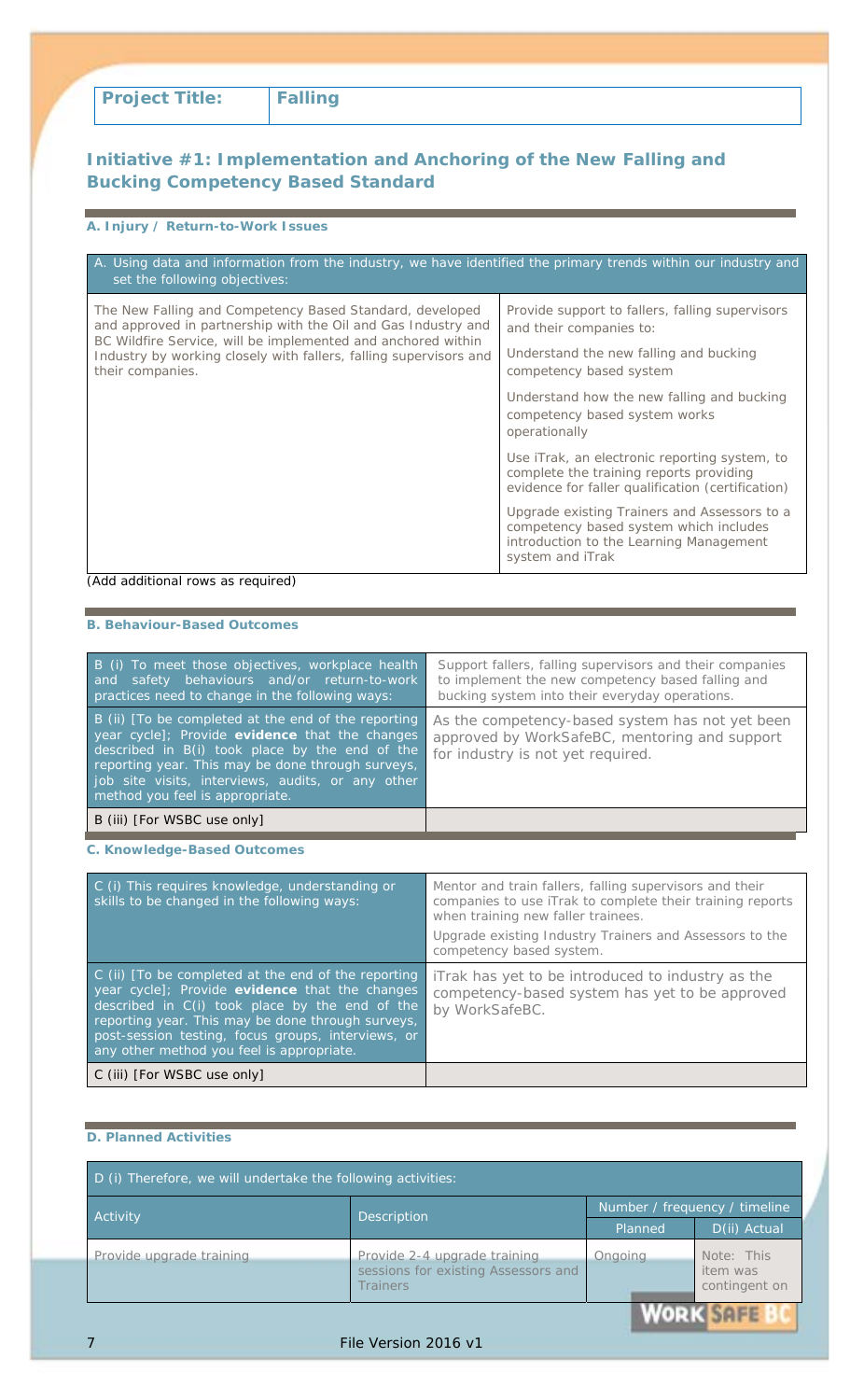|                                     |                                                                                                              |         | <b>WSBC</b><br>completing<br>the program<br>review.<br>Upgrade<br>training for<br>Assessors and<br>Trainers will<br>be scheduled<br>once the<br>standard has<br>been<br>approved.                                                                                            |
|-------------------------------------|--------------------------------------------------------------------------------------------------------------|---------|------------------------------------------------------------------------------------------------------------------------------------------------------------------------------------------------------------------------------------------------------------------------------|
| Communication and site visits       | Communicate the competency-<br>based standard to industry.                                                   | Ongoing | Note: This<br>item was<br>contingent on<br><b>WSBC</b><br>completing<br>the program<br>review.                                                                                                                                                                               |
|                                     |                                                                                                              |         | Until approval<br>from WSBC is<br>received,<br>information on<br>the<br>competency-<br>based system<br>will not be<br>communicated<br>industry wide.<br>It has been<br>communicated<br>at a high level<br>through<br>conversation<br>to those<br>involved in<br>development. |
| Introduction and mentorship - iTrak | Introduce and mentor industry<br>using ITrak to complete their<br>training records on new faller<br>trainees | Ongoing | Note: This<br>item was<br>contingent on<br><b>WSBC</b><br>completing<br>the program<br>review.                                                                                                                                                                               |
|                                     |                                                                                                              |         | As the<br>Standard is<br>not yet<br>approved.<br>iTrak has not<br>been<br>introduced to<br>Trainers.                                                                                                                                                                         |
| Mentoring and ongoing support       | Provide mentoring and ongoing<br>support to Fallers, Falling<br>Supervisors and their companies.             | Ongoing | Note: This<br>item was<br>contingent on<br><b>WSBC</b><br>completing<br>the program<br>review.                                                                                                                                                                               |
| (Add additional rows as required)   |                                                                                                              |         | Review and<br>approval of<br>the Standard<br>is still ongoing<br>and as such,<br>mentoring is<br>not yet<br>required.                                                                                                                                                        |

D (iii) [For WSBC use only]

Click here to enter text.

**WORK SAFE BC**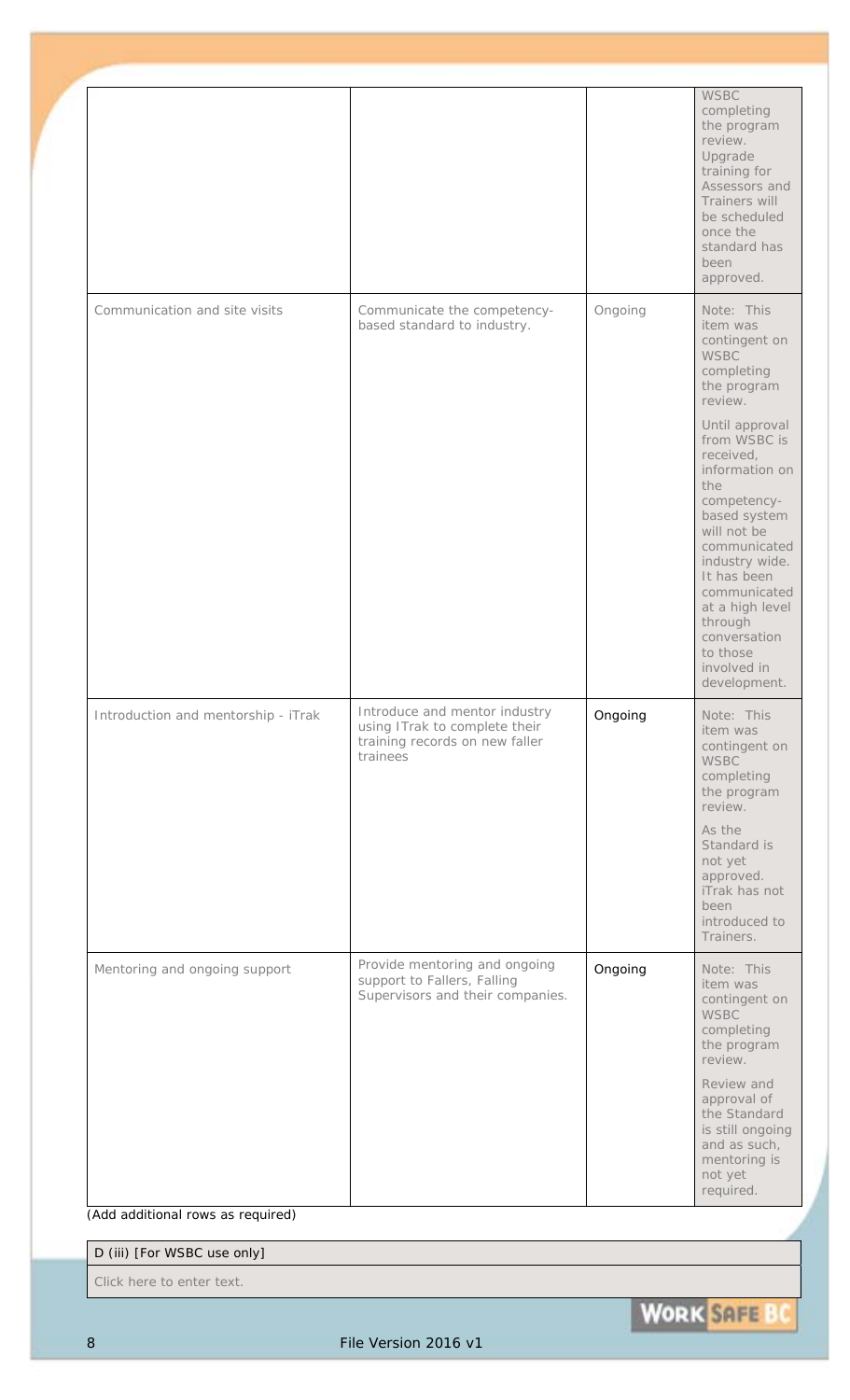**Add additional initiatives as required using the same template.** 

#### **E. Organizational Capacity**

**To support us in providing the activities outlined in these initiatives, we will undertake the following activities designed to increase our organizational capacity:** 

| (E) Activity                      | Description                                                                                                                                                                                         | Number / frequency                                            |
|-----------------------------------|-----------------------------------------------------------------------------------------------------------------------------------------------------------------------------------------------------|---------------------------------------------------------------|
| BCFSC staff to work with Industry | Mentor and support fallers, falling<br>supervisors and their companies with<br>the implementation of the New Falling<br>and Bucking Competency Based<br>Standards.<br>Utilize existing BCFSC staff. | As required to meet the<br>objective by December<br>31, 2020. |
| Click here to enter text.         | Click here to enter text.                                                                                                                                                                           | Click here to enter text.                                     |

(Add additional rows as required)

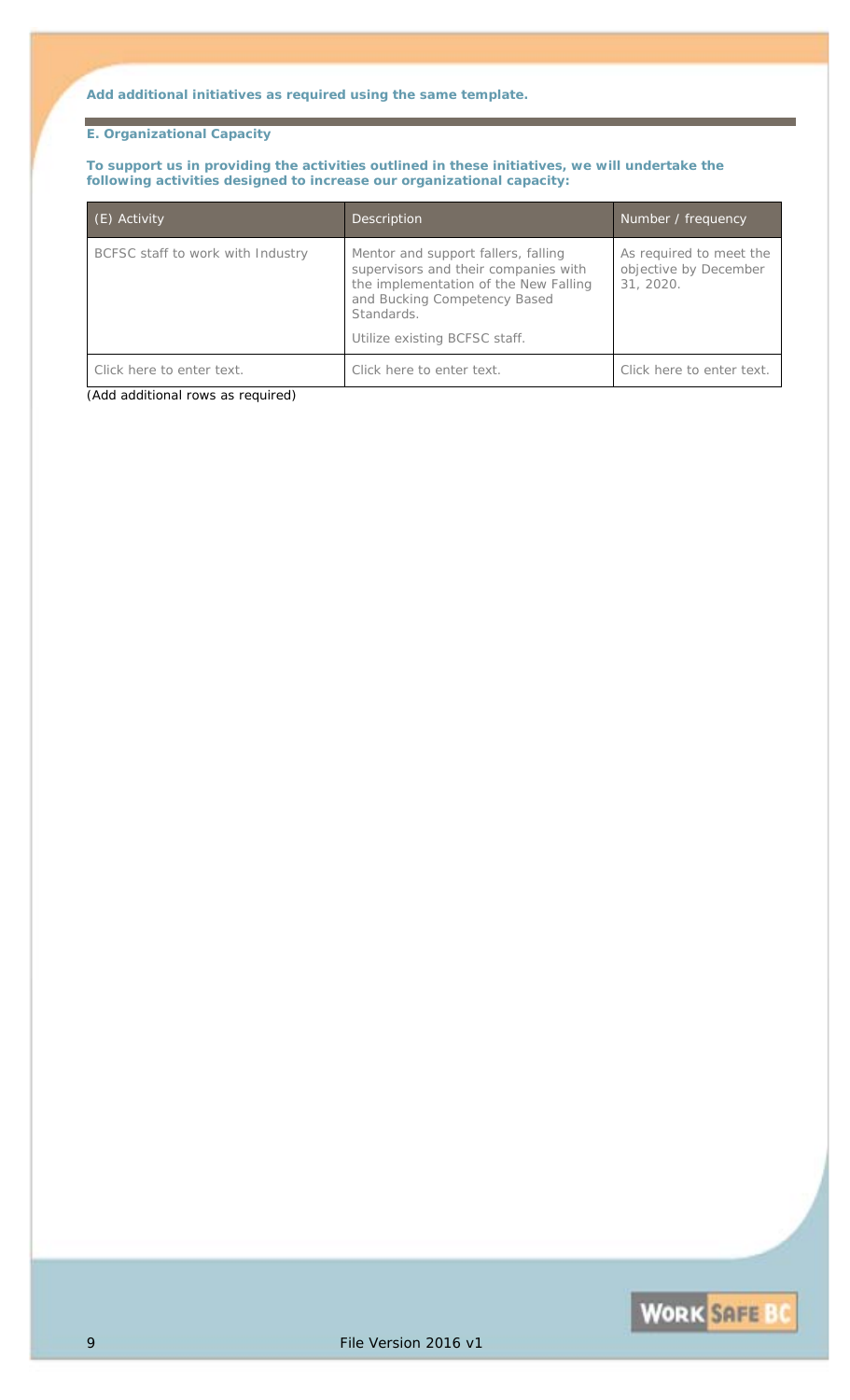#### **F. Marketing / Outreach Activities**

#### **To reach a broader audience within our industry, we will undertake the following marketing / outreach activities:**

| (F) Activity              | Description                                                                                                                                                      | Number / frequency                                            |
|---------------------------|------------------------------------------------------------------------------------------------------------------------------------------------------------------|---------------------------------------------------------------|
| Outreach                  | Engagement with Industry through face<br>to face meetings to communicate the<br>new Falling and Bucking Competency<br>Based Standards and assessment<br>process. | As required to meet the<br>objective by December<br>31, 2020. |
|                           | Introduction of iTrak to Industry<br>through requested meetings with those<br>companies taking on new faller<br>trainees.                                        |                                                               |
| Click here to enter text. | Click here to enter text.                                                                                                                                        | Click here to enter text.                                     |

#### (Add additional rows as required)

#### F (ii) [For WSBC use only]

Click here to enter text.

### **G. Overall Assessment**

# G (ii) [For WSBC use only]

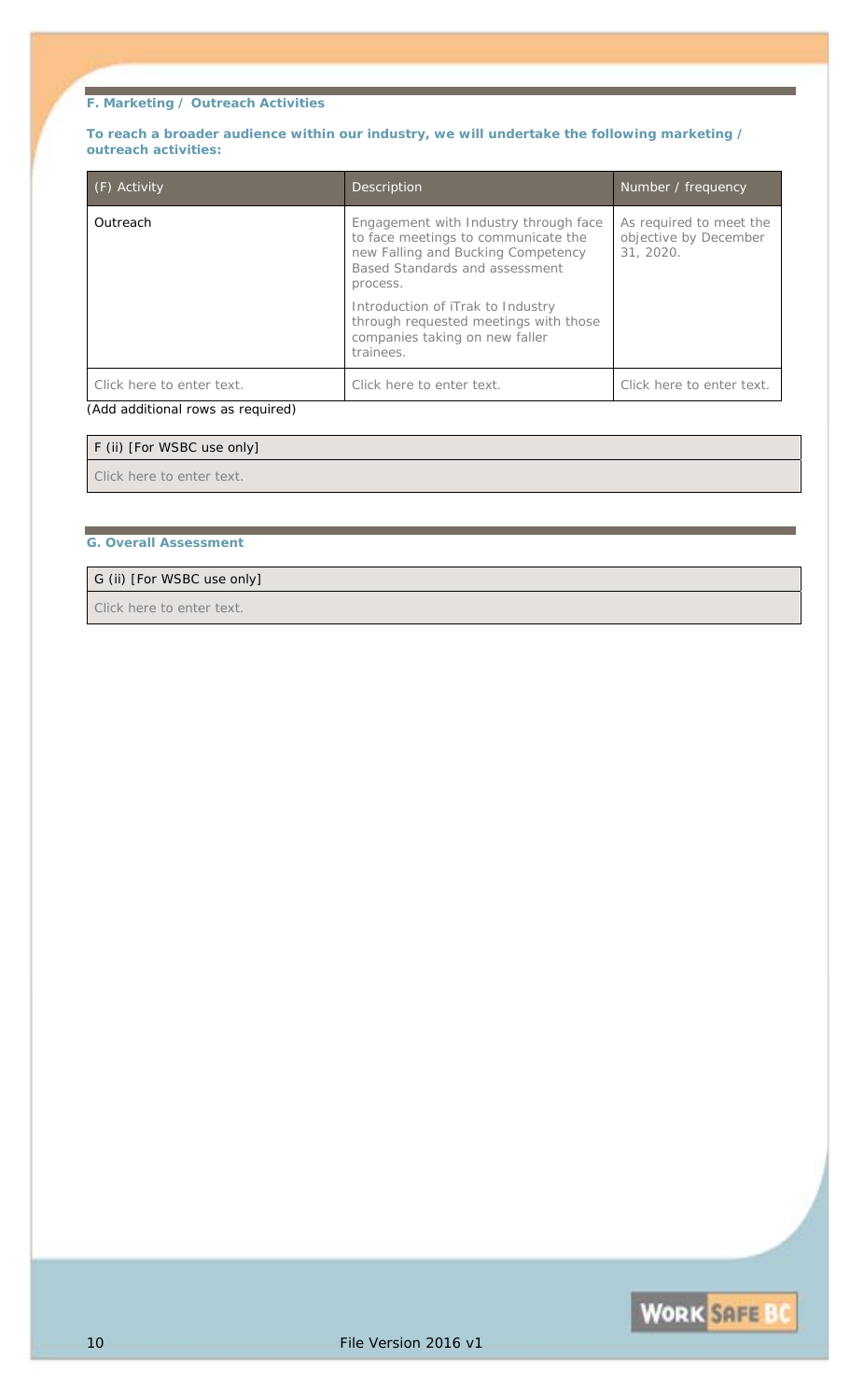# **Initiative #2: Develop the Framework and Implement Certified Falling Supervisor Competency Based Standard**

#### **A. Injury / Return-to-Work Issues**

#### A. Using data and information from the industry, we have identified the primary trends within our industry and set the following objectives:

| Falling supervisors are increasingly facing new, unique and<br>challenging supervision situations in their work environment.<br>Develop and implement the new Certified Falling Supervisor<br>(CFS) competency based system within Industry by working<br>closely with fallers, falling supervisors and their companies. | Work with industry supervisors to identify<br>what duties a falling supervisor can be<br>expected to carry out.<br>Identify when/if a falling supervisor can be<br>expected to fall while carrying out supervision<br>duties. |  |
|--------------------------------------------------------------------------------------------------------------------------------------------------------------------------------------------------------------------------------------------------------------------------------------------------------------------------|-------------------------------------------------------------------------------------------------------------------------------------------------------------------------------------------------------------------------------|--|
|                                                                                                                                                                                                                                                                                                                          | Create resources to be used by falling<br>supervisors to support their role.                                                                                                                                                  |  |
|                                                                                                                                                                                                                                                                                                                          | Provide support to fallers, falling supervisors<br>and their companies to:                                                                                                                                                    |  |
|                                                                                                                                                                                                                                                                                                                          | Understand the new CFS competency based<br>system                                                                                                                                                                             |  |
|                                                                                                                                                                                                                                                                                                                          | Understand how the new CFS competency<br>based system works operationally                                                                                                                                                     |  |

(Add additional rows as required)

| <b>B. Behaviour-Based Outcomes</b>                                                                                                                                                                                                                                                                   |                                                                                                                                                                    |
|------------------------------------------------------------------------------------------------------------------------------------------------------------------------------------------------------------------------------------------------------------------------------------------------------|--------------------------------------------------------------------------------------------------------------------------------------------------------------------|
| B (i) To meet those objectives, workplace health<br>safety behaviours and/or return-to-work<br>and<br>practices need to change in the following ways:                                                                                                                                                | Work with Industry to create the Units of Competency<br>(Standard), learning resources and assessment tools,<br>using the existing CFS resources where applicable. |
|                                                                                                                                                                                                                                                                                                      | Addition of section to the Falling Supervisor Info Flip to<br>include section on falling supervision duties under different<br>conditions.                         |
| B (ii) [To be completed at the end of the reporting<br>year cycle]; Provide evidence that the changes<br>described in B(i) took place by the end of the<br>reporting year. This may be done through surveys,<br>job site visits, interviews, audits, or any other<br>method you feel is appropriate. | Work on the Certified Falling Supervisor program will<br>take place in 2021 as a result of delays from COVID-<br>19.                                               |
| B (iii) [For WSBC use only]                                                                                                                                                                                                                                                                          |                                                                                                                                                                    |

#### **C. Knowledge-Based Outcomes**  C (i) This requires knowledge, understanding or skills to be changed in the following ways: Current Falling Supervisors are provided with opportunity to take part in Competency Based System to pilot assessment tools. C (ii) [To be completed at the end of the reporting year cycle]; Provide **evidence** that the changes described in C(i) took place by the end of the reporting year. This may be done through surveys, post-session testing, focus groups, interviews, or any other method you feel is appropriate. Review of the current Falling Supervisor course content, which supports the Certified Falling Supervisor program and the assessment documents, will take place in 2021. C (iii) [For WSBC use only]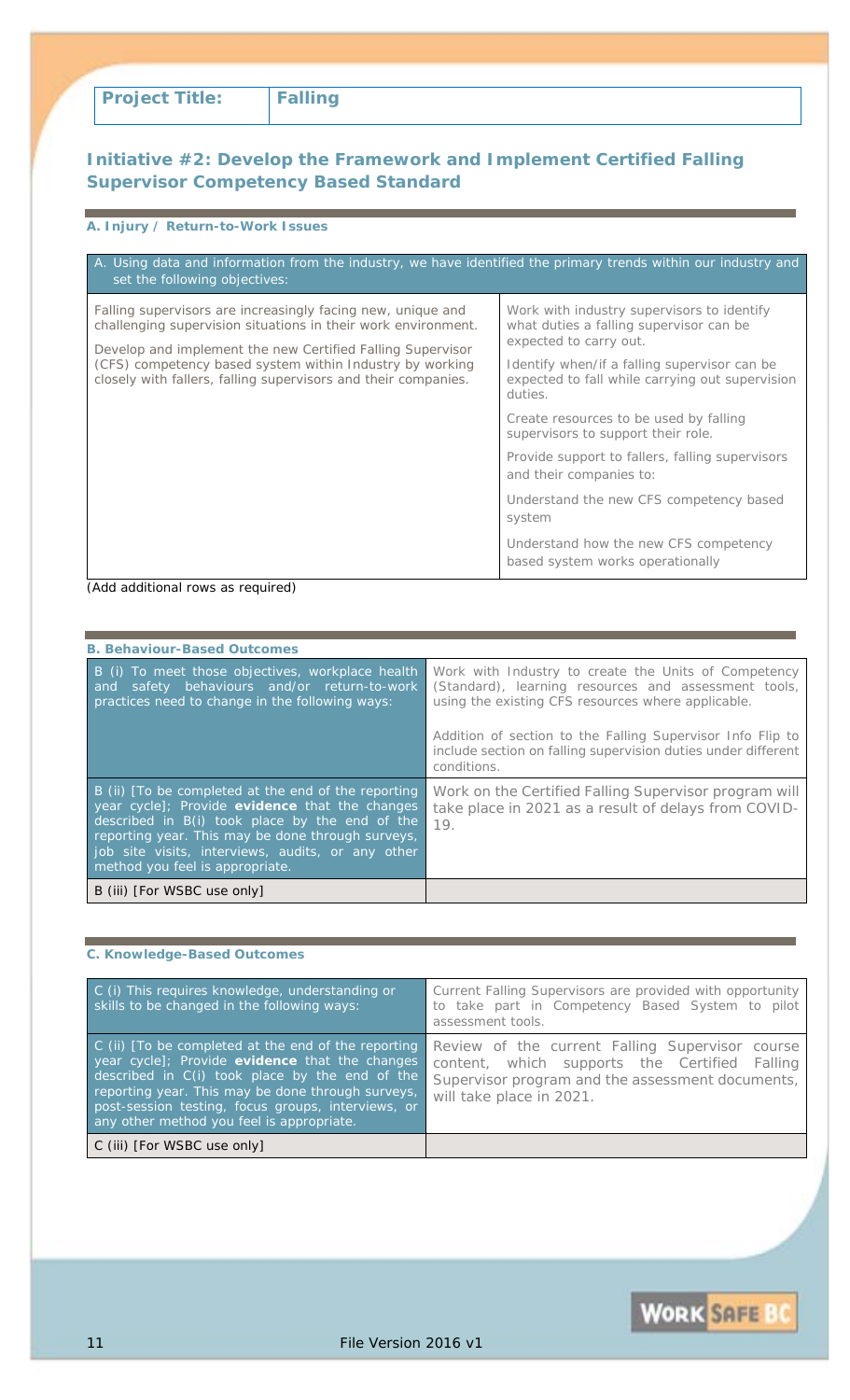#### **D. Planned Activities**

| D (i) Therefore, we will undertake the following activities: |                                                                                                                                                                                                                                                                                                                                                                                 |                               |                                                                                                       |  |
|--------------------------------------------------------------|---------------------------------------------------------------------------------------------------------------------------------------------------------------------------------------------------------------------------------------------------------------------------------------------------------------------------------------------------------------------------------|-------------------------------|-------------------------------------------------------------------------------------------------------|--|
| Activity                                                     | <b>Description</b>                                                                                                                                                                                                                                                                                                                                                              | Number / frequency / timeline |                                                                                                       |  |
|                                                              |                                                                                                                                                                                                                                                                                                                                                                                 | Planned                       | D(ii) Actual                                                                                          |  |
| Development Workshops                                        | Work with current Certified Falling<br>Supervisors to identify what duties<br>are involved with a CFS to build<br>the Units of Competency and<br>Assessment Tools.<br>Work with technical writers and<br>subject matter experts to create<br>the learning resources that<br>support the Units of Competency.<br>Work with subject matter experts<br>to create assessment tools. | Completed by<br>Dec 31, 2020  | 3 - behind<br>As a result of<br>$COVID-19.$<br>this work will<br>take place in<br>the Spring<br>2021. |  |
|                                                              |                                                                                                                                                                                                                                                                                                                                                                                 |                               |                                                                                                       |  |
| Pilot                                                        | Engage industry applicants to pilot<br>the competency-based standard                                                                                                                                                                                                                                                                                                            | Completed by<br>Dec 31, 2020  |                                                                                                       |  |

(Add additional rows as required)

#### D (iii) [For WSBC use only]

Click here to enter text.

**Add additional initiatives as required using the same template.** 

#### **E. Organizational Capacity**

#### **To support us in providing the activities outlined in these initiatives, we will undertake the following activities designed to increase our organizational capacity:**

| $(E)$ Activity              | Description                                                                                                          | Number / frequency                                      |
|-----------------------------|----------------------------------------------------------------------------------------------------------------------|---------------------------------------------------------|
| Consultant & BCFSC Staffing | Engage consultant to work with<br>Industry to build CFS Competency<br>Based System.<br>Utilize existing BCFSC Staff. | As required to meet the<br>objective by Dec 31,<br>2020 |

(Add additional rows as required)

**F. Marketing / Outreach Activities** 

#### **To reach a broader audience within our industry, we will undertake the following marketing / outreach activities:**

| (F) Activity | Description                                                                                      | Number / frequency                                      |
|--------------|--------------------------------------------------------------------------------------------------|---------------------------------------------------------|
| Outreach     | Work with and communicate to<br>Industry and the Falling Technical<br>Advisory Committee (FTAC). | As required to meet the<br>objective by Dec 31,<br>2020 |

#### (Add additional rows as required)

| F (ii) [For WSBC use only] |  |
|----------------------------|--|
| Click here to enter text.  |  |
|                            |  |

# **G. Overall Assessment**

#### G (ii) [For WSBC use only]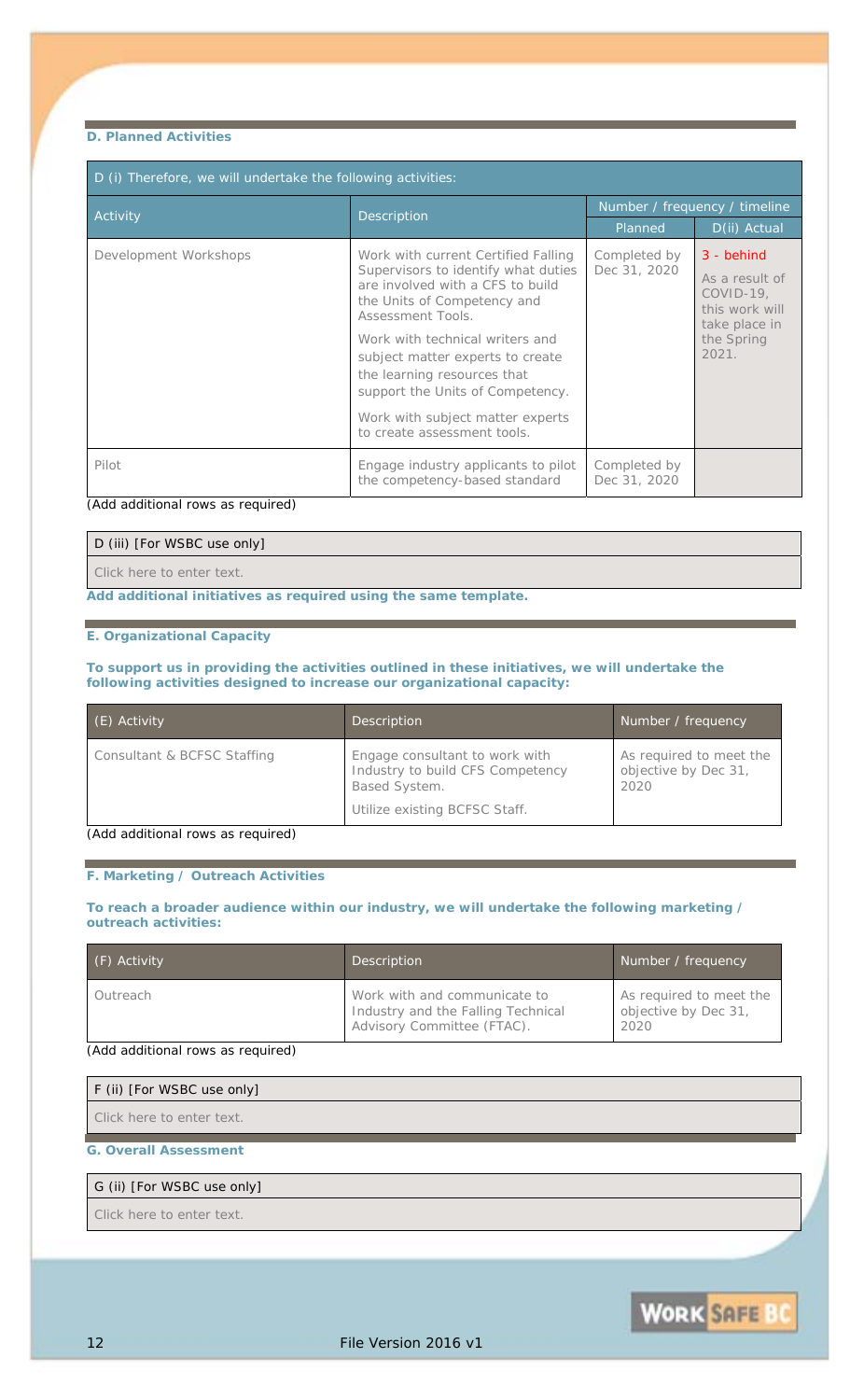# **Initiative #3: Phase Congestion**

#### **A. Injury / Return-to-Work Issues**

| A. Using data and information from the industry, we have identified the primary trends within our industry and |  |  |
|----------------------------------------------------------------------------------------------------------------|--|--|
| set the following objectives:                                                                                  |  |  |
|                                                                                                                |  |  |

| Report on Phase Congestion by BCFSC Ombudsman has been   The Coast Harvesting Advisory Group (CHAG)                                                                                        |                                                                                                                                                                                                 |
|--------------------------------------------------------------------------------------------------------------------------------------------------------------------------------------------|-------------------------------------------------------------------------------------------------------------------------------------------------------------------------------------------------|
| completed and will be reviewed.                                                                                                                                                            | will work with the Falling Technical Advisory                                                                                                                                                   |
| 2019 FTAC Faller Survey indicates that fallers are working in<br>increasingly distracted environments and are looking for<br>support in working with other phases safely and productively. | Committee (FTAC) to develop resources and<br>initiatives. Contractor and licensee<br>engagement will be required to ensure the<br>resources and initiatives reach the 'boots on<br>the ground'. |
|                                                                                                                                                                                            |                                                                                                                                                                                                 |

# (Add additional rows as required)

#### **B. Behaviour-Based Outcomes**

| B (i) To meet those objectives, workplace health<br>safety behaviours and/or return-to-work<br>and<br>practices need to change in the following ways:                                                                                                                                                | Worksite behaviours that need to change are the<br>increased focus on identifying potential phase congestion<br>during the planning of forestry operations. Managing<br>changes during operations to avoid congested situations<br>is also required. |
|------------------------------------------------------------------------------------------------------------------------------------------------------------------------------------------------------------------------------------------------------------------------------------------------------|------------------------------------------------------------------------------------------------------------------------------------------------------------------------------------------------------------------------------------------------------|
| B (ii) [To be completed at the end of the reporting<br>year cycle]; Provide evidence that the changes<br>described in B(i) took place by the end of the<br>reporting year. This may be done through surveys,<br>job site visits, interviews, audits, or any other<br>method you feel is appropriate. | CHAG and FTAC members worked with WorkSafeBC<br>to identify phase integration, planning and phase<br>congestion issues to help develop a resource for<br>industry.                                                                                   |
| B (iii) [For WSBC use only]                                                                                                                                                                                                                                                                          |                                                                                                                                                                                                                                                      |

#### **C. Knowledge-Based Outcomes**

| C (i) This requires knowledge, understanding or<br>skills to be changed in the following ways:                                                                                                                                                                                                                               | Increased awareness of what phase congestion is and the<br>conditions that contribute to it is required. This increased<br>awareness is needed at the owner, prime contractor,<br>supervisor and worker level. |
|------------------------------------------------------------------------------------------------------------------------------------------------------------------------------------------------------------------------------------------------------------------------------------------------------------------------------|----------------------------------------------------------------------------------------------------------------------------------------------------------------------------------------------------------------|
| $\overline{C}$ (ii) [To be completed at the end of the reporting<br>year cycle]; Provide evidence that the changes<br>described in C(i) took place by the end of the<br>reporting year. This may be done through surveys,<br>post-session testing, focus groups, interviews, or<br>any other method you feel is appropriate. | An online training course was developed to support<br>industry in identifying and avoiding phase<br>congestion by focusing on phase integration and<br>planning.                                               |
| C (iii) [For WSBC use only]                                                                                                                                                                                                                                                                                                  |                                                                                                                                                                                                                |

#### **D. Planned Activities**

| D (i) Therefore, we will undertake the following activities: |                                                                                                                                                                                                                  |                                                                          |                           |  |
|--------------------------------------------------------------|------------------------------------------------------------------------------------------------------------------------------------------------------------------------------------------------------------------|--------------------------------------------------------------------------|---------------------------|--|
| Activity                                                     | Description                                                                                                                                                                                                      | Number / frequency / timeline                                            |                           |  |
| CHAG and FTAC industry groups                                | FTAC and CHAG will work<br>cooperatively to develop resources<br>and to engage contractors and<br>licensees to implement resources<br>developed.                                                                 | Planned<br>As required to<br>meet the<br>objective by<br>Dec 31, 2020    | D(ii) Actual<br>1 - ahead |  |
| Development of training and resources                        | Creation of industry best practice<br>resources to educate industry on<br>how to avoid congestion in multi-<br>employer phases. Phase planning<br>and change management training<br>or resources to be included. | Training<br>course or<br>resource<br>package<br>developed by<br>Q4, 2020 | 1 - ahead                 |  |

(Add additional rows as required)

# **WORK SAFE BI**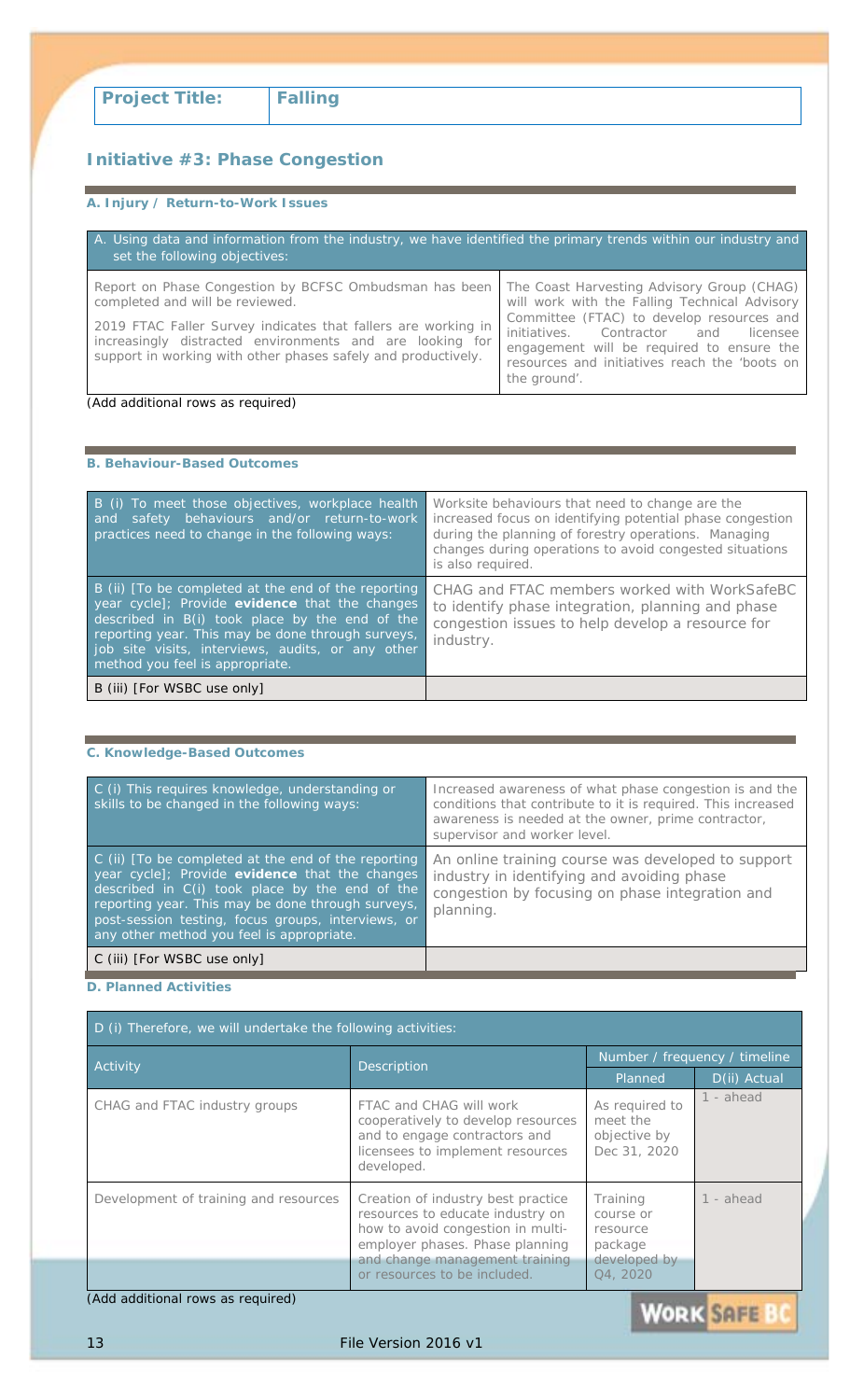D (iii) [For WSBC use only]

Click here to enter text.

**Add additional initiatives as required using the same template.** 

#### **E. Organizational Capacity**

#### **To support us in providing the activities outlined in these initiatives, we will undertake the following activities designed to increase our organizational capacity:**

| (E) Activity | <b>Description</b>                                                                                 | Number / frequency                                       |
|--------------|----------------------------------------------------------------------------------------------------|----------------------------------------------------------|
| Staffing     | Work with FTAC Working Group, CHAG,<br>contractors and licensees.<br>Utilize existing BCFSC staff. | As required to meet the<br>objective by Dec 31,<br>2020. |

(Add additional rows as required)

**F. Marketing / Outreach Activities** 

#### **To reach a broader audience within our industry, we will undertake the following marketing / outreach activities:**

| (F) Activity | <b>Description</b>                                                                                                                     | Number / frequency |
|--------------|----------------------------------------------------------------------------------------------------------------------------------------|--------------------|
| Outreach     | Resources developed by working group<br>to be distributed - website, mail out,<br>Falling Safety Advisor delivery where<br>applicable. | Ongoing            |

#### (Add additional rows as required)

| F (ii) [For WSBC use only] |  |
|----------------------------|--|
| Click here to enter text.  |  |

#### **G. Overall Assessment**

#### G (ii) [For WSBC use only]

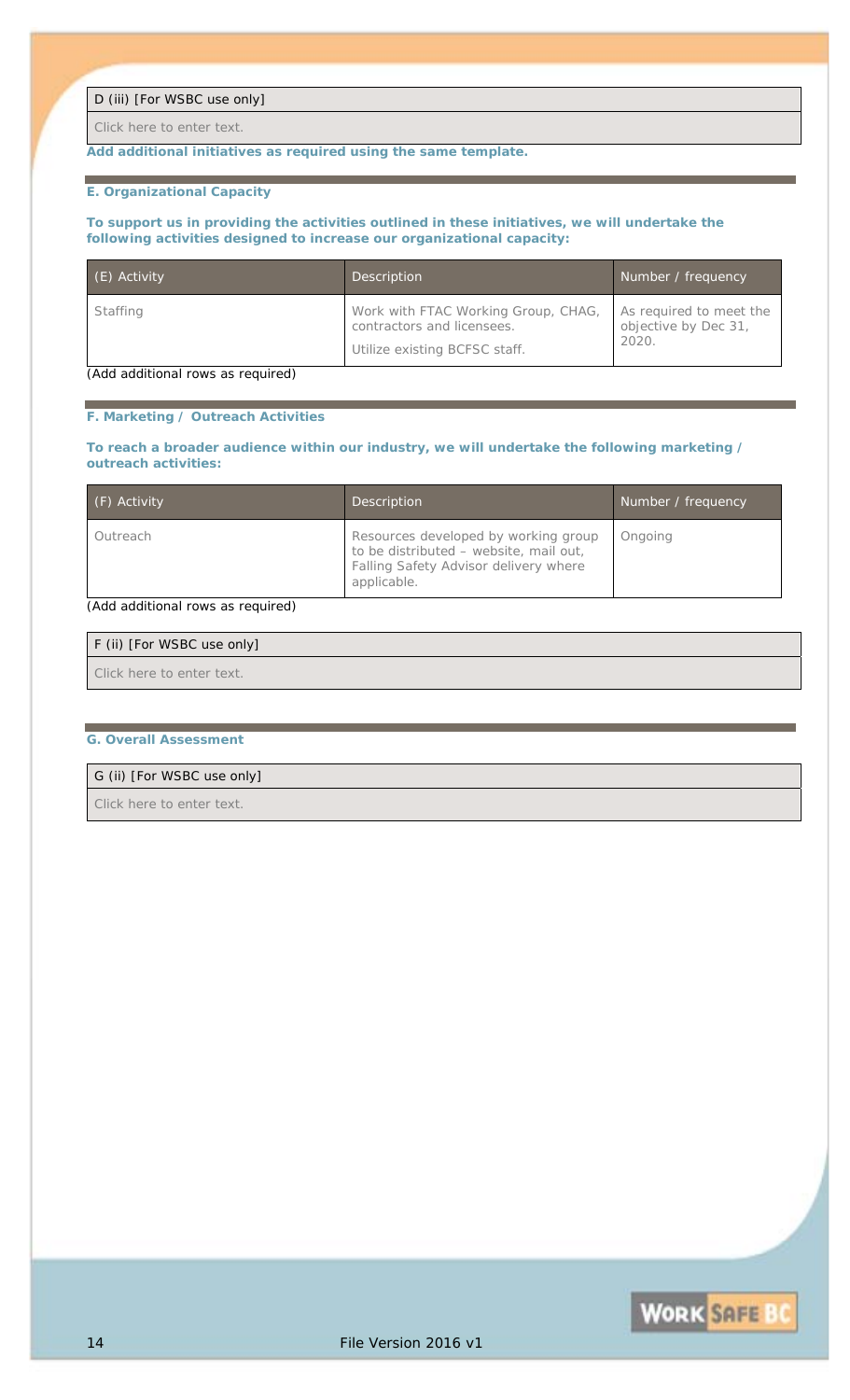# **Training and Program Development Initiative #1: [Support Implementation of Competency Based Guidelines and Standards for Cable Logging]**

# **A. Injury / Return-to-Work Issues**

| A. Using data and information from the industry, we have identified the primary trends within our industry and<br>set the following objectives:                                                                                 |                                                                                                                                                                                                                           |
|---------------------------------------------------------------------------------------------------------------------------------------------------------------------------------------------------------------------------------|---------------------------------------------------------------------------------------------------------------------------------------------------------------------------------------------------------------------------|
| In 2018, the Cable or Hi-Lead Logging CU (703003)<br>experienced a spike in the number of time lost claims with 20.<br>Claim costs also experienced an increase, with total costs for<br>2018 measured at 1.67 million dollars. | The objective is to reduce the number to time<br>lost claims and claims costs within this CU in<br>2020. This can be accomplished through the<br>implementation of a competency based<br>training and assessment program. |

#### (Add additional rows as required)

**B. Behaviour-Based Outcomes** (**HSA Planning and Reporting Information Package** pages 4 and 11)

| To meet those objectives, workplace health<br>B (i)<br>safety behaviours and/or return-to-work<br>and<br>practices need to change in the following ways:                                                                                                                                             | Increase the practice of evaluating cable logging workers<br>using a competency based assessment program.<br>Increase the use of a competency based training<br>program to train new cable logging workers and workers<br>who have gaps identified in their knowledge, skill or<br>attributes as identified by an assessment.                                                                                                                                                                                                                           |
|------------------------------------------------------------------------------------------------------------------------------------------------------------------------------------------------------------------------------------------------------------------------------------------------------|---------------------------------------------------------------------------------------------------------------------------------------------------------------------------------------------------------------------------------------------------------------------------------------------------------------------------------------------------------------------------------------------------------------------------------------------------------------------------------------------------------------------------------------------------------|
| B (ii) [To be completed at the end of the reporting<br>year cycle]; Provide evidence that the changes<br>described in B(i) took place by the end of the<br>reporting year. This may be done through surveys,<br>job site visits, interviews, audits, or any other<br>method you feel is appropriate. | All activities in this initiative are behind. Covid-19<br>challenges (both internally at the Council and for<br>companies) forced us to reduce our field testing and<br>advocacy work. Work proceeded on video and<br>webpages, but these will be released in early 2021.<br>However, the standards and assessment materials<br>for most occupations have been simplified to make<br>the competency system more user friendly and<br>better meet the needs of companies. The simplified<br>versions will be released with the website in early<br>2021. |
| B (iii) [For WSBC use only]                                                                                                                                                                                                                                                                          |                                                                                                                                                                                                                                                                                                                                                                                                                                                                                                                                                         |

| C. Knowledge-Based Outcomes (HSA Planning and Reporting Information Package pages 5 and 11)                                                                                                                                                                                                                     |                                                                                                                                                                                                                                                                                                                                                                                                       |  |
|-----------------------------------------------------------------------------------------------------------------------------------------------------------------------------------------------------------------------------------------------------------------------------------------------------------------|-------------------------------------------------------------------------------------------------------------------------------------------------------------------------------------------------------------------------------------------------------------------------------------------------------------------------------------------------------------------------------------------------------|--|
| C (i) This requires knowledge, understanding or<br>skills to be changed in the following ways:                                                                                                                                                                                                                  | Increased awareness of the benefits of a competency<br>based training and assessment program is needed within<br>the forest industry.                                                                                                                                                                                                                                                                 |  |
|                                                                                                                                                                                                                                                                                                                 | Cable logging employers gain the skills and knowledge to<br>efficiently implement this type of program into their<br>companies.                                                                                                                                                                                                                                                                       |  |
| C (ii) [To be completed at the end of the reporting<br>year cycle]; Provide evidence that the changes<br>described in C(i) took place by the end of the<br>reporting year. This may be done through surveys,<br>post-session testing, focus groups, interviews, or<br>any other method you feel is appropriate. | The distribution of the competency materials in<br>2021 will let us measure increases in skill and<br>knowledge of the process by cable logging<br>employers.                                                                                                                                                                                                                                         |  |
|                                                                                                                                                                                                                                                                                                                 | In other occupations including log hauling, resource<br>road driving, road building and supervision, we<br>have seen significant interest from employers to<br>develop and make material available. This work is<br>ongoing. The resources for Log Truck and Entry<br>Level Forest Worker have been used extensively in<br>2020 and companies are becoming more aware of<br>the material and process. |  |
| C (iii) [For WSBC use only]                                                                                                                                                                                                                                                                                     |                                                                                                                                                                                                                                                                                                                                                                                                       |  |

**D. Planned Activities** (**HSA Planning and Reporting Information Package** pages 6 and 11)

**WORK SAFE BC**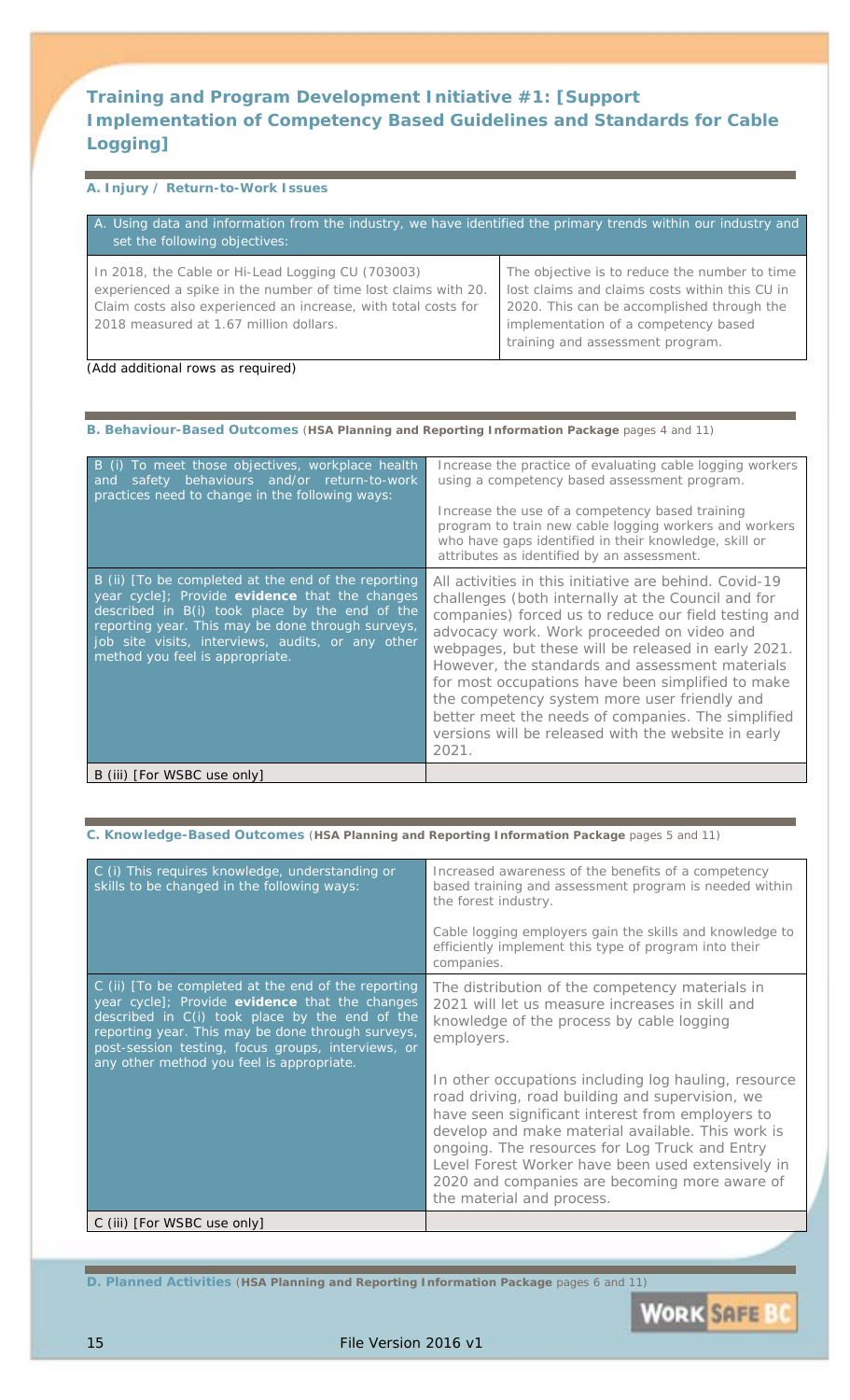| D (i) Therefore, we will undertake the following activities: |                                                                                                            |               |                                                                                                                                                                                                                                                                              |
|--------------------------------------------------------------|------------------------------------------------------------------------------------------------------------|---------------|------------------------------------------------------------------------------------------------------------------------------------------------------------------------------------------------------------------------------------------------------------------------------|
| Activity                                                     | Description                                                                                                |               | Number / frequency / timeline                                                                                                                                                                                                                                                |
|                                                              |                                                                                                            | Planned       | D(ii) Actual                                                                                                                                                                                                                                                                 |
| <b>Field Testing</b>                                         | Assessments tested by logging<br>contractors and refined before<br>wider use.                              | 2 field tests | 3 - behind<br>Delayed due<br>to COVID-19.<br>One field test<br>completed<br>with non-<br>yarding<br>competency<br>assessment,<br>but zero done<br>with yarding<br>resources.<br>Additional<br>field testing<br>will occur in<br>2021 when<br>travel<br>restrictions<br>ease. |
| <b>Awareness Training</b>                                    | Online video-based training<br>developed explaining the basics of<br>the program                           | 1 video       | 2 - On Track<br>Video<br>complete and<br>will be<br>released with<br>update to<br>competency<br>programs<br>webpages<br>(below)                                                                                                                                              |
| Technology Improvements                                      | Program specific webpage<br>developed with links to<br>assessments and training.                           | 1 webpage     | 3 - behind<br>Webpages to<br>be made<br>available to<br>industry in<br>$Feb - Mar$<br>2021.                                                                                                                                                                                  |
| Advocacy<br>(Add additional rows as required)                | Site visits conducted with<br>contractors to explain program<br>and provide guidance on<br>implementation. | 8 site visits | 3 - behind<br>Delayed due<br>to COVID-19<br>and no<br>advocacy<br>contractor<br>hired due to<br>the downturn<br>in the forest<br>industry. Zero<br>site visits<br>related to<br>yarding<br>resources<br>conducted in<br>2020. This<br>work will be<br>pushed to<br>2021.     |

D (iii) [For WSBC use only]

Click here to enter text.

WORK

**SAFE**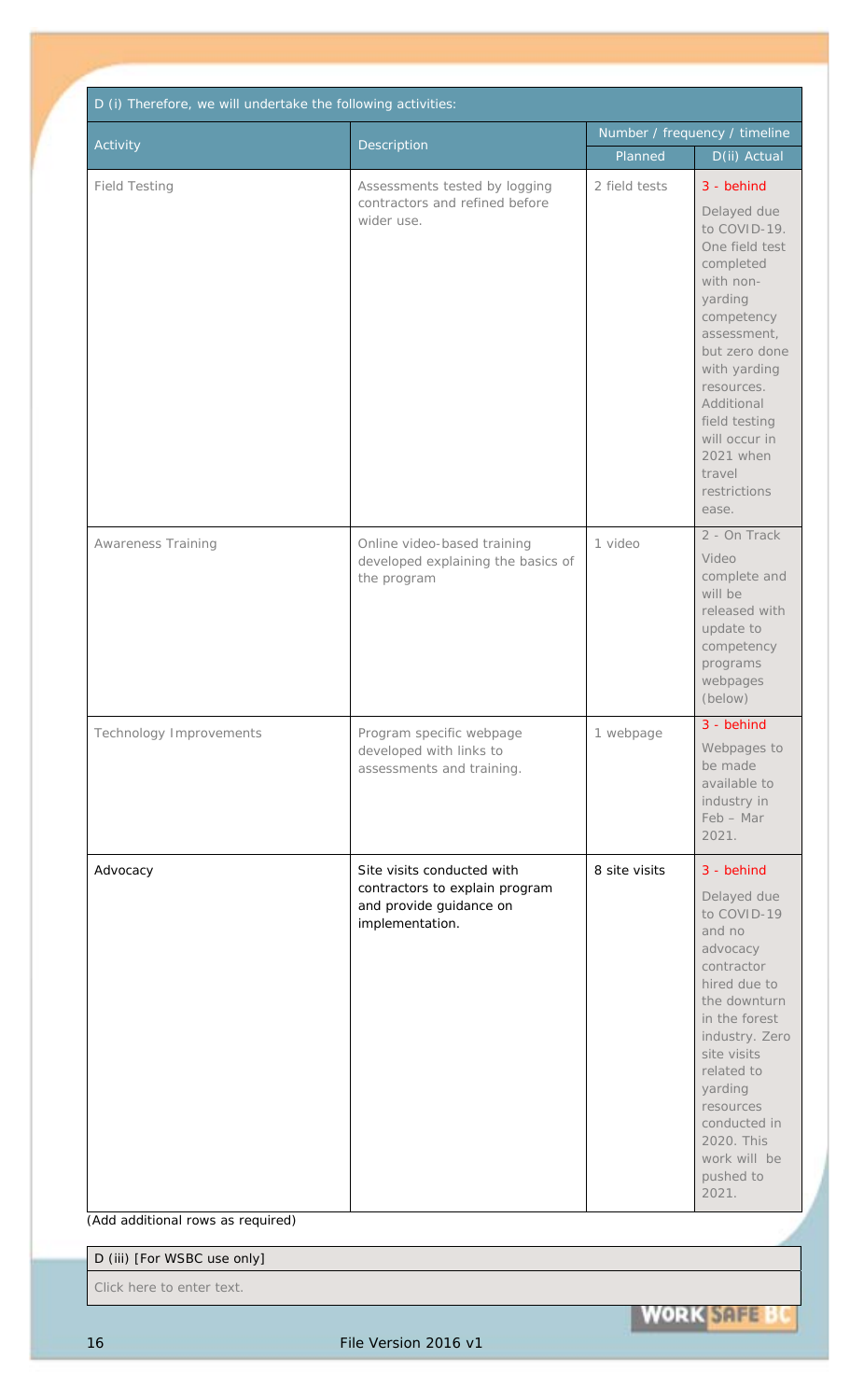#### **E. Organizational Capacity** (**HSA Planning and Reporting Information Package** page 7)

#### **To support us in providing the activities outlined in these initiatives, we will undertake the following activities designed to increase our organizational capacity:**

| (E) Activity        | <b>Description</b>                                                                           | Number / frequency                                      |
|---------------------|----------------------------------------------------------------------------------------------|---------------------------------------------------------|
| Advocacy contractor | Hire contractor with training and cable<br>logging experience to conduct advocacy<br>visits. | Contractor not hired<br>and no plan to hire in<br>2020. |

(Add additional rows as required)

**F. Marketing / Outreach Activities** (**HSA Planning and Reporting Information Package** page 7)

#### **To reach a broader audience within our industry, we will undertake the following marketing / outreach activities:**

| (F) Activity       | Description                                                                                                                                                                               | Number / frequency                                                                 |
|--------------------|-------------------------------------------------------------------------------------------------------------------------------------------------------------------------------------------|------------------------------------------------------------------------------------|
| Communication plan | Develop and implement a<br>communication plan to increase<br>awareness of the program and how it<br>can be used. Social media, forest<br>safety news and webinars are potential<br>tools. | 1 communication plan.<br>Communication plan<br>incorporated into 2021<br>workplan. |

#### (Add additional rows as required)

| F (ii) [For WSBC use only] |  |
|----------------------------|--|
| Click here to enter text.  |  |

#### **G. Overall Assessment**

#### G (ii) [For WSBC use only]

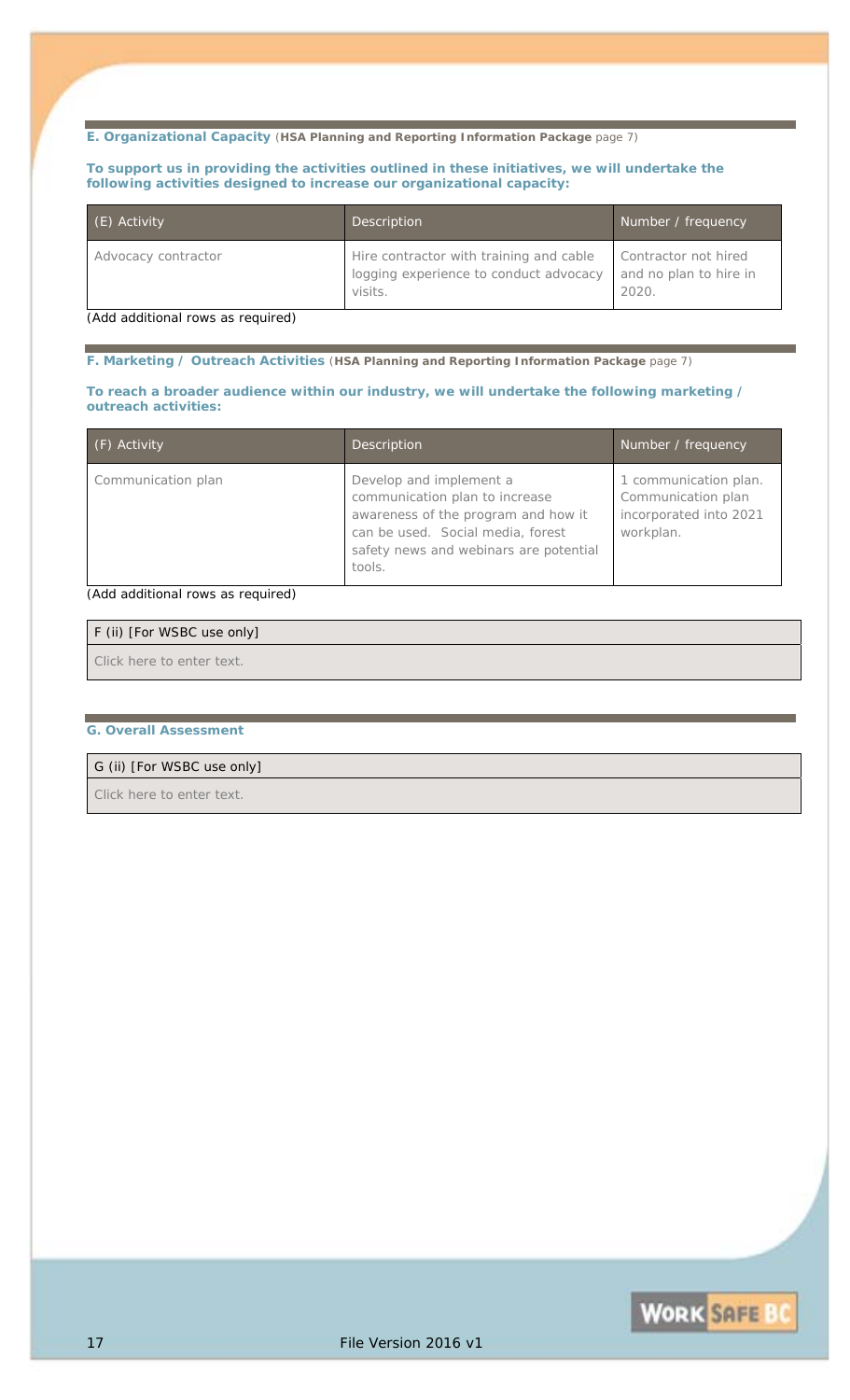# **Training and Program Development Initiative #2: [Forestry Foundation Pilot Program]**

| A. Injury / Return-to-Work Issues<br>A. Using data and information from the industry, we have identified the primary trends within our industry and<br>set the following objectives:                                                                                                                                                           |                                                                                                                                                                                                                 |
|------------------------------------------------------------------------------------------------------------------------------------------------------------------------------------------------------------------------------------------------------------------------------------------------------------------------------------------------|-----------------------------------------------------------------------------------------------------------------------------------------------------------------------------------------------------------------|
| The 2025 BC Labour Market Outlook indicates that an<br>additional 2300 workers will be needed to be added into the<br>forestry workforce in the 2016 to 2025 time period. A<br>standardized training program does not exist for these new<br>workers which creates increased risk of injuries due to a lack<br>of safety knowledge and skills. | Work with the Ministry of Advanced Education<br>and Skills Training and Post-Secondary<br>Institutions to develop and pilot a Forestry<br>Foundation training program for new workers<br>entering the industry. |

#### (Add additional rows as required)

| <b>B. Behaviour-Based Outcomes</b>                                                                                                                                                                                                                                                                   |                                                                                                                                                                                                                                                                         |
|------------------------------------------------------------------------------------------------------------------------------------------------------------------------------------------------------------------------------------------------------------------------------------------------------|-------------------------------------------------------------------------------------------------------------------------------------------------------------------------------------------------------------------------------------------------------------------------|
| To meet those objectives, workplace health<br>B (i)<br>safety behaviours and/or return-to-work<br>and<br>practices need to change in the following ways:                                                                                                                                             | Work with colleges to establish a sustainable training<br>model for new entrants into the forest industry including<br>the logging, road building and silviculture sectors.                                                                                             |
|                                                                                                                                                                                                                                                                                                      | Involve employers in the development and delivery of<br>the training and seek their advice on how to create a<br>sustainable program for future training. The goal is for<br>employers to recognize the program as the preferred<br>initial training for new employees. |
| B (ii) [To be completed at the end of the reporting<br>year cycle]; Provide evidence that the changes<br>described in B(i) took place by the end of the<br>reporting year. This may be done through surveys,<br>job site visits, interviews, audits, or any other<br>method you feel is appropriate. | The funding and timelines of this program was extended<br>1 year due to the delays caused by COVID-19                                                                                                                                                                   |
| B (iii) [For WSBC use only]                                                                                                                                                                                                                                                                          |                                                                                                                                                                                                                                                                         |

#### **C. Knowledge-Based Outcomes**  C (i) This requires knowledge, understanding or skills to be changed in the following ways: A sustainable program will improve the initial safety training, knowledge and practices of new workers within the forest industry. This program will provide training that will increase the safety and productivity of new forestry workers. C (ii) [To be completed at the end of the reporting year cycle]; Provide **evidence** that the changes described in C(i) took place by the end of the reporting year. This may be done through surveys, post-session testing, focus groups, interviews, or any other method you feel is appropriate. The funding and timelines of this program were extended 1 year due to the delays caused by COVID-19. However, we are seeing interest from secondary and post secondary education institutions across the province for the material and are working with these groups to make it available. C (iii) [For WSBC use only]

#### **D. Planned Activities**

| D (i) Therefore, we will undertake the following activities: |                                                                                                                                         |                                                                                         |                                                                                                       |
|--------------------------------------------------------------|-----------------------------------------------------------------------------------------------------------------------------------------|-----------------------------------------------------------------------------------------|-------------------------------------------------------------------------------------------------------|
| Activity                                                     | <b>Description</b>                                                                                                                      |                                                                                         | Number / frequency / timeline                                                                         |
|                                                              |                                                                                                                                         | Planned                                                                                 | D(ii) Actual                                                                                          |
| Develop curriculum                                           | With the help of colleges and<br>employers, develop the training<br>curriculum and lesson plans for<br>the Forestry Foundation Program. | 15 new<br>learning<br>resources and<br>approx. 29<br>lesson plans<br>to be<br>developed | 2 - On Track<br>All resources<br>completed<br>and in the<br>process of<br>updating<br>following first |



#### 18 File Version 2016 v1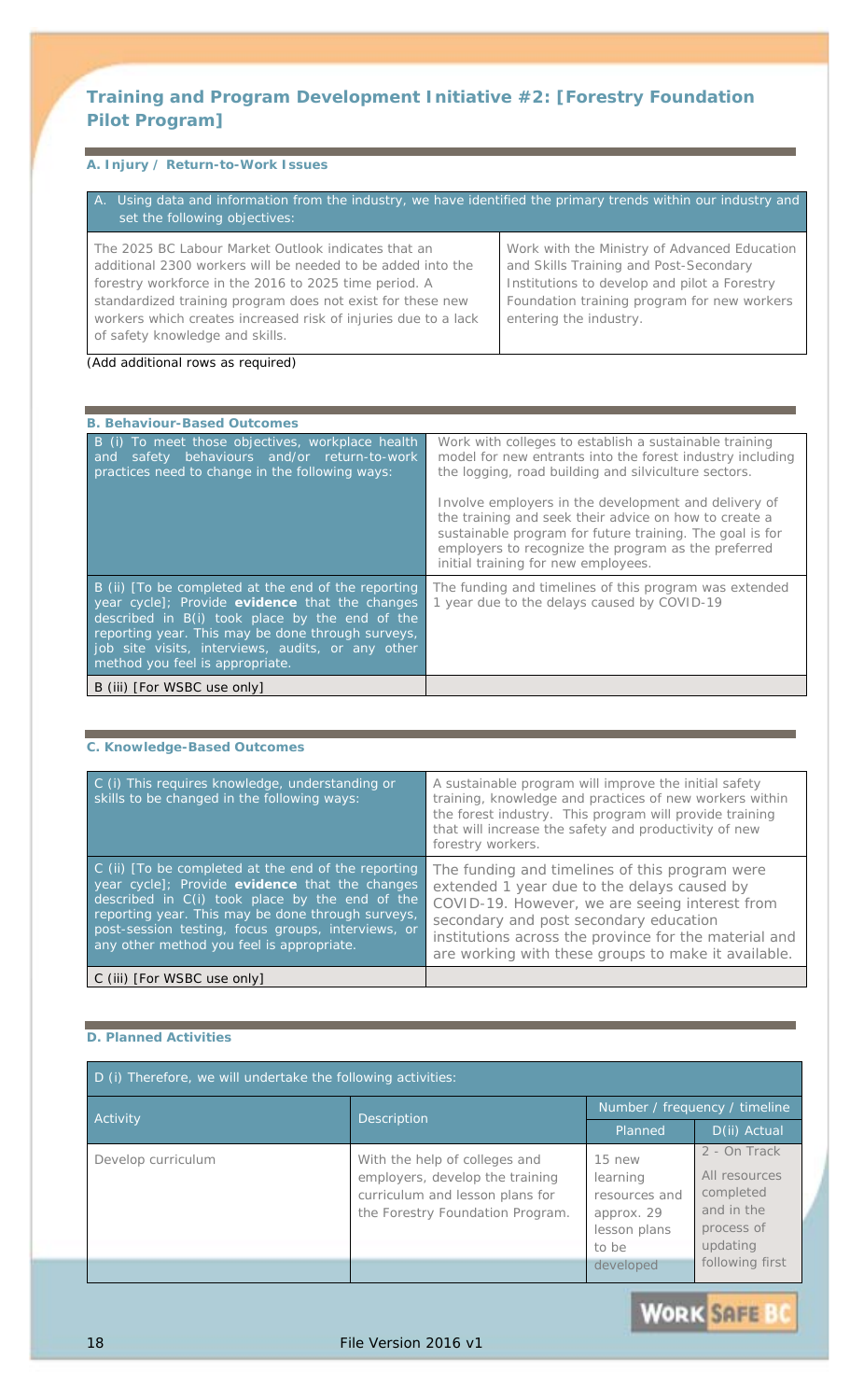|              |                                                                                                                                                                    |                                         | round of<br>feedback                                                                                                                                                                                                                                                                                                                                                       |
|--------------|--------------------------------------------------------------------------------------------------------------------------------------------------------------------|-----------------------------------------|----------------------------------------------------------------------------------------------------------------------------------------------------------------------------------------------------------------------------------------------------------------------------------------------------------------------------------------------------------------------------|
|              |                                                                                                                                                                    |                                         |                                                                                                                                                                                                                                                                                                                                                                            |
| Evaluation   | Develop evaluation strategy and<br>conduct evaluation of each pilot                                                                                                | Evaluate 6<br>pilot programs            | 3 - behind<br>Delivery<br>delayed for<br>remaining<br>colleges due<br>to COVID-19.<br>Okanagan<br>College,<br>Selkirk and<br>CNC have<br>completed the<br>pilots One<br>additional<br>pilot<br>scheduled for<br>spring of<br>2021.                                                                                                                                         |
| Delivery     | Delivery of 12-week Forestry<br>Foundation Program at 6 Colleges                                                                                                   | Conduct 6<br>pilot training<br>programs | 3 - behind<br>See above                                                                                                                                                                                                                                                                                                                                                    |
| Final Report | Produce a report that summarizes<br>the results of the pilots and<br>provides recommendations for the<br>continuation of the program.<br>Report available in 2021. | 1 final report                          | 3 - behind<br>Interviews<br>and feedback<br>currently<br>being<br>conducted<br>with the final<br>report draft<br>being<br>delivered after<br>the final pilot<br>runs. This<br>report will<br>address the<br>sustainability<br>of the<br>program as<br>currently<br>delivered,<br>and/or what<br>adjustments<br>need to be<br>made to be<br>most effective<br>for industry. |

#### (Add additional rows as required)

| D (iii) [For WSBC use only] |
|-----------------------------|
| Click here to enter text.   |

### **E. Organizational Capacity**

**To support us in providing the activities outlined in these initiatives, we will undertake the following activities designed to increase our organizational capacity:** 

| (E) Activity                 | Description                                                                 | Number / frequency                         |
|------------------------------|-----------------------------------------------------------------------------|--------------------------------------------|
| <b>Evaluation consultant</b> | Contracting a consultant to conduct<br>evaluation and produce final report. | Consultant working<br>within new timelines |
|                              |                                                                             | <b>WORK SAFE</b>                           |

#### 19 File Version 2016 v1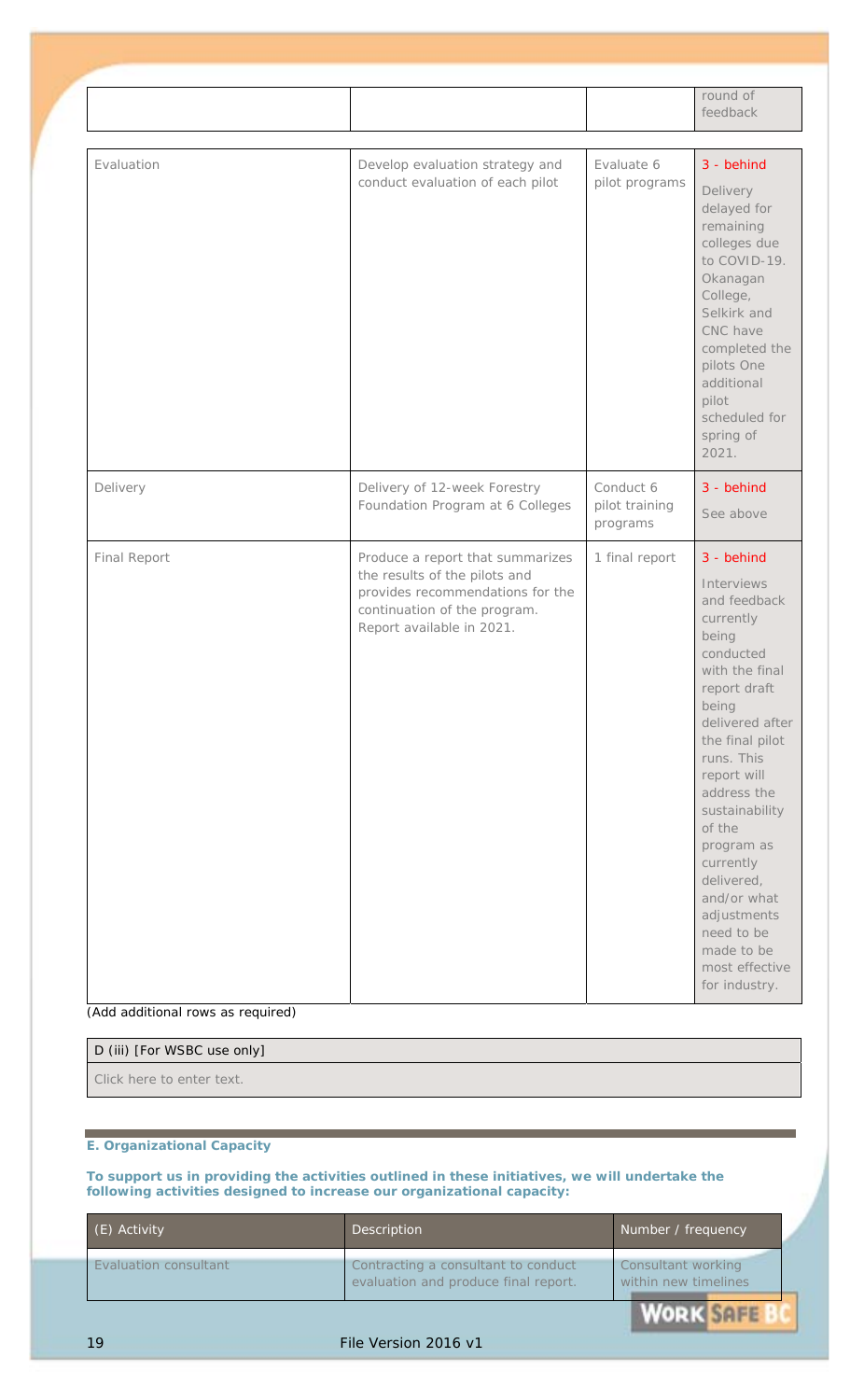| Governance committee | Creating a committee of participating<br>colleges and employers to advise on the<br>development and delivery of the<br>program. | Governance committee<br>is aware of changes in<br>timelines and is<br>continuing to support<br>the program. |
|----------------------|---------------------------------------------------------------------------------------------------------------------------------|-------------------------------------------------------------------------------------------------------------|
|----------------------|---------------------------------------------------------------------------------------------------------------------------------|-------------------------------------------------------------------------------------------------------------|

#### **F. Marketing / Outreach Activities**

#### **To reach a broader audience within our industry, we will undertake the following marketing / outreach activities:**

| $(F)$ Activity        | Description                                                                                                                     | Number / frequency                                 |
|-----------------------|---------------------------------------------------------------------------------------------------------------------------------|----------------------------------------------------|
| Marketing of programs | Work with colleges to develop<br>marketing and communication plans for<br>the regions where the training is to be<br>delivered. | Marketing materials for<br>each of the 6 colleges. |

#### (Add additional rows as required)

| F (ii) [For WSBC use only] |  |
|----------------------------|--|
| Click here to enter text.  |  |

#### **G. Overall Assessment**

#### G (ii) [For WSBC use only]

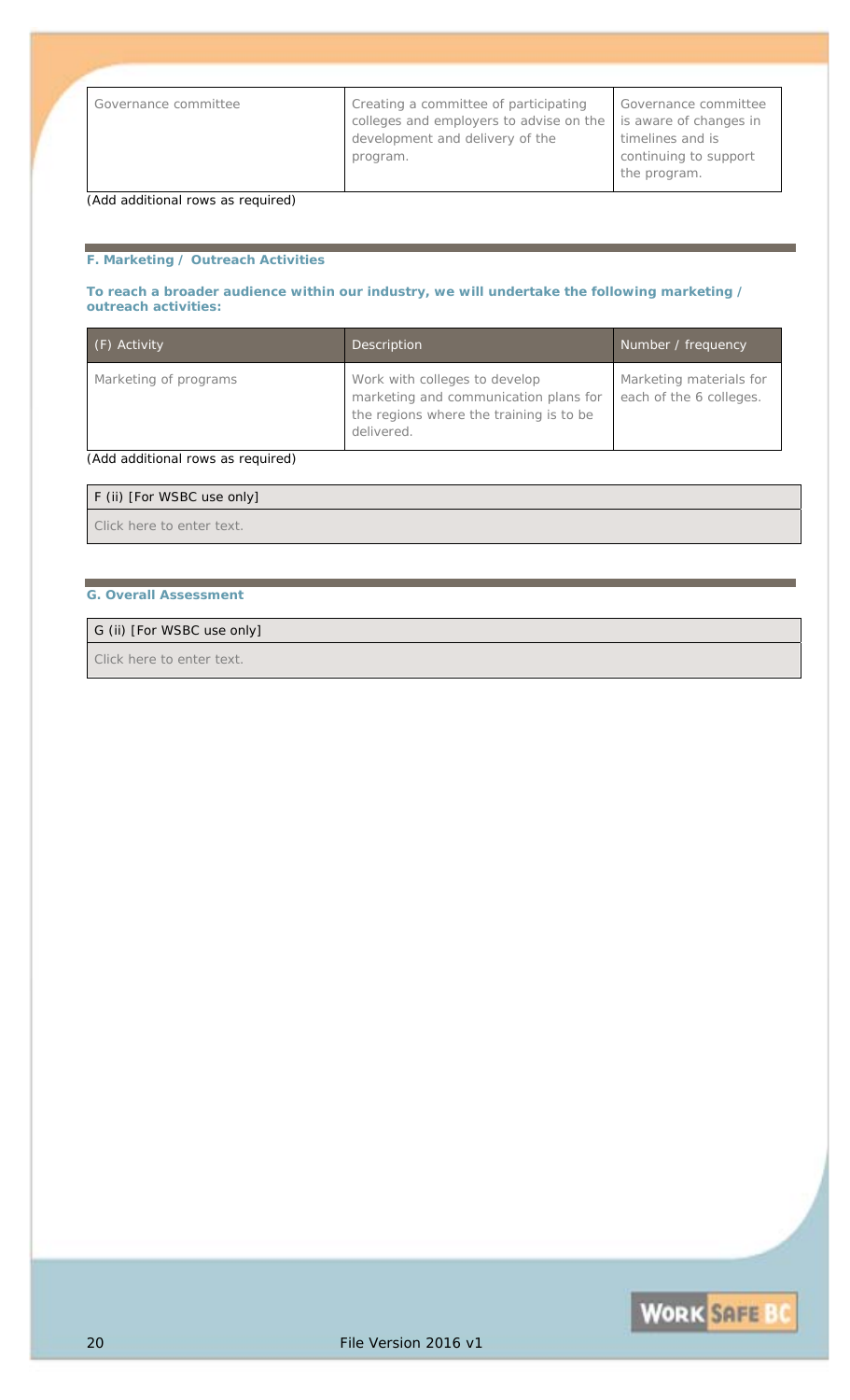# **Training and Program Development Initiative #3: [Quality Assurance]**

#### **A. Injury / Return-to-Work Issues**

| A. Using data and information from the industry, we have identified the primary trends within our industry and<br>set the following objectives:                                                                                                                                                                                                                                                            |                                                                                                                                                                                                                             |  |
|------------------------------------------------------------------------------------------------------------------------------------------------------------------------------------------------------------------------------------------------------------------------------------------------------------------------------------------------------------------------------------------------------------|-----------------------------------------------------------------------------------------------------------------------------------------------------------------------------------------------------------------------------|--|
| The Forest Safety Accord identifies the industry's<br>ccommitment to Training and Supervision. Specifically, the<br>Accord says that all workers on the worksite must be<br>competent and fully trained and certified for the work they are<br>performing. The training and assessments created and<br>administered by the BC Forest Safety Council must be of high<br>quality to fulfill this commitment. | The objective is to have an effective quality<br>assurance program for the competency<br>training and assessment programs within the<br>organization as well as for the online and<br>classroom-based delivery of training. |  |

### (Add additional rows as required)

| <b>B. Behaviour-Based Outcomes</b>                                                                                                                                                                                                                                                                   |                                                                                                                                                                                                                                                                                                                                                                                                                                                                                                                                                                                                                                                                                                                                                 |
|------------------------------------------------------------------------------------------------------------------------------------------------------------------------------------------------------------------------------------------------------------------------------------------------------|-------------------------------------------------------------------------------------------------------------------------------------------------------------------------------------------------------------------------------------------------------------------------------------------------------------------------------------------------------------------------------------------------------------------------------------------------------------------------------------------------------------------------------------------------------------------------------------------------------------------------------------------------------------------------------------------------------------------------------------------------|
| To meet those objectives, workplace health<br>B (i)<br>safety behaviours and/or return-to-work<br>and<br>practices need to change in the following ways:                                                                                                                                             | In order to support safe work decisions and behaviours,<br>industry must be provided with high quality and up to<br>date information in training and assessments.                                                                                                                                                                                                                                                                                                                                                                                                                                                                                                                                                                               |
| B (ii) [To be completed at the end of the reporting<br>year cycle]; Provide evidence that the changes<br>described in B(i) took place by the end of the<br>reporting year. This may be done through surveys,<br>job site visits, interviews, audits, or any other<br>method you feel is appropriate. | The degree of Quality Assurance development has been<br>significantly reduced due to a change in direction around<br>competency-based resources at the Council. While<br>rigorous ICE1100 based assessment processes will<br>remain in place for Faller Training, Log Truck Driver<br>Training, and associated programs, the rest of the<br>occupations will be assessed and adjusted in a more<br>flexible manner like other materials that the Council has<br>developed. The resources themselves will be tools for<br>employers, not formal, externally assessed worker<br>competency programs. Due to the delay in Faller<br>Standard pilot and approval, the QA for Faller, Log Truck<br>and associated programs has been delayed to 2021. |
| B (iii) [For WSBC use only]                                                                                                                                                                                                                                                                          |                                                                                                                                                                                                                                                                                                                                                                                                                                                                                                                                                                                                                                                                                                                                                 |

### **C. Knowledge-Based Outcomes**

| C (i) This requires knowledge, understanding or<br>skills to be changed in the following ways:                                                                                                                                                                                                                  | The BC Forest Safety Council offers a wide range of<br>training and resources and it is necessary to keep this<br>material up to date with the latest safety developments<br>and regulation changes. It is also important that the<br>trainers, assessors and staff working within these<br>programs are provided with training and feedback on<br>their work performance so their skills can be maintained<br>at a high level. |
|-----------------------------------------------------------------------------------------------------------------------------------------------------------------------------------------------------------------------------------------------------------------------------------------------------------------|---------------------------------------------------------------------------------------------------------------------------------------------------------------------------------------------------------------------------------------------------------------------------------------------------------------------------------------------------------------------------------------------------------------------------------|
| C (ii) [To be completed at the end of the reporting<br>year cycle]; Provide evidence that the changes<br>described in C(i) took place by the end of the<br>reporting year. This may be done through surveys,<br>post-session testing, focus groups, interviews, or<br>any other method you feel is appropriate. | Two virtual Train-the-trainer workshops were held<br>in 2021 addressing professional development,<br>updates to materials, and direction on COVID-19<br>protocols. Trainer and Assessor training are tied to<br>the Faller Standard work, so finalization of those<br>programs will rely on completion of the Faller<br>Project.                                                                                                |
| C (iii) [For WSBC use only]                                                                                                                                                                                                                                                                                     |                                                                                                                                                                                                                                                                                                                                                                                                                                 |

#### **D. Planned Activities**

| D (i) Therefore, we will undertake the following activities: |                                                                                                         |                                      |                                                 |
|--------------------------------------------------------------|---------------------------------------------------------------------------------------------------------|--------------------------------------|-------------------------------------------------|
|                                                              |                                                                                                         | Number / frequency / timeline        |                                                 |
| Activity                                                     | <b>Description</b>                                                                                      | Planned                              | D(ii) Actual                                    |
| <b>Quality Assurance Training</b>                            | The ICE1100 standard was used to<br>develop policies for the updated<br>New Faller Training Standard. A | Training<br>program<br>developed and | 3 - behind<br>The type of<br>training           |
|                                                              | requirement of these policies is to<br>train appropriate BCFSC staff and                                | delivered to<br>appropriate          | required for<br>this initiative<br>is currently |
| SOFF                                                         |                                                                                                         |                                      |                                                 |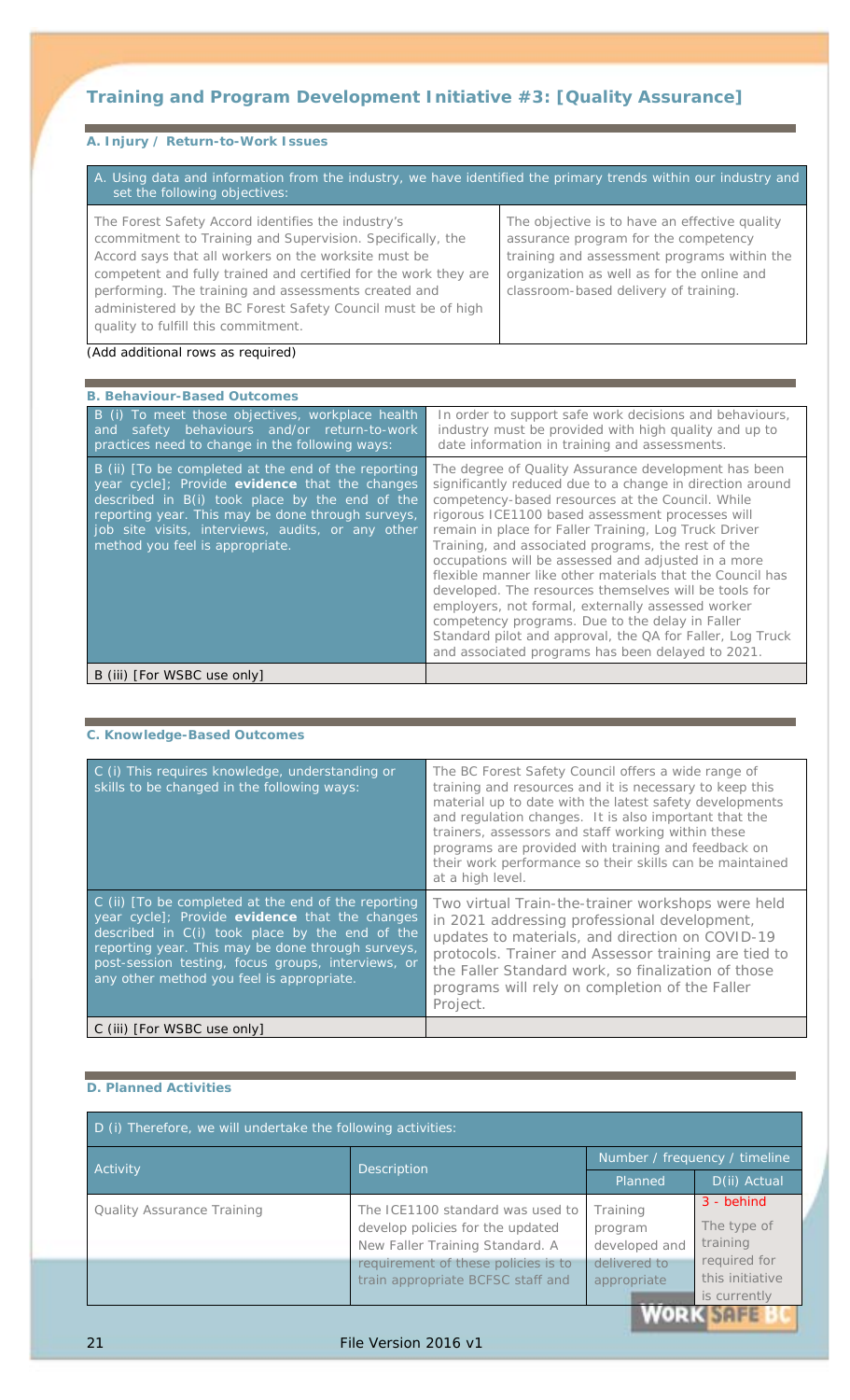|                                                     | contractors on the program<br>processes.                                                                                                                                                     | staff by Q4,<br>2020                                                              | being re-<br>evaluated and<br>moved to<br>2021.                                                                                                                                                                                                      |
|-----------------------------------------------------|----------------------------------------------------------------------------------------------------------------------------------------------------------------------------------------------|-----------------------------------------------------------------------------------|------------------------------------------------------------------------------------------------------------------------------------------------------------------------------------------------------------------------------------------------------|
| ICE1100 Falling Program Review                      | A review of the New Faller Training<br>Program processes against the<br>requirements of the quality<br>assurance policies and procedures<br>to be completed.                                 | 1 quality<br>assurance<br>review<br>completed<br>prior to Q4,<br>2020.            | 3 - behind<br>This activity<br>has been<br>delayed due<br>to no fallers<br>having gone<br>through the<br>system<br>currently.<br>When fallers<br>start to<br>complete the<br>program, a                                                              |
|                                                     |                                                                                                                                                                                              |                                                                                   | QA review will<br>occur<br>3 - behind                                                                                                                                                                                                                |
| ICE1100 Log Truck Driver Assessment<br>Gap Analysis | A gap analysis to be completed<br>comparing the existing<br>Professional Log Truck Driver<br>Endorsement Program to the<br>requirements in the quality<br>assurance policies and procedures. | Gap analysis<br>completed<br>prior to Q4,<br>2020.                                | Administrative<br>processes for<br>Log Truck are<br>still in<br>development,<br>so quality<br>assurance on<br>the log truck<br>driver<br>program<br>scheduled for<br>2021.                                                                           |
| Train the Trainer Annual Workshop                   | Contract and staff trainers to<br>attend a workshop to improve<br>training skills and update their<br>information on BCFSC programs<br>and resources.                                        | Train the<br>Trainer<br>session held<br>prior to $Q4$ ,<br>2020                   | 2 - On Track<br>Complete.<br>Two virtual<br>train-the-<br>trainer<br>sessions were<br>held in 2020.                                                                                                                                                  |
| Trainer and Assessor Training<br>Development        | Online and classroom trainer and<br>assessor training to be developed.<br>This is general training applicable<br>to multiple occupations.                                                    | Trainer and<br>Assessor<br>training<br>courses to be<br>developed by<br>Q4, 2020. | 3 - behind<br>Units for<br>"Faller<br>Trainer" and<br>"Faller<br>Assessor" on<br>track, but due<br>to a shift in<br>priority,<br>general<br>trainer and<br>assessor<br>training will<br>not be<br>proceeding as<br>planned for<br>the time<br>being. |

# D (iii) [For WSBC use only]

Click here to enter text.

WORK SAFE BC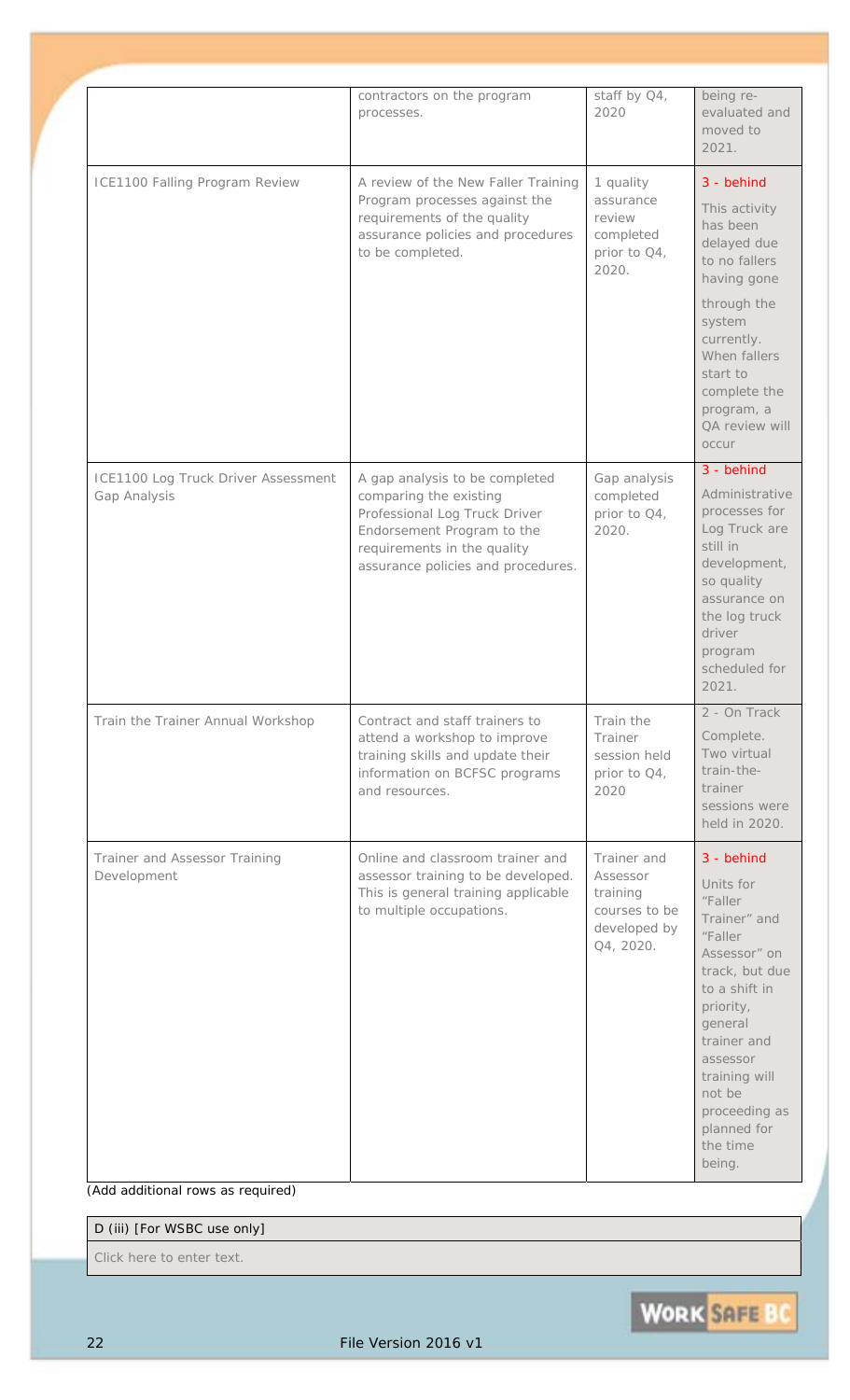#### **E. Organizational Capacity**

#### **To support us in providing the activities outlined in these initiatives, we will undertake the following activities designed to increase our organizational capacity:**

| (E) Activity                        | Description                                                                                                                                    | Number / frequency        |
|-------------------------------------|------------------------------------------------------------------------------------------------------------------------------------------------|---------------------------|
| Quality Assurance Team              | The quality assurance activities will be<br>conducted with the existing staff from<br>the training, falling and transportation<br>departments. | N/A                       |
| $(Add$ additional rows as required) | Click here to enter text.                                                                                                                      | Click here to enter text. |

(Add additional rows as required)

#### **F. Marketing / Outreach Activities**

#### **To reach a broader audience within our industry, we will undertake the following marketing / outreach activities:**

| (F) Activity                               | Description                                                                                                                                 | Number / frequency                                                          |
|--------------------------------------------|---------------------------------------------------------------------------------------------------------------------------------------------|-----------------------------------------------------------------------------|
| Internal BCFSC communication               | Internal communications, such as<br>emails and infographics to be developed<br>to explain the quality assurance policies<br>and procedures. | Series of<br>communications to be<br>developed. Number to<br>be determined. |
| Trainer and Assessor training<br>marketing | Once the training has been developed,<br>advertise through website and Forest<br>Safety Newsletter.                                         | 1 website promotion<br>and 1 article in Forest<br>Safety Newsletter.        |

#### (Add additional rows as required)

| F (ii) [For WSBC use only] |  |
|----------------------------|--|
| Click here to enter text.  |  |

#### **G. Overall Assessment**

#### G (ii) [For WSBC use only]

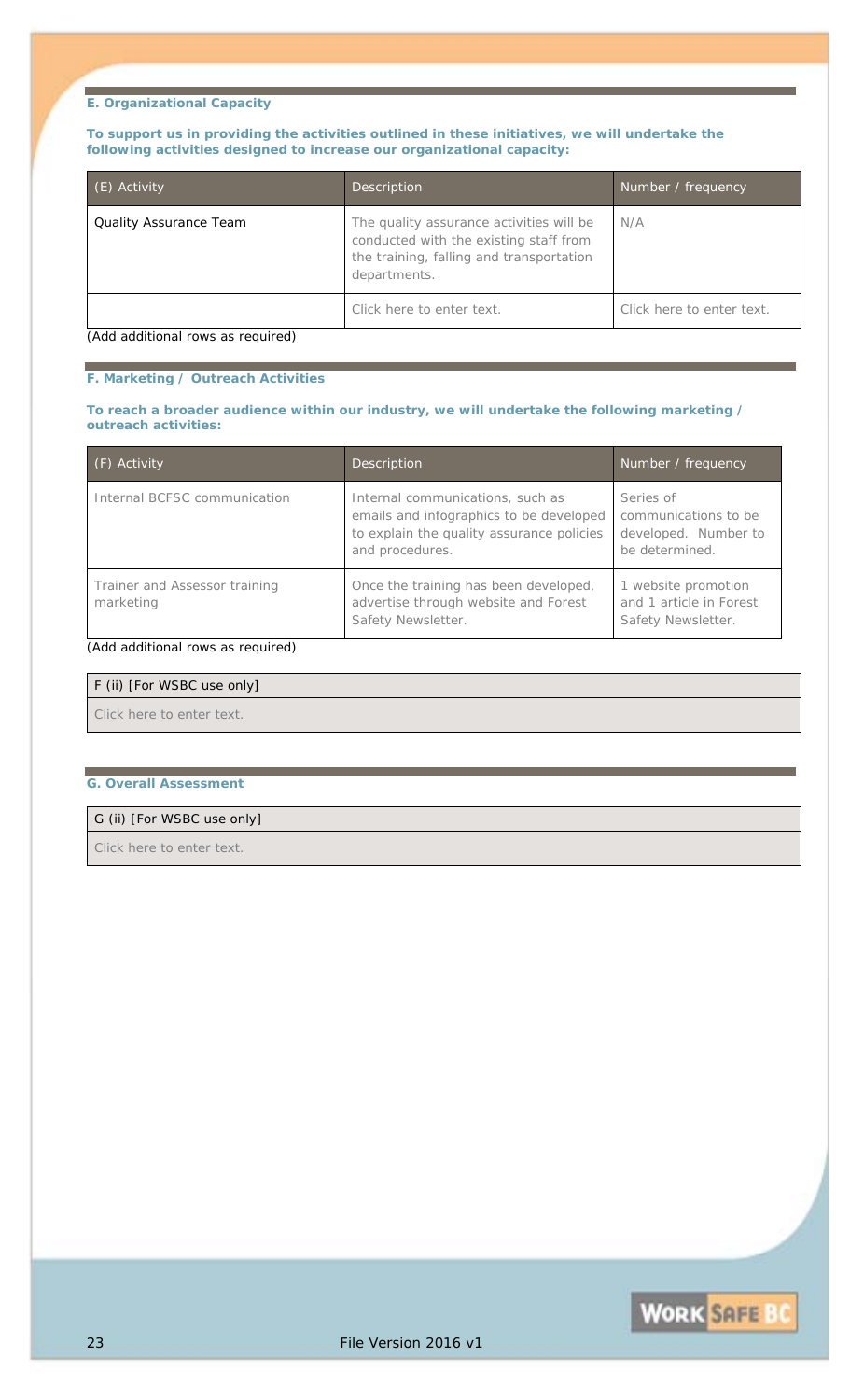# **Training and Program Development Initiative #4: [Industry Group Initiatives]**

### **A. Injury / Return-to-Work Issues**

| A. Using data and information from the industry, we have identified the primary trends within our industry<br>and set the following objectives:                                                                                                                                   |                                                                                                                  |  |
|-----------------------------------------------------------------------------------------------------------------------------------------------------------------------------------------------------------------------------------------------------------------------------------|------------------------------------------------------------------------------------------------------------------|--|
| Analysis of forest industry injury trends and examination of<br>WorkSafeBC's high-risk strategy have identified specific<br>sources of injury or work activities that persist within the<br>forest industry. Examples include motor vehicle and slip, trip<br>and fall incidents. | The objective is to work with industry partner<br>groups to reduce the occurrence of these<br>sources of injury. |  |

#### (Add additional rows as required)

| <b>B. Behaviour-Based Outcomes</b>                                                                                                                                                                                                                                                                   |                                                                                                                                                                                                                                                                                                                                                                                       |  |  |
|------------------------------------------------------------------------------------------------------------------------------------------------------------------------------------------------------------------------------------------------------------------------------------------------------|---------------------------------------------------------------------------------------------------------------------------------------------------------------------------------------------------------------------------------------------------------------------------------------------------------------------------------------------------------------------------------------|--|--|
| B (i) To meet those objectives, workplace health<br>safety behaviours and/or return-to-work<br>and<br>practices need to change in the following ways:                                                                                                                                                | Behaviours that need to improve include improving<br>practices related to operation of light trucks on resource<br>roads and highways. Also, increased use of engineering<br>controls and procedures to reduce slips, trips and falls.                                                                                                                                                |  |  |
| B (ii) [To be completed at the end of the reporting<br>year cycle]; Provide evidence that the changes<br>described in B(i) took place by the end of the<br>reporting year. This may be done through surveys,<br>job site visits, interviews, audits, or any other<br>method you feel is appropriate. | More resources have been made available to employers<br>around operation of light trucks and slips, trips and falls<br>around equipment. This includes 4 articles in the Forest<br>Safety News, one resource posted on the SAFER website<br>for slips, trips and falls, and the light truck resources<br>being included in the Resource Road Driver training and<br>resources update. |  |  |
| B (iii) [For WSBC use only]                                                                                                                                                                                                                                                                          |                                                                                                                                                                                                                                                                                                                                                                                       |  |  |
| <b>C. Knowledge-Based Outcomes</b>                                                                                                                                                                                                                                                                   |                                                                                                                                                                                                                                                                                                                                                                                       |  |  |

| C (i) This requires knowledge, understanding or<br>skills to be changed in the following ways:                                                                                                                                                                                                                  | Increased awareness of safe practices when operating<br>light trucks is required, including use of seatbelts,<br>appropriate speed for the conditions and safely<br>conducting maintenance under and around the vehicle.<br>Increase awareness and use of practices to reduce slips,<br>trips and falls including improved engineering controls for<br>heavy equipment and improved use of 3 point contact<br>practices. |
|-----------------------------------------------------------------------------------------------------------------------------------------------------------------------------------------------------------------------------------------------------------------------------------------------------------------|--------------------------------------------------------------------------------------------------------------------------------------------------------------------------------------------------------------------------------------------------------------------------------------------------------------------------------------------------------------------------------------------------------------------------|
| C (ii) [To be completed at the end of the reporting<br>year cycle]; Provide evidence that the changes<br>described in C(i) took place by the end of the<br>reporting year. This may be done through surveys,<br>post-session testing, focus groups, interviews, or<br>any other method you feel is appropriate. | Complete. 4 articles on resource road driving were<br>published in 2020. One safety video on entering<br>and exiting equipment completed with SAFER,<br>CHAG and FP Innovations.                                                                                                                                                                                                                                         |
| C (iii) [For WSBC use only]                                                                                                                                                                                                                                                                                     |                                                                                                                                                                                                                                                                                                                                                                                                                          |

#### **D. Planned Activities**

| D (i) Therefore, we will undertake the following activities: |                                                                                                          |                                              |                                                                                                                                                                                                                                            |  |
|--------------------------------------------------------------|----------------------------------------------------------------------------------------------------------|----------------------------------------------|--------------------------------------------------------------------------------------------------------------------------------------------------------------------------------------------------------------------------------------------|--|
| Activity                                                     | Description                                                                                              |                                              | Number / frequency / timeline                                                                                                                                                                                                              |  |
|                                                              |                                                                                                          | Planned                                      | D(ii) Actual                                                                                                                                                                                                                               |  |
| Light Truck Operation and<br>Maintenance Safety<br>Campaign  | Create resources that<br>identify best practices<br>for operation and<br>maintenance of light<br>trucks. | 1 resource<br>package to<br>be<br>developed. | 2 - On Track<br>Due to the change in<br>publication schedule of the<br>Forest Safety News, the<br>original plan to publish 6<br>articles over 2020 was<br>adjusted to 4.<br>Safety Campaign component<br>of this initiative to be included |  |

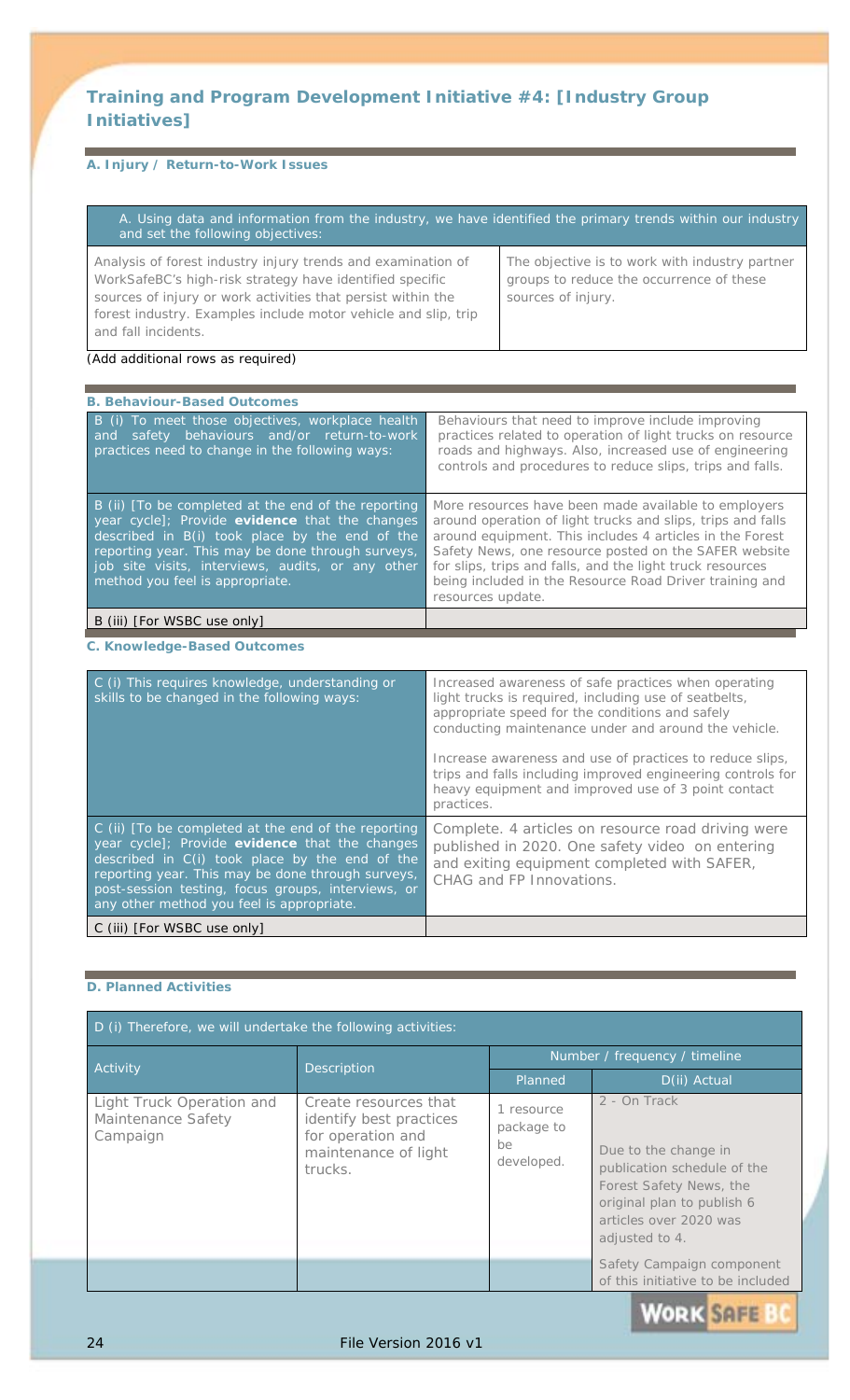|                                                    |                                                                                                                               |                                              | in the re-development of<br>online and in-person light<br>truck training in 2021. |
|----------------------------------------------------|-------------------------------------------------------------------------------------------------------------------------------|----------------------------------------------|-----------------------------------------------------------------------------------|
| Reducing Slips, Trips and<br>Falls Safety Campaign | Create resources that<br>identify best practices<br>for reducing slip, trip and<br>fall incidents for<br>equipment operators. | 1 resource<br>package to<br>be<br>developed. | 2 - On Track<br>Complete and available at<br>https://youtu.be/aJY7XuuT3u0         |

#### (Add additional rows as required)

#### D (iii) [For WSBC use only]

Click here to enter text.

#### **E. Organizational Capacity**

#### **To support us in providing the activities outlined in these initiatives, we will undertake the following activities designed to increase our organizational capacity:**

| (E) Activity     | <b>Description</b>                                                                                                                                                                                                                                   | Number / frequency |
|------------------|------------------------------------------------------------------------------------------------------------------------------------------------------------------------------------------------------------------------------------------------------|--------------------|
| Safety Campaigns | The Safety Campaigns will be<br>developed in cooperation with the Coast<br>Harvest Advisory Group (CHAG) and<br>the BC Safe Forestry Program Strategic<br>Advisory Committee (SAC) and<br>distributed by existing BC Forest Safety<br>Council staff. | 2 Safety Campaigns |

(Add additional rows as required)

#### **F. Marketing / Outreach Activities**

#### **To reach a broader audience within our industry, we will undertake the following marketing / outreach activities:**

| (F) Activity                     | Description                                                                                                                           | Number / frequency                                                                                                                                                                    |
|----------------------------------|---------------------------------------------------------------------------------------------------------------------------------------|---------------------------------------------------------------------------------------------------------------------------------------------------------------------------------------|
| Resource Road Light Truck Driver | Include regular article in the Forest<br>Safety Newsletter that promotes safe<br>practices and promotes the training.                 | 6 articles $-$ 4 articles                                                                                                                                                             |
| <b>Safety Campaigns</b>          | Promotion and distribution of the<br>developed resources as part of BC<br>Forest Safety Council's overall<br>communications strategy. | 1 Safety Campaign<br>for slips, trips and<br>falls completed, with<br>the material from a<br>light truck resource<br>campaign being<br>included in update to<br>light truck training. |

#### (Add additional rows as required)

| F (ii) [For WSBC use only] |
|----------------------------|
| Click here to enter text.  |

#### **G. Overall Assessment**

#### G (ii) [For WSBC use only]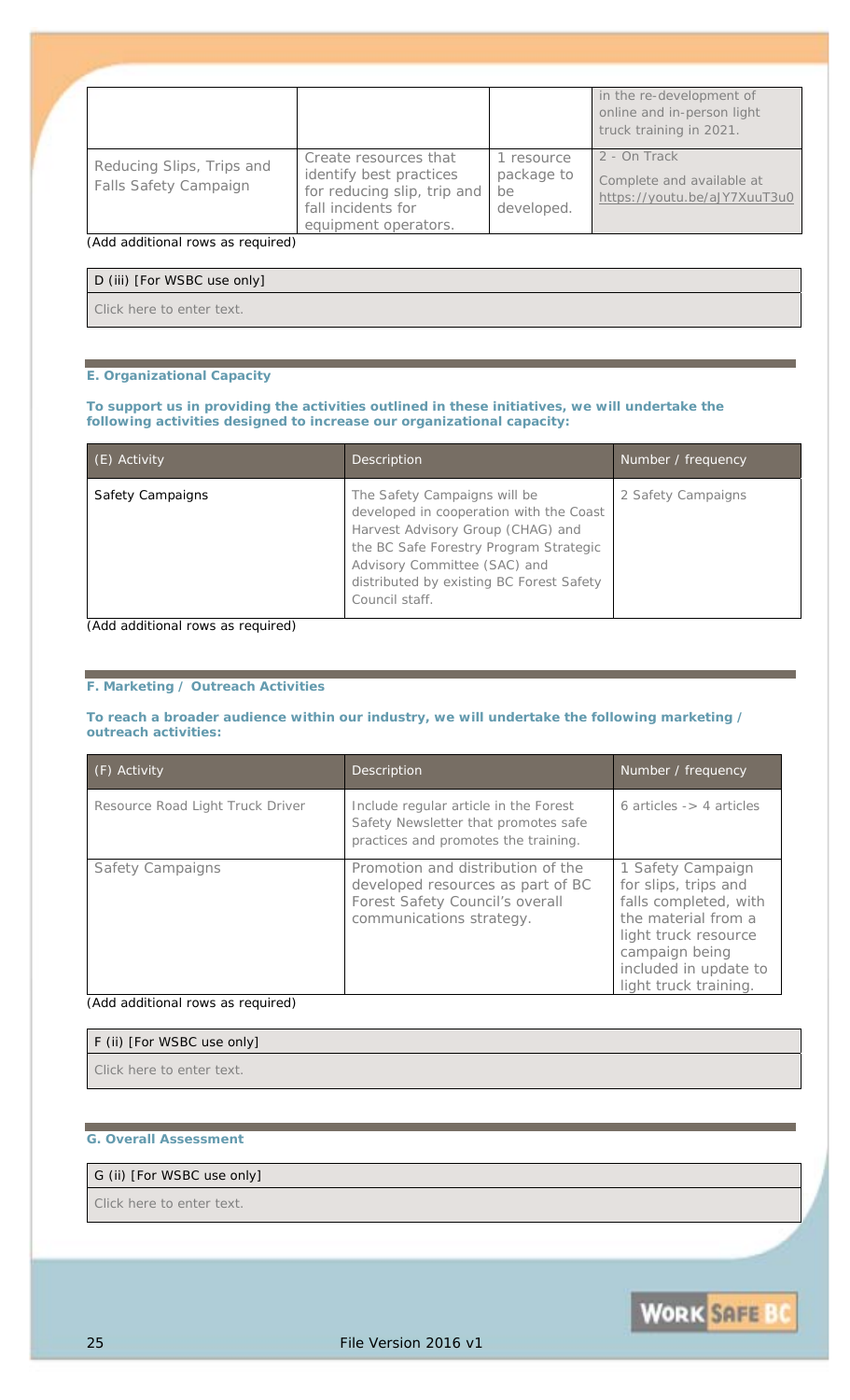# **Training and Program Development Initiative #5: [Mental Health]**

#### **A. Injury / Return-to-Work Issues**

**College** 

| A. Using data and information from the industry, we have identified the primary trends within our industry<br>and set the following objectives:      |                                                                                                                                                                                                                                                               |  |
|------------------------------------------------------------------------------------------------------------------------------------------------------|---------------------------------------------------------------------------------------------------------------------------------------------------------------------------------------------------------------------------------------------------------------|--|
| Industry groups and forest companies have requested<br>additional mental health resources and information for<br>workers, supervisors and employers. | The objective of this initiative is to increase<br>the awareness of mental health as an<br>important part of a health and safety system<br>and to provide information on how companies<br>and individuals can access mental health<br>resources and training. |  |

(Add additional rows as required)

| <b>B. Behaviour-Based Outcomes</b>                                                                                                                                                                                                                                                                   |                                                                                                                                                                                                                                                                                                                                                                                                                                                                                                                                                                                                                                                                                                                                                                                                     |
|------------------------------------------------------------------------------------------------------------------------------------------------------------------------------------------------------------------------------------------------------------------------------------------------------|-----------------------------------------------------------------------------------------------------------------------------------------------------------------------------------------------------------------------------------------------------------------------------------------------------------------------------------------------------------------------------------------------------------------------------------------------------------------------------------------------------------------------------------------------------------------------------------------------------------------------------------------------------------------------------------------------------------------------------------------------------------------------------------------------------|
| B (i) To meet those objectives, workplace health<br>safety behaviours and/or return-to-work<br>and<br>practices need to change in the following ways:                                                                                                                                                | To meet the objective individuals and forest companies<br>need to be aware of and access mental health resources<br>such as websites, training and counselling services.                                                                                                                                                                                                                                                                                                                                                                                                                                                                                                                                                                                                                            |
| B (ii) [To be completed at the end of the reporting<br>year cycle]; Provide evidence that the changes<br>described in B(i) took place by the end of the<br>reporting year. This may be done through surveys,<br>job site visits, interviews, audits, or any other<br>method you feel is appropriate. | This initiative was shifted to provide psychological<br>support due to challenges associated with the pandemic.<br>The BC Municipal Safety Association has partnered with<br>several Health and Safety Associations including the<br>BCFSC to deliver a FREE Psychological Support Toolkit<br>that includes information packs, checklists, quality<br>resources and access to the Five-Part Virtual Summit and<br>online discussion forums. This new toolkit will allow<br>workers and employers will develop skills to better<br>manage the stressors of COVID-19 by learning how to<br>address problems, apply simple tools and access<br>additional resources and education.<br>An additional resource will be included in the "Healthy<br>Worker" series of resources developed by the Council. |
| B (iii) [For WSBC use only]                                                                                                                                                                                                                                                                          |                                                                                                                                                                                                                                                                                                                                                                                                                                                                                                                                                                                                                                                                                                                                                                                                     |

#### **C. Knowledge-Based Outcomes**

| C (i) This requires knowledge, understanding or<br>skills to be changed in the following ways:                                                                                                                                                                                                                  | Increase the awareness of mental health resources and<br>training that are available at the employer, supervisor<br>and worker level. |
|-----------------------------------------------------------------------------------------------------------------------------------------------------------------------------------------------------------------------------------------------------------------------------------------------------------------|---------------------------------------------------------------------------------------------------------------------------------------|
| C (ii) [To be completed at the end of the reporting<br>year cycle]; Provide evidence that the changes<br>described in C(i) took place by the end of the<br>reporting year. This may be done through surveys,<br>post-session testing, focus groups, interviews, or<br>any other method you feel is appropriate. |                                                                                                                                       |
| C (iii) [For WSBC use only]                                                                                                                                                                                                                                                                                     |                                                                                                                                       |

#### **D. Planned Activities**

| D (i) Therefore, we will undertake the following activities: |                                                                                                                                                                                                              |                                           |                |
|--------------------------------------------------------------|--------------------------------------------------------------------------------------------------------------------------------------------------------------------------------------------------------------|-------------------------------------------|----------------|
|                                                              |                                                                                                                                                                                                              | Number / frequency / timeline             |                |
| Activity                                                     | Description                                                                                                                                                                                                  | Planned                                   | D(ii) Actual   |
| Mental Health Resource Package<br>Development                | Create resources that identify<br>sources of mental health<br>information and training for:<br>individuals seeking<br>$\bullet$<br>personal assistance<br>supervisors watching<br>$\bullet$<br>for signs and | 1 resource<br>package to be<br>developed. | $2 - On-Track$ |



#### 26 File Version 2016 v1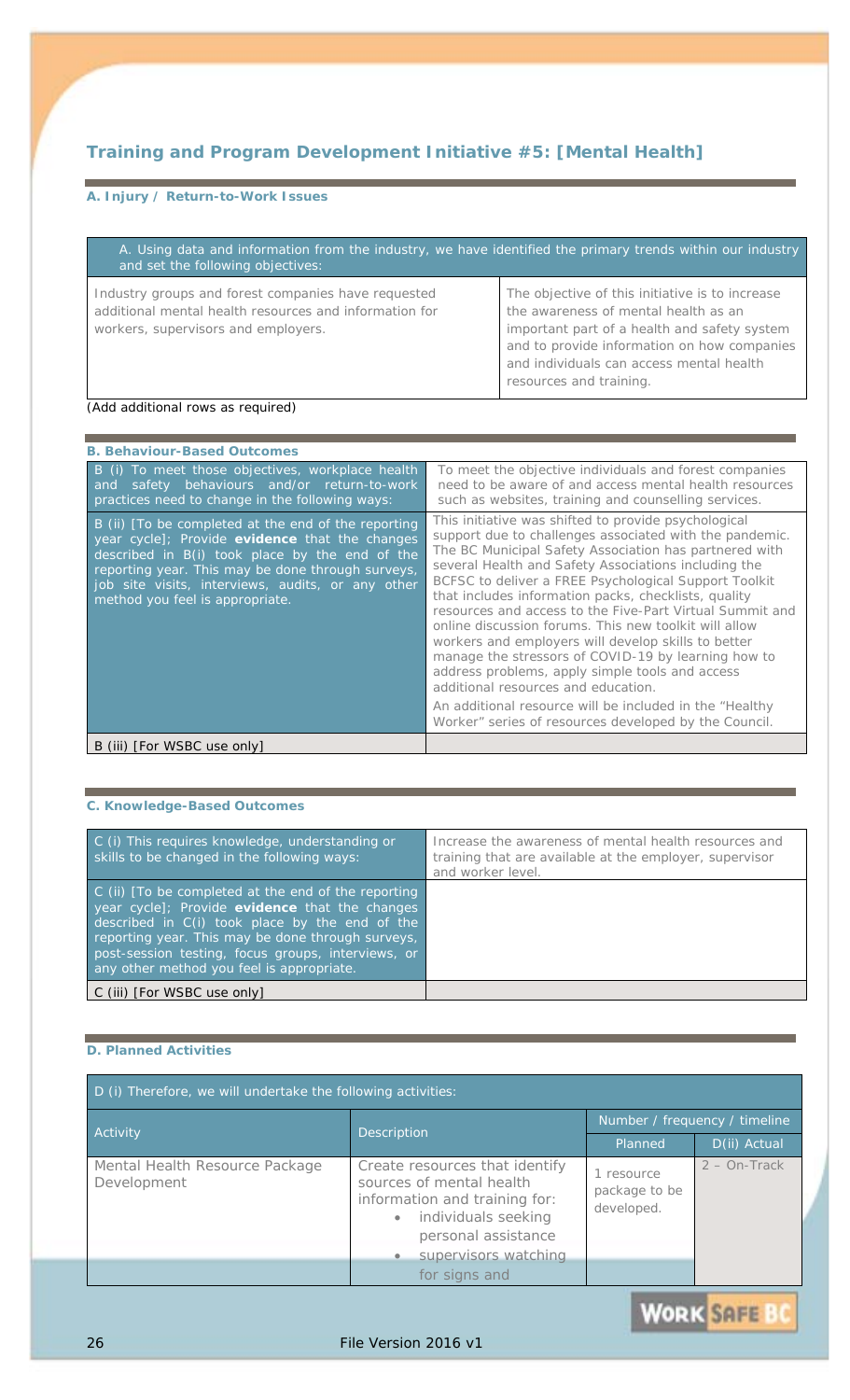|  | symptoms in their<br>workers<br>• employers to build<br>mental health into<br>their health and safety<br>management systems |  |
|--|-----------------------------------------------------------------------------------------------------------------------------|--|
|--|-----------------------------------------------------------------------------------------------------------------------------|--|

#### (Add additional rows as required)

#### D (iii) [For WSBC use only]

Click here to enter text.

#### **E. Organizational Capacity**

#### **To support us in providing the activities outlined in these initiatives, we will undertake the following activities designed to increase our organizational capacity:**

| (E) Activity                   | Description                                                                                                                                          | Number / frequency |
|--------------------------------|------------------------------------------------------------------------------------------------------------------------------------------------------|--------------------|
| Mental Health Resource Package | The resource package will be developed<br>with guidance from the Program<br>Committee and distributed by existing<br>BC Forest Safety Council staff. | 1 Resource Package |

(Add additional rows as required)

#### **F. Marketing / Outreach Activities**

#### **To reach a broader audience within our industry, we will undertake the following marketing / outreach activities:**

| (F) Activity  | Description                                                                                                                           | Number / frequency |
|---------------|---------------------------------------------------------------------------------------------------------------------------------------|--------------------|
| Mental Health | Promotion and distribution of the<br>developed resources as part of BC<br>Forest Safety Council's overall<br>communications strategy. | 1 Resource Package |

#### (Add additional rows as required)

| F (ii) [For WSBC use only] |  |
|----------------------------|--|
| Click here to enter text.  |  |

#### **G. Overall Assessment**

# G (ii) [For WSBC use only] Click here to enter text.

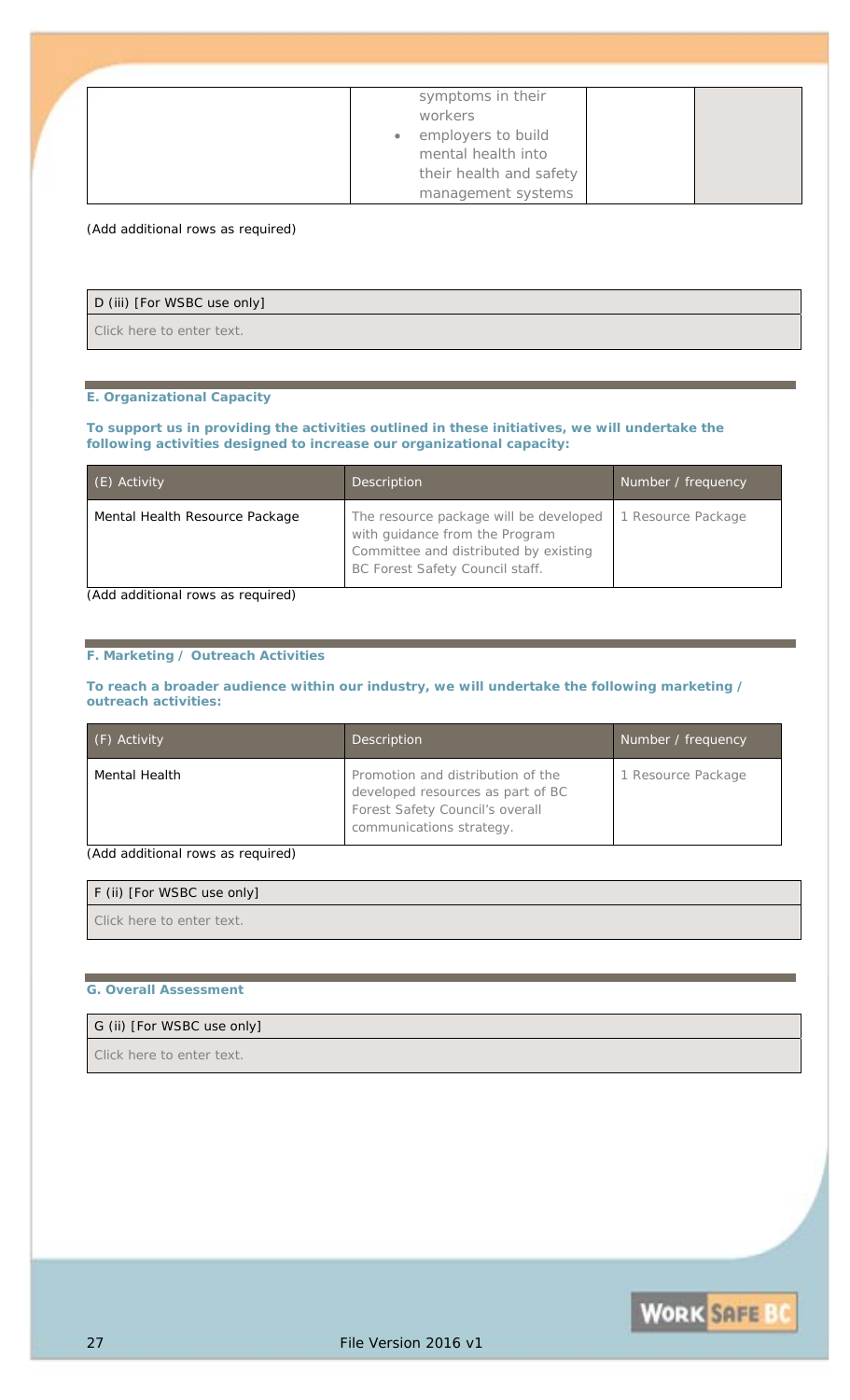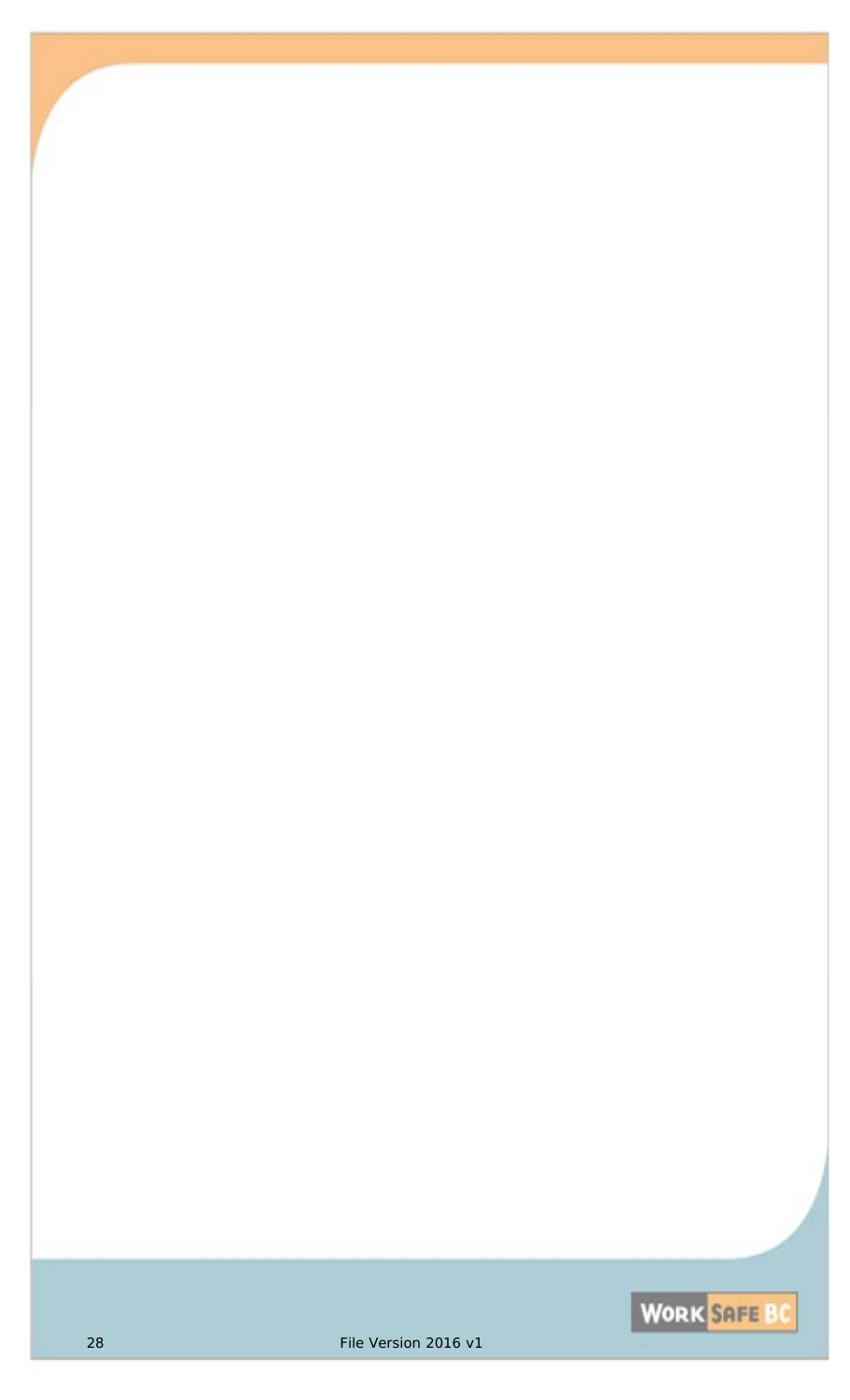# **TRANSPORTATION & NORTHERN SAFETY**

# **Initiative #1: Air Carrier Safety Working Group (ACSWG)**

#### **Injury / Return-to-Work Issues** (**HSA Planning and Reporting Information Package** pages 2 and 3)

| A. Using data and information from the industry, we have identified the primary trends within our industry and<br>set the following objectives:                                                                                          |                                                                                                                                                                  |  |  |
|------------------------------------------------------------------------------------------------------------------------------------------------------------------------------------------------------------------------------------------|------------------------------------------------------------------------------------------------------------------------------------------------------------------|--|--|
| Fatalities and serious injuries continue to be problematic<br>within the air taxi industry. Air taxi services are used<br>extensively by the forest industry to access and develop<br>timber resources, particularly on the coast of BC. | Identify key safety issues facing providers<br>and users of air taxi services and develop<br>initiatives to improve air taxi safety within the<br>forest sector. |  |  |
|                                                                                                                                                                                                                                          | Reduce serious injuries and fatalities within<br>the air taxi sector.                                                                                            |  |  |

#### (Add additional rows as required)

#### **B. Behaviour-Based Outcomes** (**HSA Planning and Reporting Information Package** pages 4 and 11)

| B (i) To meet those objectives, workplace health<br>and safety behaviours and/or return-to-work<br>practices need to change in the following ways:                                                                                                                                                  | Not applicable |
|-----------------------------------------------------------------------------------------------------------------------------------------------------------------------------------------------------------------------------------------------------------------------------------------------------|----------------|
| B (ii) To be completed at the end of the reporting<br>year cycle]; Provide evidence that the changes<br>described in B(i) took place by the end of the<br>reporting year. This may be done through surveys,<br>job site visits, interviews, audits, or any other<br>method you feel is appropriate. | Not Applicable |
| B (iii) [For WSBC use only]                                                                                                                                                                                                                                                                         |                |

#### **C. Knowledge-Based Outcomes** (**HSA Planning and Reporting Information Package** pages 5 and 11)

| C (i) This requires knowledge, understanding or<br>skills to be changed in the following ways:                                                                                                                                                                                                                  | Working group to review and analyze available data and<br>use current operator knowledge base to determine<br>current safety issues facing the industry.                                                                                                                                                                                                                                              |
|-----------------------------------------------------------------------------------------------------------------------------------------------------------------------------------------------------------------------------------------------------------------------------------------------------------------|-------------------------------------------------------------------------------------------------------------------------------------------------------------------------------------------------------------------------------------------------------------------------------------------------------------------------------------------------------------------------------------------------------|
| C (ii) [To be completed at the end of the reporting<br>year cycle]; Provide evidence that the changes<br>described in C(i) took place by the end of the<br>reporting year. This may be done through surveys,<br>post-session testing, focus groups, interviews, or<br>any other method you feel is appropriate. | North Star Practices document was provided to<br>floatplane operators for review to ensure contents<br>effectively identified and addressed current safety<br>issues.<br>North Star Practices was subsequently piloted with float<br>planes operators over several months to determine any<br>safety gaps.<br>North Star Practices was completed, released and<br>promoted to operators and industry. |
| C (iii) [For WSBC use only]                                                                                                                                                                                                                                                                                     |                                                                                                                                                                                                                                                                                                                                                                                                       |

**D. Planned Activities** (**HSA Planning and Reporting Information Package** pages 6 and 11)

### D (i) Therefore, we will undertake the following activities:

|                                                                                             |                                                                                                                                   | Number / frequency / timeline |                                                                        |
|---------------------------------------------------------------------------------------------|-----------------------------------------------------------------------------------------------------------------------------------|-------------------------------|------------------------------------------------------------------------|
| Activity                                                                                    | <b>Description</b>                                                                                                                | Planned                       | D(ii) Actual                                                           |
| Finalize pilot and Implement air<br>carrier standards document to be<br>adopted by industry | Standards will define standard/<br>safety requirements for air<br>transportation providers and end<br>users                       | 1/2020                        | 2 - On Track                                                           |
| Finalize and promote air passenger<br>safety guide and awareness materials                  | Materials will be promoted to<br>improve end user<br>knowledge/awareness of safety<br>requirements, guidelines and<br>procedures. | 1/2020                        | $3 - behind$<br>Delay due to<br>COVID-19<br>and business<br>disruption |

#### 29 File Version 2016 v1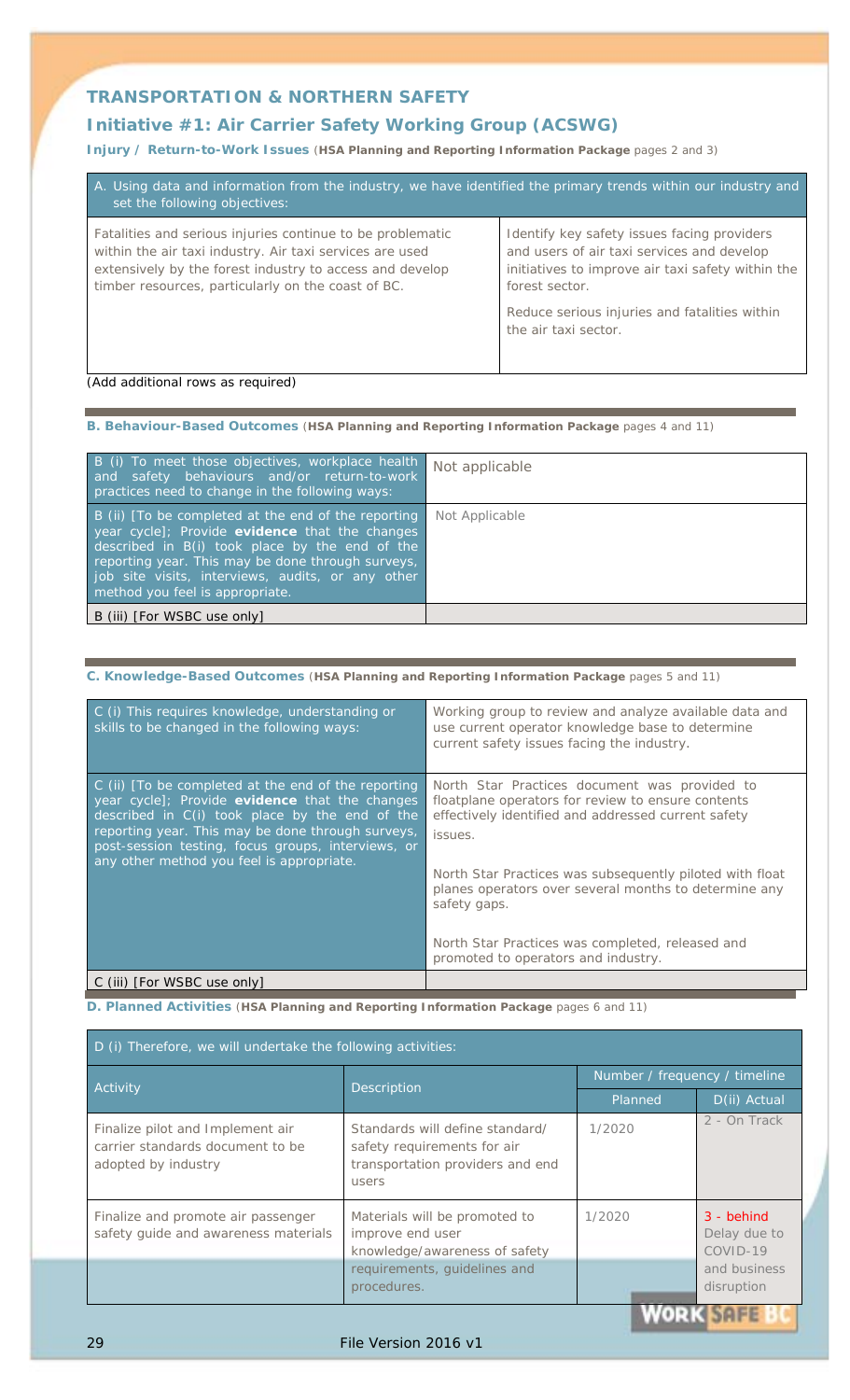Update and maintain BCFSC air transportation safety website

Develop and expand website to include ACSWG tools and resources

ongoing / 2020  $\Big|$  2 - On Track

(Add additional rows as required)

D (ii) [For WSBC use only]

Click here to enter text.

**Add additional initiatives as required using the same template.** 

**E. Organizational Capacity** (**HSA Planning and Reporting Information Package** page 7)

**To support us in providing the activities outlined in these initiatives, we will undertake the following activities designed to increase our organizational capacity:** 

| (E) Activity                         | <b>Description</b>        | Number / frequency |
|--------------------------------------|---------------------------|--------------------|
|                                      | Click here to enter text. |                    |
| (Add, additional route, as required) |                           |                    |

(Add additional rows as required)

**F. Marketing / Outreach Activities** (**HSA Planning and Reporting Information Package** page 7)

#### **To reach a broader audience within our industry, we will undertake the following marketing / outreach activities:**

| (F) Activity                                            | Description                                                                                    | Number / frequency |
|---------------------------------------------------------|------------------------------------------------------------------------------------------------|--------------------|
| Promote ACSWG developed resources                       | Promotion and utilization of standard<br>via TAG, CHAG members, and print and<br>website media | Ongoing / 2020     |
| Publish articles regarding air<br>transportation safety | Publish articles regarding air<br>transportation safety in BCFSC<br>publications               | 2 / biannual       |

#### (Add additional rows as required)

| F (ii) [For WSBC use only] |
|----------------------------|
| Click here to enter text.  |

#### **G. Overall Assessment**

#### G (ii) [For WSBC use only]

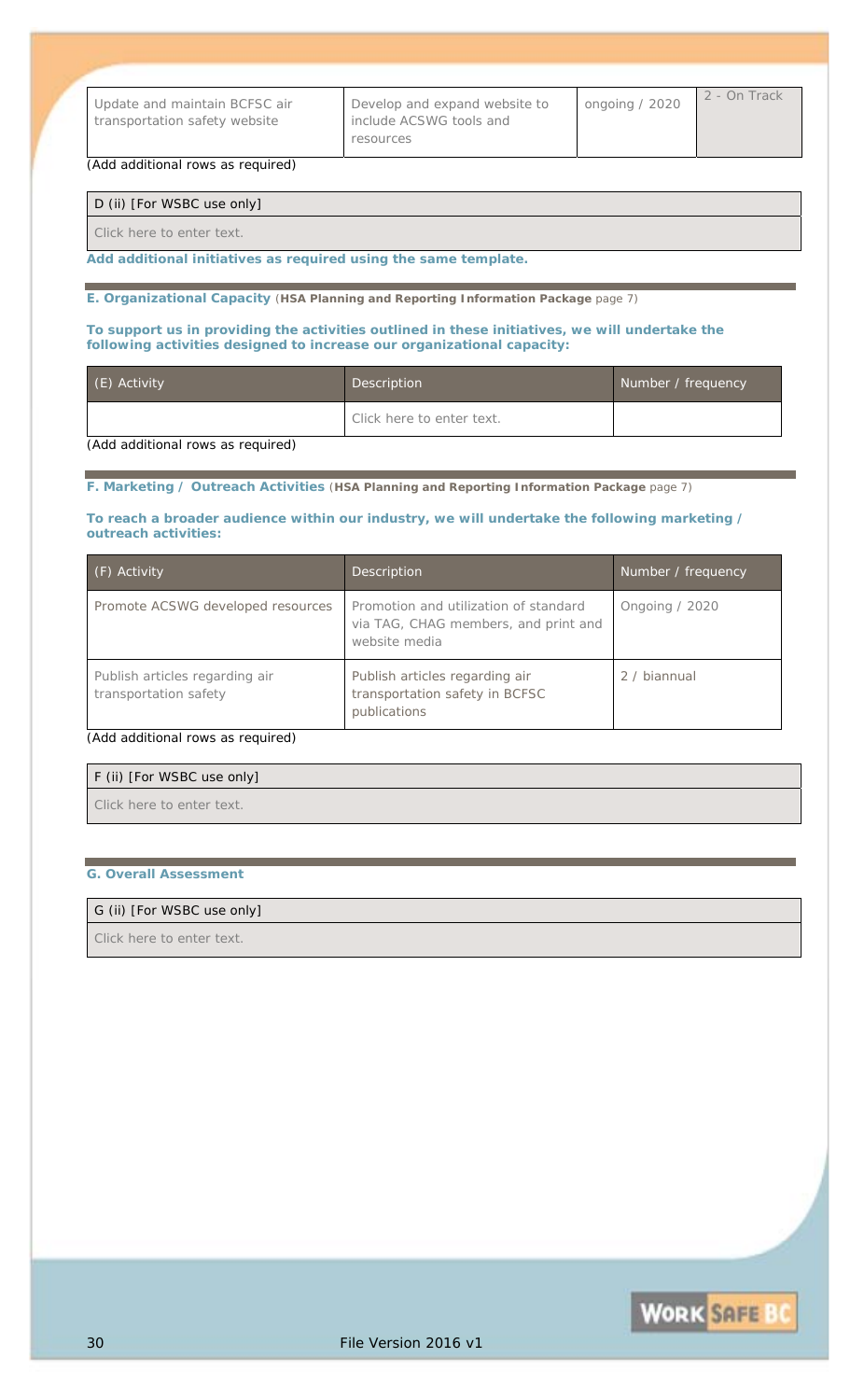# **TRANSPORTATION & NORTHERN SAFETY**

#### **Initiative #2: Communications**

**Injury / Return-to-Work Issues** (**HSA Planning and Reporting Information Package** pages 2 and 3)

| A. Using data and information from the industry, we have identified the primary trends within our industry and<br>set the following objectives: |                                                                                                                                                                                                                                                                                                                                                                                                     |  |
|-------------------------------------------------------------------------------------------------------------------------------------------------|-----------------------------------------------------------------------------------------------------------------------------------------------------------------------------------------------------------------------------------------------------------------------------------------------------------------------------------------------------------------------------------------------------|--|
| 25-31% of SLF claims in the Integrated and Log Hauling<br>classification units are the result of Motor Vehicle Incidents.                       | Objective is to create awareness and increase<br>knowledge within the resource and public<br>sectors to effectively address key safety<br>issues in forestry transportation.<br>Communications will focus on industry and<br>public interface, health and wellness, safe<br>work practices, current and emerging<br>technology, existing safety tools and<br>resources and regulatory requirements. |  |
| $(Adx + Adx)$ is an $Adx$ is a set of $A$                                                                                                       |                                                                                                                                                                                                                                                                                                                                                                                                     |  |

(Add additional rows as required)

#### **B. Behaviour-Based Outcomes** (**HSA Planning and Reporting Information Package** pages 4 and 11)

| B (i) To meet those objectives, workplace health<br>and safety behaviours and/or return-to-work<br>practices need to change in the following ways:                                                                                                                                                                    | Not Applicable |
|-----------------------------------------------------------------------------------------------------------------------------------------------------------------------------------------------------------------------------------------------------------------------------------------------------------------------|----------------|
| B (ii) [To be completed at the end of the reporting   Not Applicable<br>year cycle]; Provide evidence that the changes<br>described in B(i) took place by the end of the<br>reporting year. This may be done through surveys,<br>job site visits, interviews, audits, or any other<br>method you feel is appropriate. |                |
| B (iii) [For WSBC use only]                                                                                                                                                                                                                                                                                           |                |

#### **C. Knowledge-Based Outcomes** (**HSA Planning and Reporting Information Package** pages 5 and 11)

| C (i) This requires knowledge, understanding or<br>skills to be changed in the following ways:                                                                                                                                                                                                                  | Expand resource road industry user's knowledge with<br>regards to best practices.<br>Expand public knowledge of resource road activities.<br>proper road use and the associated risks.                                                                                    |
|-----------------------------------------------------------------------------------------------------------------------------------------------------------------------------------------------------------------------------------------------------------------------------------------------------------------|---------------------------------------------------------------------------------------------------------------------------------------------------------------------------------------------------------------------------------------------------------------------------|
| C (ii) [To be completed at the end of the reporting<br>year cycle]; Provide evidence that the changes<br>described in C(i) took place by the end of the<br>reporting year. This may be done through surveys,<br>post-session testing, focus groups, interviews, or<br>any other method you feel is appropriate. | Best Practices developed through BCFSC and Industry<br>working groups were communicated via alerts, safety<br>bulletins, BCFSC website, Forest Safety News publications<br>and broad distribution through industry working groups<br>and Resource Road Safety Committees. |
| C (iii) [For WSBC use only]                                                                                                                                                                                                                                                                                     |                                                                                                                                                                                                                                                                           |

#### **D. Planned Activities** (**HSA Planning and Reporting Information Package** pages 6 and 11)

| D (i) Therefore, we will undertake the following activities: |                                                                                                                                                                 |                               |              |
|--------------------------------------------------------------|-----------------------------------------------------------------------------------------------------------------------------------------------------------------|-------------------------------|--------------|
|                                                              |                                                                                                                                                                 | Number / frequency / timeline |              |
| Activity                                                     | <b>Description</b>                                                                                                                                              | Planned                       | D(ii) Actual |
| Newsletter publication                                       | Dedicated transportation section<br>in BCFSC publication identifying<br>key issues, and initiatives that<br>impact the harvesting and<br>transportation sector. | 6/bimonthly/2020              | 2 - On Track |
| Article publication                                          | Develop articles that are timely                                                                                                                                |                               | 2 - On Track |
|                                                              | and relevant to improving                                                                                                                                       | 3/N/A/2020                    |              |

**WORK SAFE**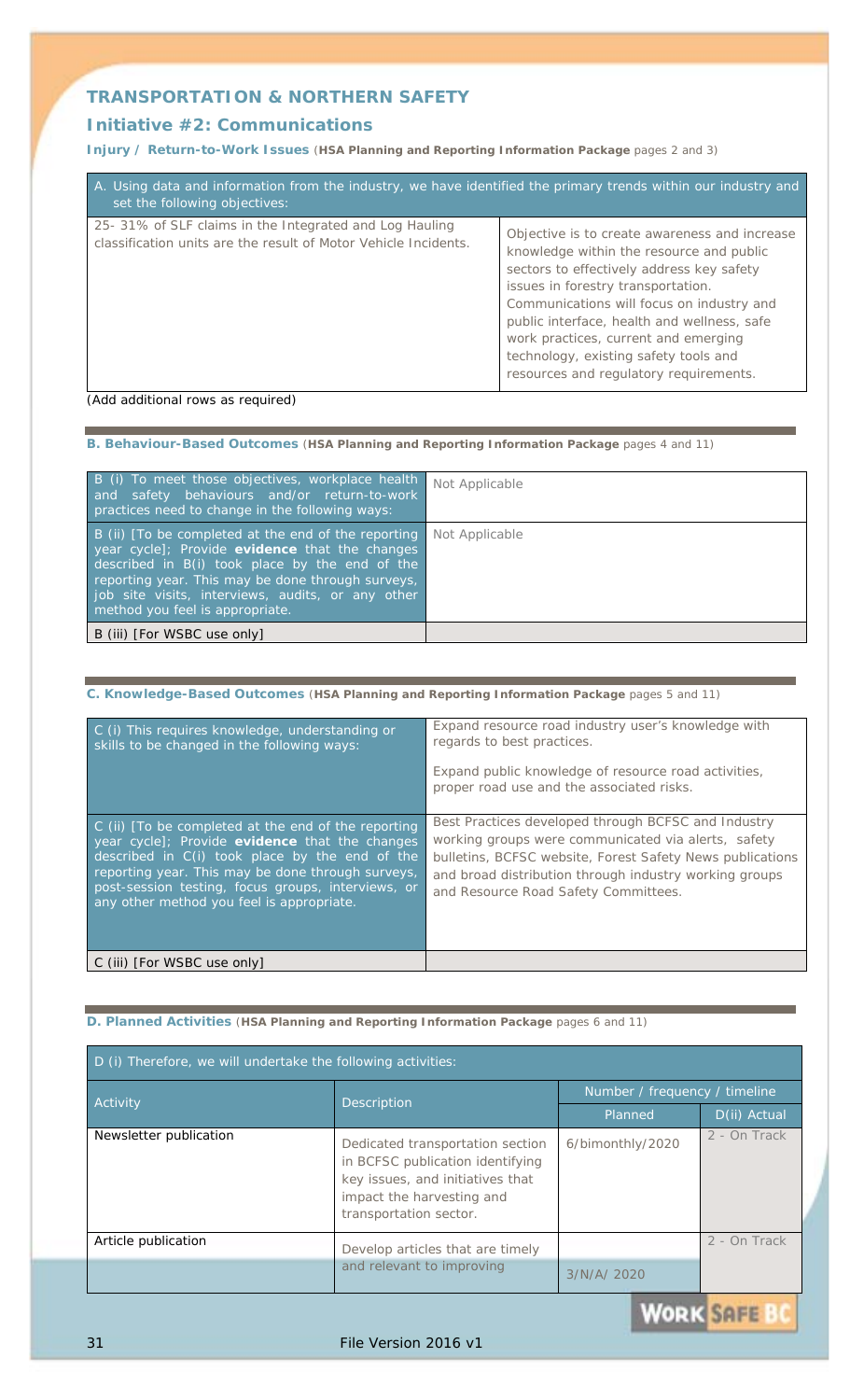|                             | transportation safety<br>performance.                                                                                                         |                              |                                                           |
|-----------------------------|-----------------------------------------------------------------------------------------------------------------------------------------------|------------------------------|-----------------------------------------------------------|
| Promote Safe Work Practices | Participate with Road Safety<br>Management Groups<br>Communicate with Industry and<br>the public as needed through the<br><b>BCFSC</b> office | TBD/N/A/2020<br>Ongoing/2020 | 3 - behind<br>Delayed due<br>to COVID-19<br>restrictions. |

# D (ii) [For WSBC use only]

Click here to enter text.

**Add additional initiatives as required using the same template.E. Organizational Capacity** (**HSA Planning and Reporting Information Package** page 7)

#### **To support us in providing the activities outlined in these initiatives, we will undertake the following activities designed to increase our organizational capacity:**

| (E) Activity                      | <b>Description</b>        | Number / frequency        |
|-----------------------------------|---------------------------|---------------------------|
| Click here to enter text.         | Click here to enter text. | Click here to enter text. |
| (Add additional rows as required) |                           |                           |

**F. Marketing / Outreach Activities** (**HSA Planning and Reporting Information Package** page 7)

**To reach a broader audience within our industry, we will undertake the following marketing / outreach activities:** 

| (F) Activity                   | Description                                                                                                                                | Number / frequency        |
|--------------------------------|--------------------------------------------------------------------------------------------------------------------------------------------|---------------------------|
| See section D.                 |                                                                                                                                            | Click here to enter text. |
| Electronic media via website   | Promote safe practices, tools and<br>resource availability via BCFSC<br>website.                                                           | Ongoing/2020              |
| Trade and Industry Conferences | Provide a presence at industry and<br>trade conferences to promote safe<br>work practices, tools and resources<br>available via the BCFSC. | 5/N/A/2020                |

(Add additional rows as required)

F (ii) [For WSBC use only] Click here to enter text.

# **G. Overall Assessment**

#### G (ii) [For WSBC use only]

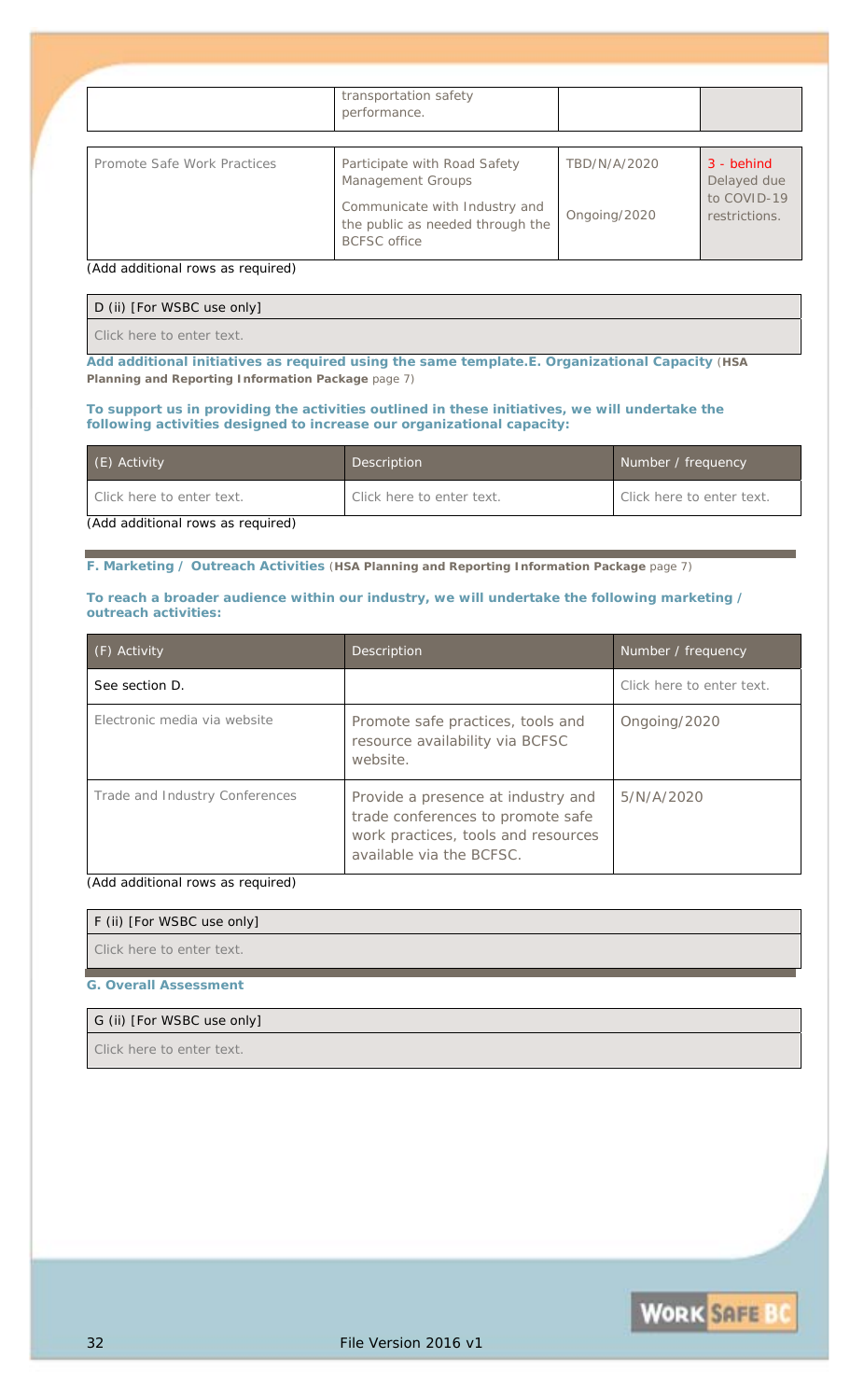# **TRANSPORTATION & NORTHERN SAFETY**

### **Initiative #3: Log Truck Technical Advisory Committee (LTTAC)**

**Injury / Return-to-Work Issues** (**HSA Planning and Reporting Information Package** pages 2 and 3)

| A. Using data and information from the industry, we have identified the primary trends within our industry and<br>set the following objectives: |                                                                                                                                                                                                                                                                                                 |  |
|-------------------------------------------------------------------------------------------------------------------------------------------------|-------------------------------------------------------------------------------------------------------------------------------------------------------------------------------------------------------------------------------------------------------------------------------------------------|--|
| Log hauling CU has 135 SLF claims per year on<br>average. MVI's account for approx. 31% of these claims<br>on average.                          | Objective is to engage log truck drivers<br>to assist with identifying key issues<br>affecting log truck operator safety and<br>with their support develop tools and<br>resources to effectively address key<br>safety issues and reduce MVI's and SLF<br>claims within the log hauling sector. |  |
| (Add additional rows as roquirod)                                                                                                               |                                                                                                                                                                                                                                                                                                 |  |

#### (Add additional rows as required)

**B. Behaviour-Based Outcomes** (**HSA Planning and Reporting Information Package** pages 4 and 11)

| B (i) To meet those objectives, workplace health<br>and safety behaviours and/or return-to-work<br>practices need to change in the following ways:                                                                                                                                                   | Log truck operators, harvesting contractors, loader<br>operators, licensees need to recognize that they<br>each contribute to every load arriving at the mill<br>safely. |
|------------------------------------------------------------------------------------------------------------------------------------------------------------------------------------------------------------------------------------------------------------------------------------------------------|--------------------------------------------------------------------------------------------------------------------------------------------------------------------------|
| B (ii) [To be completed at the end of the reporting<br>year cycle]; Provide evidence that the changes<br>described in B(i) took place by the end of the<br>reporting year. This may be done through surveys,<br>job site visits, interviews, audits, or any other<br>method you feel is appropriate. |                                                                                                                                                                          |
| B (iii) [For WSBC use only]                                                                                                                                                                                                                                                                          |                                                                                                                                                                          |

**C. Knowledge-Based Outcomes** (**HSA Planning and Reporting Information Package** pages 5 and 11)

| C (i) This requires knowledge, understanding or<br>skills to be changed in the following ways:                                                                                                                                                                                                                  | Expand industry knowledge with regards to log hauling<br>safety issues and solution via input and collaboration<br>from key log hauling contractors, provincial and federal<br>agency representatives and non-profit organizations.<br>Use LTTAC perspectives to inform Council, WorkSafeBC<br>BC and working group priorities and work plan.<br>Improve and confirm Log hauling expertise and safety<br>knowledge through training and endorsement programs.<br>Implement a provincial resource road maintenance<br>guideline that addresses key road condition safety issues.<br>Develop and promote professional practice materials<br>aimed at log haulers.<br>Conduct an industry SWP gap analysis for log hauling and<br>develop resources to address any gaps. |
|-----------------------------------------------------------------------------------------------------------------------------------------------------------------------------------------------------------------------------------------------------------------------------------------------------------------|-----------------------------------------------------------------------------------------------------------------------------------------------------------------------------------------------------------------------------------------------------------------------------------------------------------------------------------------------------------------------------------------------------------------------------------------------------------------------------------------------------------------------------------------------------------------------------------------------------------------------------------------------------------------------------------------------------------------------------------------------------------------------|
| C (ii) [To be completed at the end of the reporting<br>year cycle]; Provide evidence that the changes<br>described in C(i) took place by the end of the<br>reporting year. This may be done through surveys,<br>post-session testing, focus groups, interviews, or<br>any other method you feel is appropriate. | LTTAC met quarterly to identify and address key safety<br>issues related to log hauling.<br>LTTAC is a member of the Forest Industry Forum and<br>participates directly in identifying and resolving key<br>safety issues.<br>LTTAC has continued to work on and improve Industry<br>Log Truck Driver Training and Competency Assessment<br>Standards.<br>Professional practice materials have been developed as<br>part of both the training standard and competency<br>assessment for log hauling.                                                                                                                                                                                                                                                                  |

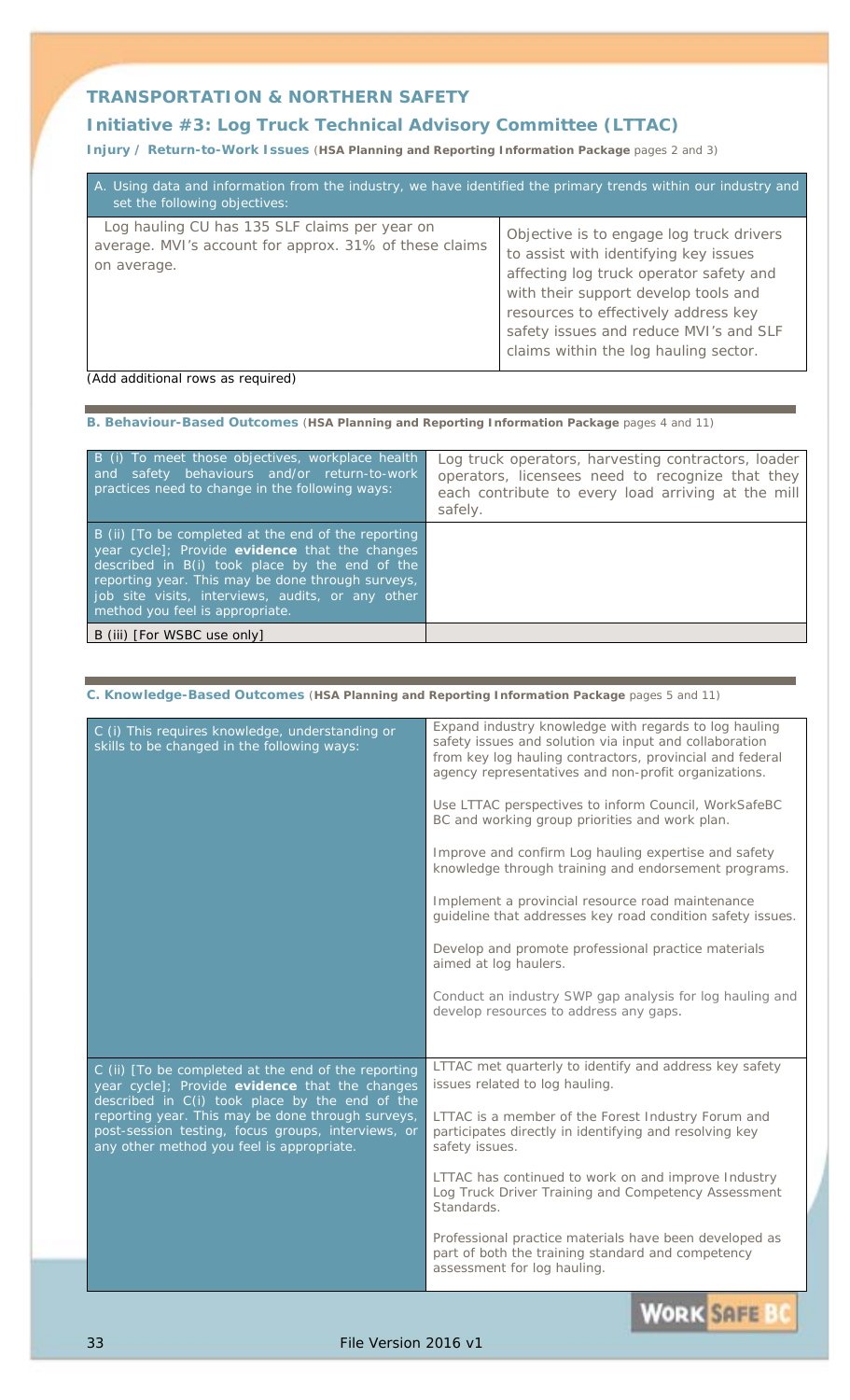|                             | LTTAC is a key member of the Load Securement Working<br>Group which is looking at reducing risk of injury to log<br>haulers during load securement activities. |
|-----------------------------|----------------------------------------------------------------------------------------------------------------------------------------------------------------|
|                             | LTTAC worked with the Trucking and Harvesting Advisory<br>Group to develop Load Securement and Fatigue Risk<br>Assessments for industry.                       |
|                             | Provincial Road Maintenance Standard has been piloted,<br>finalized and rolled out to industry.                                                                |
| C (iii) [For WSBC use only] |                                                                                                                                                                |

**D. Planned Activities** (**HSA Planning and Reporting Information Package** pages 6 and 11)

### D (i) Therefore, we will undertake the following activities:

|                                                              |                                                                                                                                                                                                                                                           | Number / frequency / timeline |                                                                                                                   |
|--------------------------------------------------------------|-----------------------------------------------------------------------------------------------------------------------------------------------------------------------------------------------------------------------------------------------------------|-------------------------------|-------------------------------------------------------------------------------------------------------------------|
| Activity                                                     | Description                                                                                                                                                                                                                                               | Planned                       | D(ii) Actual                                                                                                      |
| Professional Log truck driver<br>training program.           | Engage with contractors,<br>licensees, teaching and training<br>facilities to expand the<br>awareness and delivery of the<br>log truck driver program.                                                                                                    | Ongoing/2020                  | 2 - On Track                                                                                                      |
| Log truck driver professional<br>endorsement and assessment. | Promote professional<br>endorsement<br>Identify and train Log Truck<br>Driver Assessors.<br>Conduct moderator sessions<br>with assessors                                                                                                                  | Ongoing/2020                  | 2- on track<br>Delayed due<br>to COVID-<br>19, poor<br>markets and<br>industry<br>uncertainty.                    |
| Road Maintenance Guideline                                   | Engage with log truck drivers,<br>contractors, licensees and<br>Government agencies to<br>increase awareness and<br>implementation of the Road<br>Maintenance Guideline.                                                                                  | Ongoing/2020                  | 3 - behind<br>Was to be<br>conducted in<br>concert with<br>Spring<br>seminars<br>which have<br>been<br>cancelled. |
| Self-loading log truck working<br>group                      | Establish a self-loading log<br>truck working group that will<br>work with industry and<br>regulators to identify and<br>resolve safety concerns directly<br>related to self-loading log<br>trucks                                                        | Ongoing/2020                  | 2 - On Track                                                                                                      |
| <b>Technology Projects</b>                                   | Identify opportunities and<br>actively pursue development of<br>technologies that will reduce<br>high risk incidents. Two<br>projects of focus will be 1) on<br>board vehicle detection system<br>and 2) log truck rollover<br>sensor/warning technology. | Ongoing/2020                  | 2 - On Track                                                                                                      |

#### (Add additional rows as required)

### D (ii) [For WSBC use only]

Click here to enter text.

**Add additional initiatives as required using the same template.** 

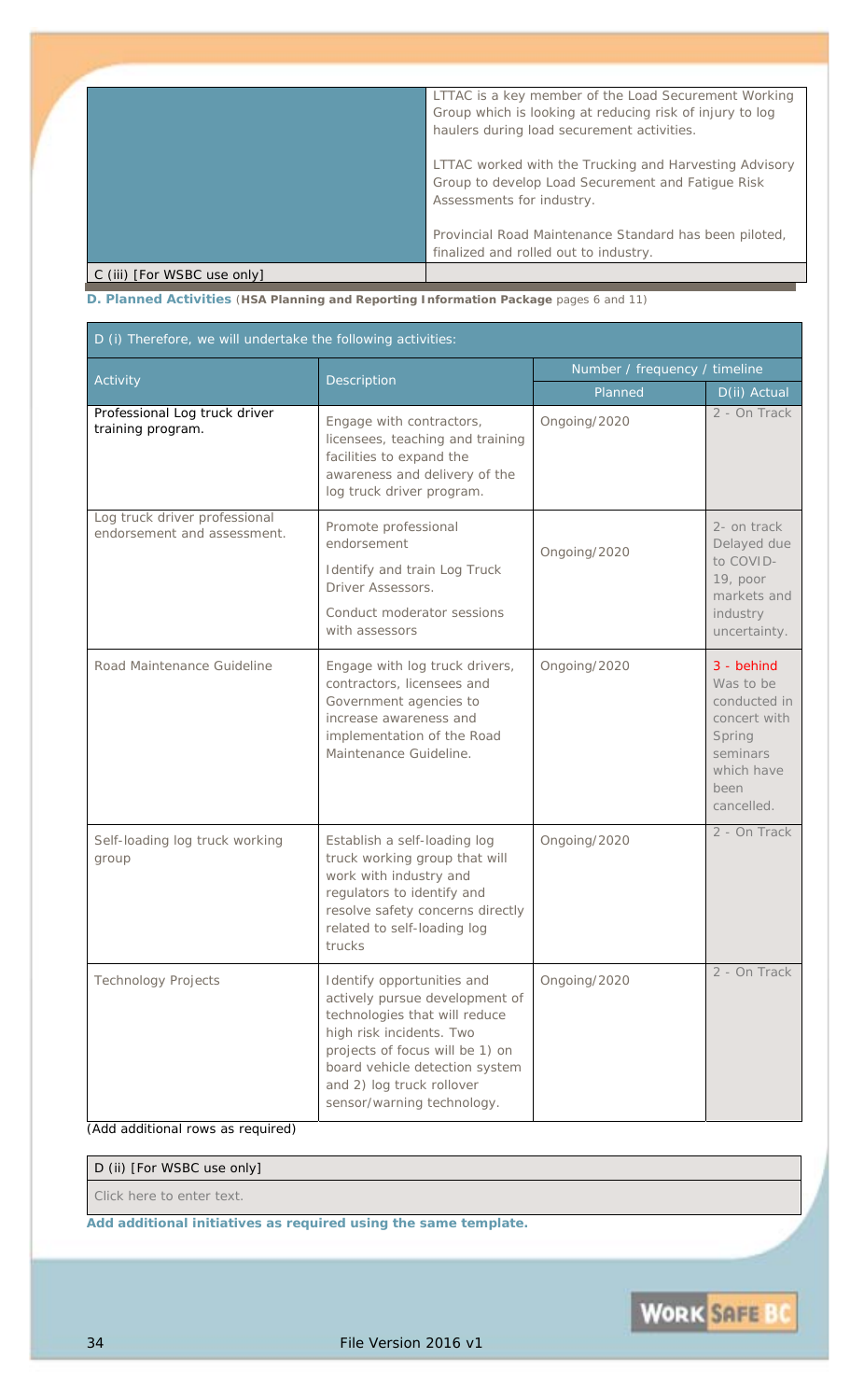**E. Organizational Capacity** (**HSA Planning and Reporting Information Package** page 7)

**To support us in providing the activities outlined in these initiatives, we will undertake the following activities designed to increase our organizational capacity:** 

| (E) Activity                      | <b>Description</b>        | Number / frequency        |
|-----------------------------------|---------------------------|---------------------------|
| Click here to enter text.         | Click here to enter text. | Click here to enter text. |
| (Add additional rows as required) |                           |                           |

ws as required)

**F. Marketing / Outreach Activities** (**HSA Planning and Reporting Information Package** page 7)

#### **To reach a broader audience within our industry, we will undertake the following marketing / outreach activities:**

| (F) Activity                                                             | Description                                                                                           | Number / frequency            |
|--------------------------------------------------------------------------|-------------------------------------------------------------------------------------------------------|-------------------------------|
| Make related info, tools and<br>resources available on BCFSC<br>website. | Promotion of LTTAC related<br>objectives, tools and resources via<br>website.                         | 4/Review, update<br>quarterly |
| Articles                                                                 | Awareness and promotion log truck<br>driver training and professional<br>endorsement via print media. | 2/Biannually                  |

(Add additional rows as required)

# F (ii) [For WSBC use only] Click here to enter text.

#### **G. Overall Assessment**

#### G (ii) [For WSBC use only]

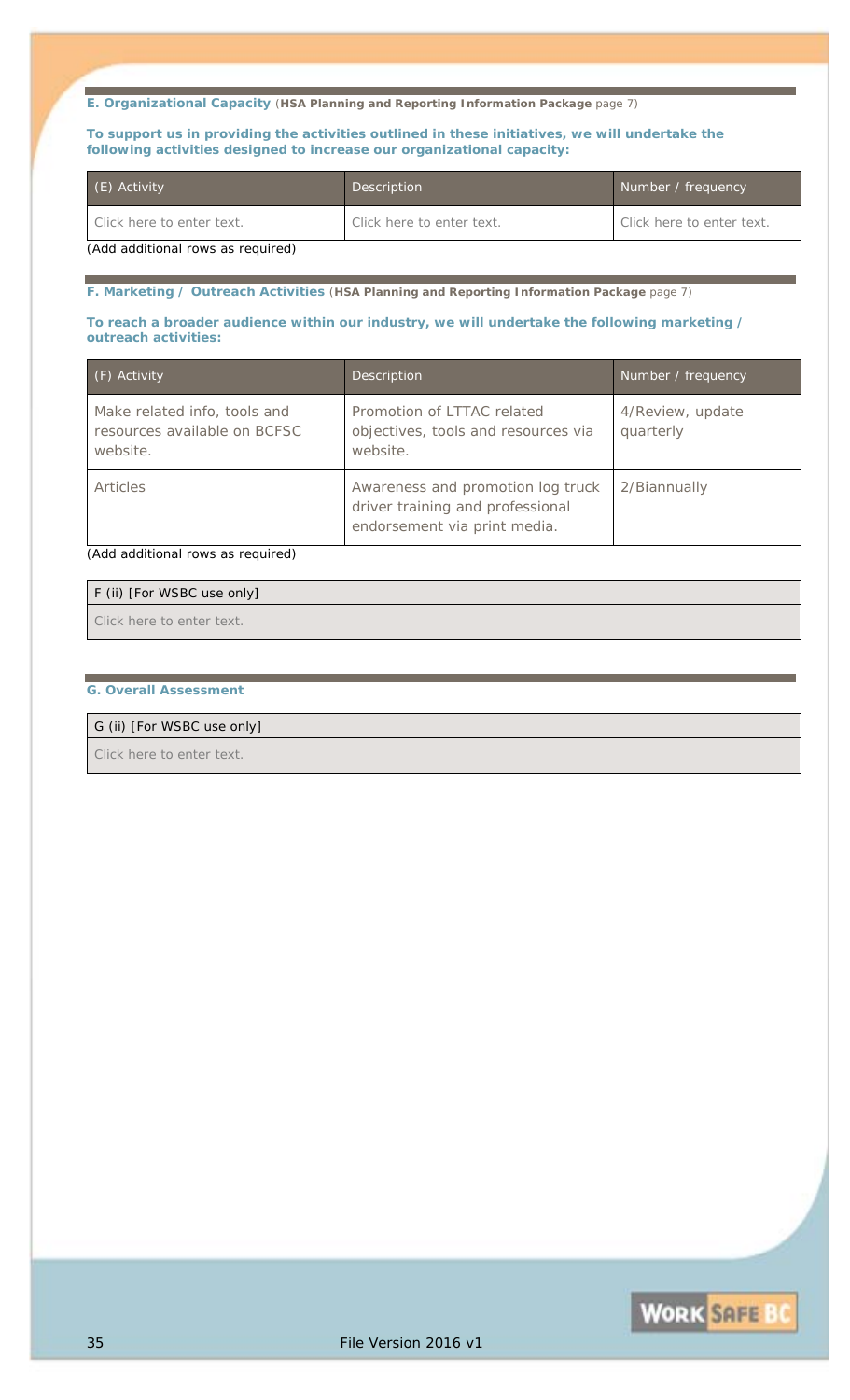# **TRANSPORTATION & NORTHERN SAFETY**

### **Initiative #4: Marine Forest Safety Advisory Group**

**Injury / Return-to-Work Issues** (**HSA Planning and Reporting Information Package** pages 2 and 3)

| Using data and information from the industry, we have identified the primary trends within our industry and<br>A <sub>1</sub><br>set the following objectives: |                                                                                                     |  |
|----------------------------------------------------------------------------------------------------------------------------------------------------------------|-----------------------------------------------------------------------------------------------------|--|
| Over 800 WorkSafeBC injury claims have occurred since<br>2006 involving boats in the forestry CU's.                                                            | Identify key initiatives to improve marine<br>forest safety and prioritize workplan<br>initiatives. |  |

#### (Add additional rows as required)

| B (i) To meet those objectives, workplace health<br>and safety behaviours and/or return-to-work<br>practices need to change in the following ways:                                                                                                                                                   | Companies contracting and conducting work that<br>requires the operation or use of marine vessels<br>need to prioritize the safety of marine related tasks<br>when planning and conducting work.<br>Companies that own or contract marine<br>accommodation vessels need to recognize,<br>evaluate and control the risks associated with<br>accommodation vessels to reduce the risk of<br>injuries and fatalities.                                                                                               |
|------------------------------------------------------------------------------------------------------------------------------------------------------------------------------------------------------------------------------------------------------------------------------------------------------|------------------------------------------------------------------------------------------------------------------------------------------------------------------------------------------------------------------------------------------------------------------------------------------------------------------------------------------------------------------------------------------------------------------------------------------------------------------------------------------------------------------|
| B (ii) [To be completed at the end of the reporting<br>year cycle]; Provide evidence that the changes<br>described in B(i) took place by the end of the<br>reporting year. This may be done through surveys,<br>job site visits, interviews, audits, or any other<br>method you feel is appropriate. | Communications to marine operators and Industry<br>members regarding safety risk and opportunities for<br>improvement completed via bulletins, and FSN<br>publications.<br>Marine Vessel Operator Competency Standard<br>promoted to industry.<br>Marine vessel go/no-go guidelines finalized for<br>industry members and operators.<br>Marine Vessel incident reporting guide finalized for<br>industry members and operators.<br>Marine accommodation vessel safety review<br>conducted with industry members. |
| B (iii) [For WSBC use only]                                                                                                                                                                                                                                                                          |                                                                                                                                                                                                                                                                                                                                                                                                                                                                                                                  |

**C. Knowledge-Based Outcomes** (**HSA Planning and Reporting Information Package** pages 5 and 11)

| C (i) This requires knowledge, understanding or<br>skills to be changed in the following ways:                                                                                                               | BCFSC will support companies contracting and<br>operating marine forestry operators to better<br>understand; the contributing factors to marine<br>forestry incidents and, the risks associated<br>accommodation vessels.                       |
|--------------------------------------------------------------------------------------------------------------------------------------------------------------------------------------------------------------|-------------------------------------------------------------------------------------------------------------------------------------------------------------------------------------------------------------------------------------------------|
|                                                                                                                                                                                                              | BCFSC will support companies operating vessels to<br>ensure their staff are competent (skills, attributes,<br>knowledge) to perform the work and ensure that<br>vessels are maintained and inspected to prevent<br>unsafe mechanical conditions |
| C (ii) [To be completed at the end of the reporting<br>year cycle]; Provide evidence that the changes<br>described in C(i) took place by the end of the<br>reporting year. This may be done through surveys, | Marine related incidents reviewed and<br>communicated to industry members via MFSAG,<br>and FSN.                                                                                                                                                |
| post-session testing, focus groups, interviews, or<br>any other method you feel is appropriate.                                                                                                              | Marine accommodation vessel safety review<br>conducted with industry members.                                                                                                                                                                   |

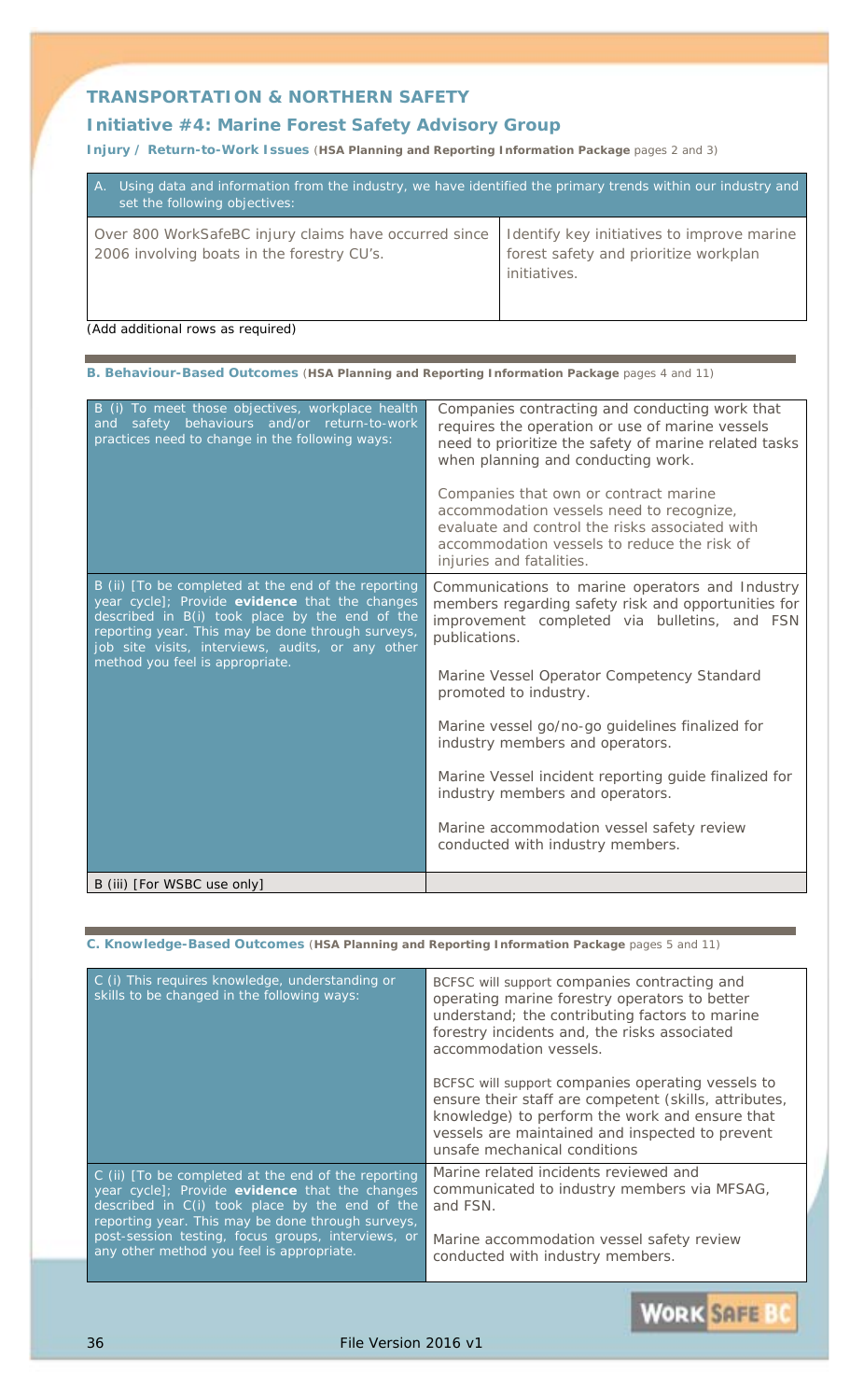Marine vessel go/no-go guidelines finalized for industry members and operators.

*Marine Vessel incident reporting guide finalized for industry members and operators.* 

C (iii) [For WSBC use only]

#### **D. Planned Activities** (**HSA Planning and Reporting Information Package** pages 6 and 11)

| D (i) Therefore, we will undertake the following activities:                                                    |                                                                             |                               |              |
|-----------------------------------------------------------------------------------------------------------------|-----------------------------------------------------------------------------|-------------------------------|--------------|
| Activity                                                                                                        | <b>Description</b>                                                          | Number / frequency / timeline |              |
|                                                                                                                 |                                                                             | Planned                       | D(ii) Actual |
| Develop communications that will<br>improve safe operating practices<br>for marine operators and<br>contractors | Create bulletins, articles, and<br>other resources                          | 2/bi-annually                 | 2 - On Track |
|                                                                                                                 |                                                                             |                               |              |
| Maintain system for delivery of<br>marine forest communications                                                 | Maintain and manage<br>communications to marine<br>operators and contractor | Ongoing / 2020                | 2 - On Track |

(Add additional rows as required)

D (ii) [For WSBC use only] Click here to enter text.

**Add additional initiatives as required using the same template.** 

E. Organizational Capacity (HSA Planning and Reporting Information Package page 7)

#### **To support us in providing the activities outlined in these initiatives, we will undertake the following activities designed to increase our organizational capacity:**

| (E) Activity | Description               | Number / frequency |
|--------------|---------------------------|--------------------|
|              | Click here to enter text. |                    |

(Add additional rows as required)

**F. Marketing / Outreach Activities** (**HSA Planning and Reporting Information Package** page 7)

#### **To reach a broader audience within our industry, we will undertake the following marketing / outreach activities:**

| (F) Activity                                                                      | Description                                                                                                                    | Number / frequency |
|-----------------------------------------------------------------------------------|--------------------------------------------------------------------------------------------------------------------------------|--------------------|
| Promote awareness of MFSAG                                                        | Promotion of awareness of group via<br>TAG, CHAG members, FIF, conferences<br>and print and website media                      | Ongoing / 2020     |
| Identify safety issues and actions<br>related to marine accommodation<br>vessels. | Work with industry and regulators to<br>determine the best approach to<br>improving safety on marine<br>accommodation vessels. | Ongoing / 2020     |

(Add additional rows as required)

# F (ii) [For WSBC use only] Click here to enter text.

**WORK SAFE BI** 

#### **G. Overall Assessment**

G (ii) [For WSBC use only]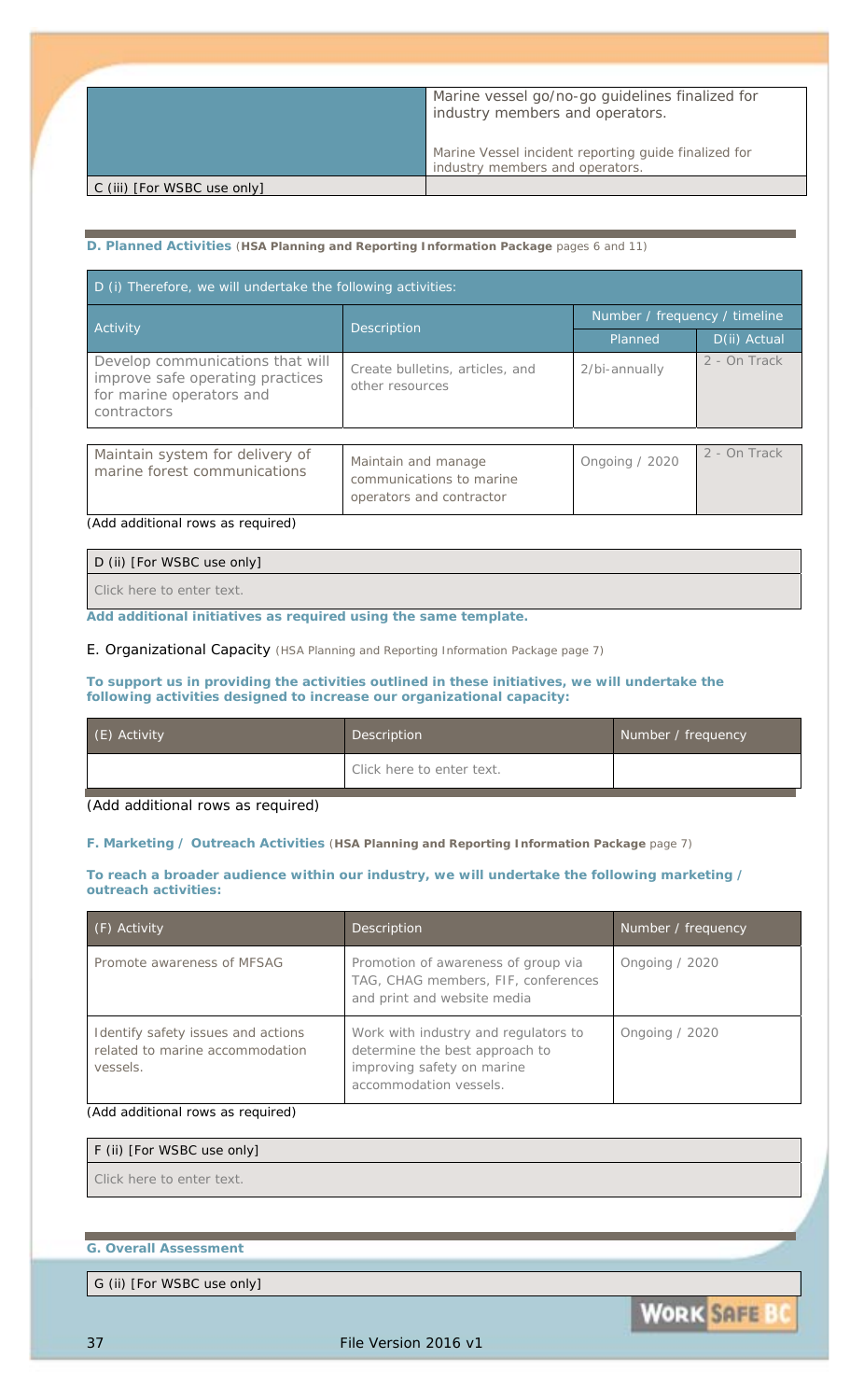Click here to enter text.

### **TRANSPORTATION & NORTHERN SAFETY**

# **Initiative #5: Woodlot License and Community Forest Agreement Safety Committee (WL-CFA SC)**

**Injury / Return-to-Work Issues** (**HSA Planning and Reporting Information Package** pages 2 and 3)

| A. Using data and information from the industry, we have identified the primary trends within our industry and<br>set the following objectives:            |                                                                               |
|------------------------------------------------------------------------------------------------------------------------------------------------------------|-------------------------------------------------------------------------------|
| Within Forestry SLF claims continue to be a serious concern.<br>These claims included forestry workers operating within<br>Woodlots and Community Forests. | Improve safety performance within woodlot<br>and community forest operations. |
| (Add additional rows as required)                                                                                                                          |                                                                               |

### **B. Behaviour-Based Outcomes** (**HSA Planning and Reporting Information Package** pages 4 and 11)

| B (i) To meet those objectives, workplace health<br>and safety behaviours and/or return-to-work<br>practices need to change in the following ways:                                                                                                                                                   | Not Applicable |
|------------------------------------------------------------------------------------------------------------------------------------------------------------------------------------------------------------------------------------------------------------------------------------------------------|----------------|
| B (ii) [To be completed at the end of the reporting<br>year cycle]; Provide evidence that the changes<br>described in B(i) took place by the end of the<br>reporting year. This may be done through surveys,<br>job site visits, interviews, audits, or any other<br>method you feel is appropriate. | Not Applicable |
| B (iii) [For WSBC use only]                                                                                                                                                                                                                                                                          |                |

# **C. Knowledge-Based Outcomes** (**HSA Planning and Reporting Information Package** pages 5 and 11)

| C (i) This requires knowledge, understanding or<br>skills to be changed in the following ways:                                                                                                                                                                                                                  | Knowledge specific to the type, conditions, and factors<br>related to safety related incidents within community<br>forests and woodlots is lacking. In addition, safety<br>management system knowledge and capability within this<br>group ranges from very limited to comprehensive. Given<br>this better knowledge on both these fronts needs to be<br>improved.<br>In addition, improving awareness of safety<br>responsibilities and actions required by regulation to<br>protect workers within woodlots and community forests is<br>critical in improving knowledge and safety performance.                   |
|-----------------------------------------------------------------------------------------------------------------------------------------------------------------------------------------------------------------------------------------------------------------------------------------------------------------|---------------------------------------------------------------------------------------------------------------------------------------------------------------------------------------------------------------------------------------------------------------------------------------------------------------------------------------------------------------------------------------------------------------------------------------------------------------------------------------------------------------------------------------------------------------------------------------------------------------------|
| C (ii) [To be completed at the end of the reporting<br>year cycle]; Provide evidence that the changes<br>described in C(i) took place by the end of the<br>reporting year. This may be done through surveys,<br>post-session testing, focus groups, interviews, or<br>any other method you feel is appropriate. | Awareness bulletins created by the working group<br>addressing regulation requirements and persons holding<br>responsibility for safety and compliance were developed<br>and distributed to the associations representing woodlot<br>and community forests.<br>Material has been posted on both the associations and<br>BCESC website. This included information related to<br>Tenure Owners responsibilities with regards to safety.<br>Three separate Safety Management System resources<br>were piloted, finalized and released to Industry members<br>for use in improving safety performance in small tenures. |
| C (iii) [For WSBC use only]                                                                                                                                                                                                                                                                                     |                                                                                                                                                                                                                                                                                                                                                                                                                                                                                                                                                                                                                     |

#### **D. Planned Activities** (**HSA Planning and Reporting Information Package** pages 6 and 11)

| D (i) Therefore, we will undertake the following activities: |                                |                               |                                                        |
|--------------------------------------------------------------|--------------------------------|-------------------------------|--------------------------------------------------------|
|                                                              | <b>Description</b>             | Number / frequency / timeline |                                                        |
| <b>Activity</b>                                              |                                | Planned                       | D(ii) Actual                                           |
| Development and publication of                               | Promotion to Woodlot Licencees | 4/Quarterly/                  | 3- behind                                              |
| awareness articles relating to the                           | and Community Forest           | 2020                          |                                                        |
| Woodlot Licencees and Community                              |                                |                               | <b>The Committee of the Committee of the Committee</b> |

**WORK SAFE B** 

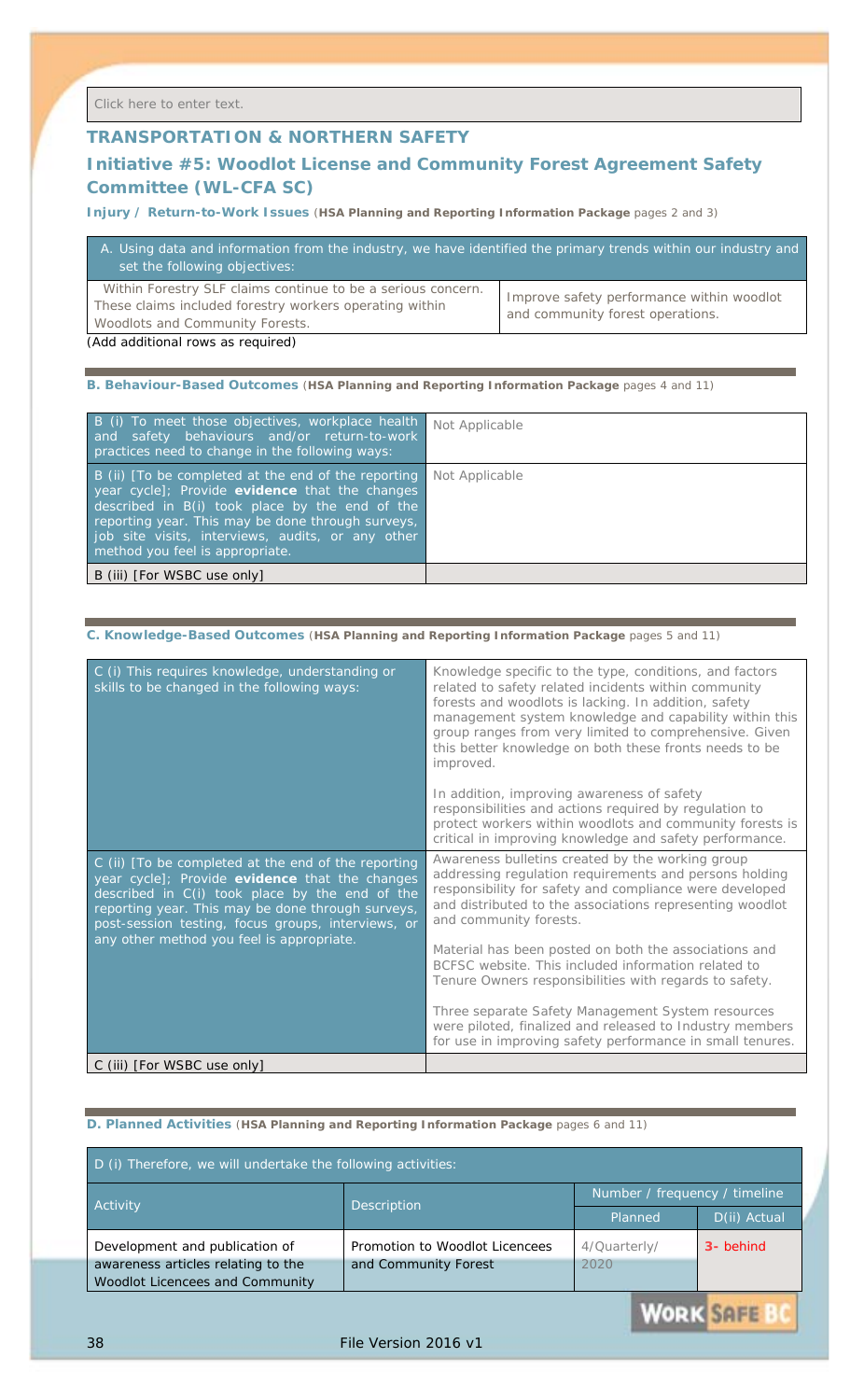| Forests Agreement Holder safety<br>management responsibilities,<br>processes, resources and tools<br>available to improve safety<br>performance.                   | Agreement Holders via print and<br>electronic media.                                                                                                                                                                                                                                                                                                                    |                 |              |
|--------------------------------------------------------------------------------------------------------------------------------------------------------------------|-------------------------------------------------------------------------------------------------------------------------------------------------------------------------------------------------------------------------------------------------------------------------------------------------------------------------------------------------------------------------|-----------------|--------------|
| Develop and distribute survey for<br>both WL and CFA members. Collate<br>and analyze resulting data.                                                               | Survey will target both woodlot<br>Licencees and CFA holders with<br>the intent of gathering safety<br>related information specific to<br>their operations and solicit<br>feedback regarding key focus<br>areas for improving safety<br>performance. Information will be<br>used to aid the WL-CFA SC in<br>determining and prioritizing<br>activities and initiatives. | 1/annually/2020 | 2 - On Track |
| Finalize program based on pilot<br>feedback and promote safe work<br>practices via revised and updated<br>safety program for woodlots and<br>community forests     | Support the implementation of<br>the revised safety program aimed<br>and woodlots and community<br>forests that address the range of<br>work activities from contracting<br>services to direct completion of<br>forest management activities by<br>the licence holder.                                                                                                  | 1/1/2020        | 2-On Track.  |
| Address prime contractor<br>requirements and execution of such<br>activities within woodlots and CFA's                                                             | Identify and address gaps in the<br>prime contracting and<br>management of prime contractors<br>in small tenures.                                                                                                                                                                                                                                                       | Ongoing/2020    | 2- On track. |
| Address contractor and subcontractor<br>safety requirements and related<br>management activities<br>A shall be alleged a series and construction and continue at N | Identify and address gaps in the<br>contracting, subcontracting and<br>management in small tenures.                                                                                                                                                                                                                                                                     | Ongoing/2020    | 2 - On Track |

(Add additional rows as required)

#### D (ii) [For WSBC use only]

Click here to enter text.

**Add additional initiatives as required using the same template.** 

**E. Organizational Capacity** (**HSA Planning and Reporting Information Package** page 7)

**To support us in providing the activities outlined in these initiatives, we will undertake the following activities designed to increase our organizational capacity:** 

| (E) Activity                      | Description               | Number / frequency        |
|-----------------------------------|---------------------------|---------------------------|
| Click here to enter text.         | Click here to enter text. | Click here to enter text. |
| (Add additional rows as required) |                           |                           |

required)

**F. Marketing / Outreach Activities** (**HSA Planning and Reporting Information Package** page 7)

#### **To reach a broader audience within our industry, we will undertake the following marketing / outreach activities:**

| (F) Activity                                                          | <b>Description</b>                                                                 | Number / frequency            |
|-----------------------------------------------------------------------|------------------------------------------------------------------------------------|-------------------------------|
| Make related info, tools and resources<br>available on BCFSC website. | Promotion of WL-CFA SC, related<br>objectives, tools and resources via<br>website. | 4/Review, update<br>quarterly |
| (Add additional rows as required)                                     |                                                                                    |                               |

**SAFE** 

VIOTER

F (ii) [For WSBC use only]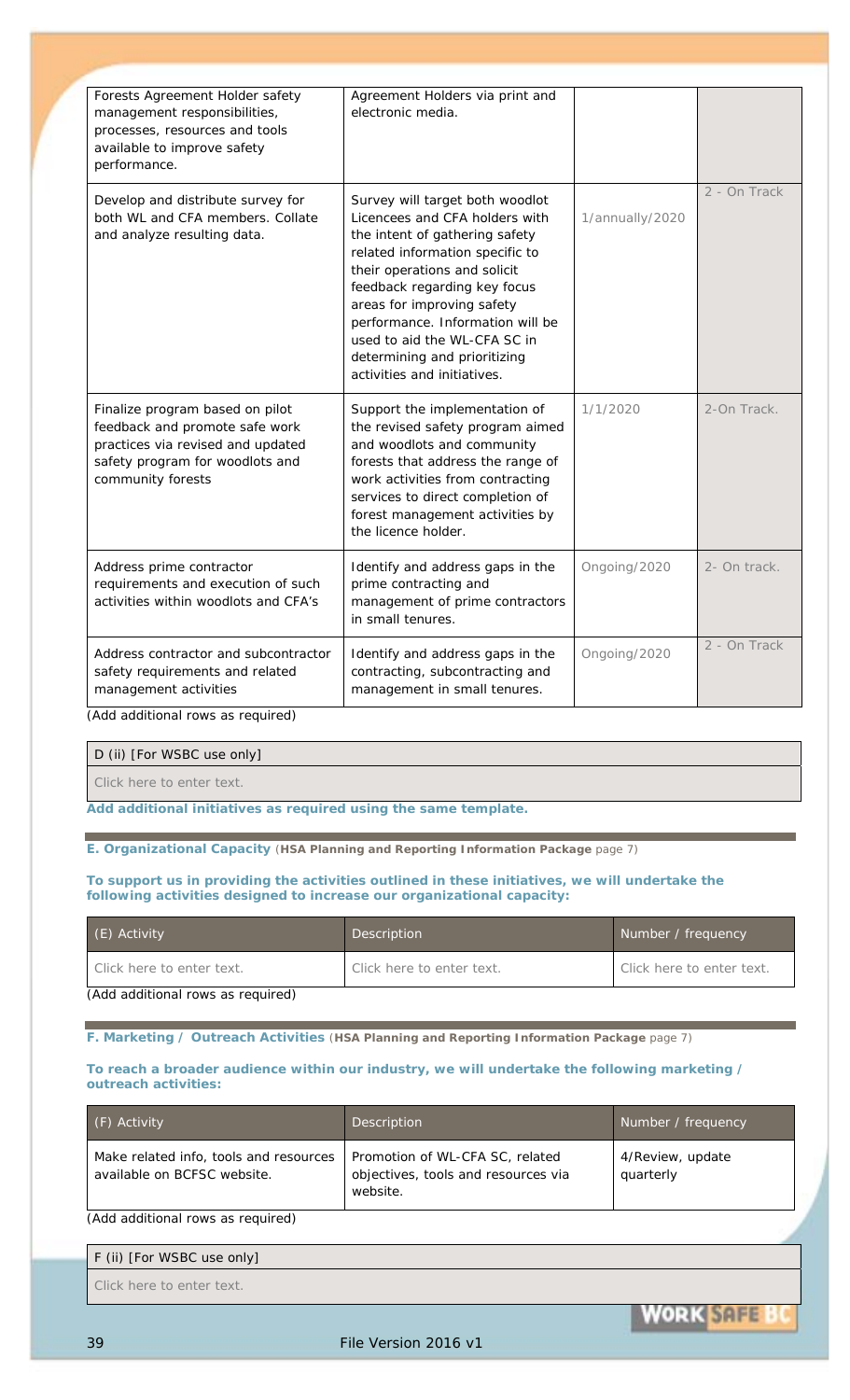**G. Overall Assessment** 

G (ii) [For WSBC use only]

Click here to enter text.

# **TRANSPORTATION & NORTHERN SAFETY**

### **Initiative #6: Trucking and Harvesting Advisory Group (TAG)**

**Injury / Return-to-Work Issues** (**HSA Planning and Reporting Information Package** pages 2 and 3)

| A. Using data and information from the industry, we have identified the primary trends within our industry and<br>set the following objectives: |                                                                                                                                                                                                    |  |
|-------------------------------------------------------------------------------------------------------------------------------------------------|----------------------------------------------------------------------------------------------------------------------------------------------------------------------------------------------------|--|
| The average number of SLF claims for Integrated Forest<br>Management between 2013 and 2017 is 390, with Log<br>hauling SLF claims at 135.       | Reduce the number of SLF claims in<br>Integrated Forest Management in 2020<br>provincially. Reduce the number of log<br>hauling SLF claims 2020 provincially.<br>Assess via third party assessment |  |
|                                                                                                                                                 | process, 5% of new and existing log<br>truck drivers (estimate 3000 employed in<br>industry) for competency in 2020.                                                                               |  |

(Add additional rows as required)

**B. Behaviour-Based Outcomes** (**HSA Planning and Reporting Information Package** pages 4 and 11)

| B (i) To meet those objectives, workplace health<br>safety behaviours and/or return-to-work<br>and<br>practices need to change in the following ways:                                                                                                                                                | BCFSC will support Licensees, Contractors, workers in<br>identifying why workers accept risk and incorporate<br>changes to safety programs and cultures that reduce at<br>risk behaviour.<br>BCFSC will support Logging truck operators to assess and<br>develop competencies to perform their duties, including<br>the ability to recognize and manage the risks.                                                                                                                                     |
|------------------------------------------------------------------------------------------------------------------------------------------------------------------------------------------------------------------------------------------------------------------------------------------------------|--------------------------------------------------------------------------------------------------------------------------------------------------------------------------------------------------------------------------------------------------------------------------------------------------------------------------------------------------------------------------------------------------------------------------------------------------------------------------------------------------------|
| B (ii) [To be completed at the end of the reporting<br>year cycle]; Provide evidence that the changes<br>described in B(i) took place by the end of the<br>reporting year. This may be done through surveys,<br>job site visits, interviews, audits, or any other<br>method you feel is appropriate. | Safety bulletins developed and sent out bimonthly.<br>Log Truck Driver Training and Competency Assessment<br>Standard promote, supported and implemented both<br>within and external to TAG operations.<br>Communication and Implementation of TAG best practices<br>within member operations continues.<br>Safety Alerts developed and sent out Bimonthly or as<br>required.<br>Load Securement and Fatigue Risk Assessments for the<br>log hauling sector completed and communicated to<br>Industry. |
| B (iii) [For WSBC use only]                                                                                                                                                                                                                                                                          |                                                                                                                                                                                                                                                                                                                                                                                                                                                                                                        |

**C. Knowledge-Based Outcomes** (**HSA Planning and Reporting Information Package** pages 5 and 11)

| C (i) This requires knowledge, understanding or<br>skills to be changed in the following ways:                                                                                                              | BCFSC will aid Log haulers and forest workers in general<br>awareness of the current safety issues facing the<br>industry, and the key factors relating to incidents. |
|-------------------------------------------------------------------------------------------------------------------------------------------------------------------------------------------------------------|-----------------------------------------------------------------------------------------------------------------------------------------------------------------------|
|                                                                                                                                                                                                             | Provided with this information, key education and<br>awareness initiatives can be developed to reduce the<br>potential for such events.                               |
| C (ii) [To be completed at the end of the reporting                                                                                                                                                         | Safety bulletins developed and sent out bimonthly.                                                                                                                    |
| year cycle]; Provide evidence that the changes<br>described in C(i) took place by the end of the<br>reporting year. This may be done through surveys,<br>post-session testing, focus groups, interviews, or | Log Truck Driver Training and Competency Assessment<br>Standard promote, supported and implemented both<br>within and external to TAG operations.                     |
| any other method you feel is appropriate.                                                                                                                                                                   | Communication and Implementation of TAG best<br>practices within member operations continues.                                                                         |

**SAFE** 

ORK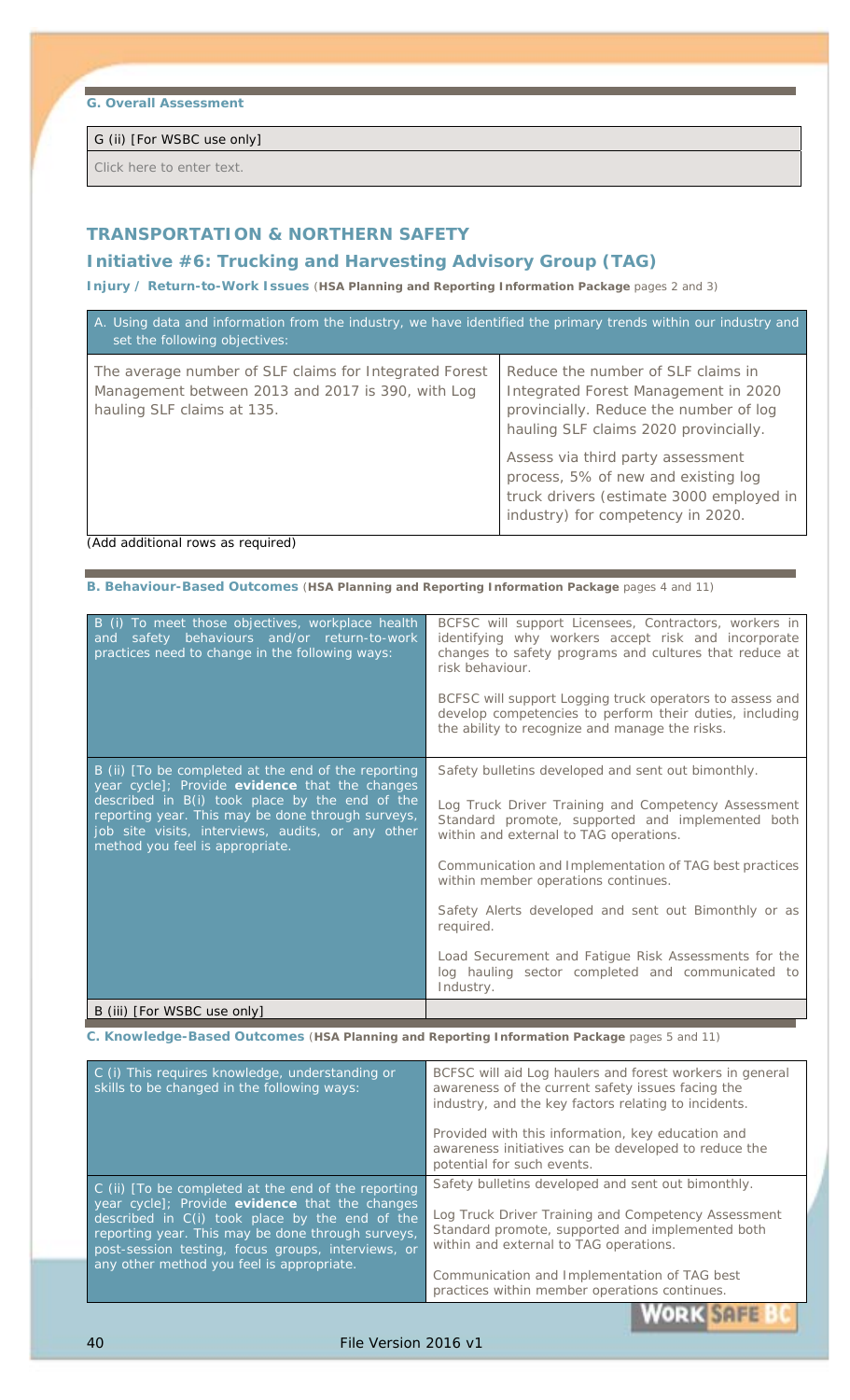|                             | Safety Alerts developed and sent out Bimonthly or as<br>required.                                                     |
|-----------------------------|-----------------------------------------------------------------------------------------------------------------------|
|                             | Load Securement and Fatigue Risk Assessments for the<br>log hauling sector completed and communicated to<br>Industry. |
| C (iii) [For WSBC use only] |                                                                                                                       |

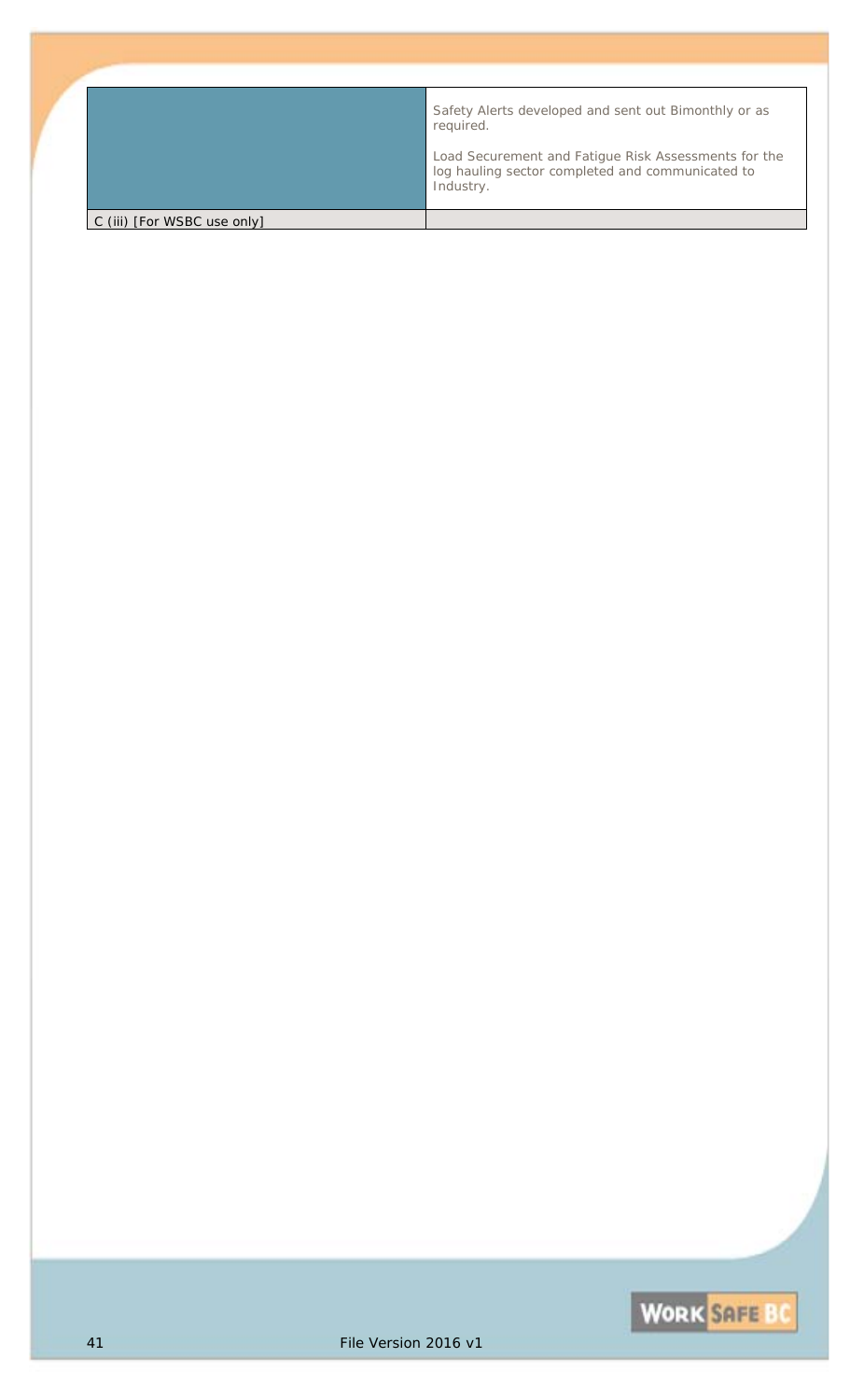**D. Planned Activities** (**HSA Planning and Reporting Information Package** pages 6 and 11)

| D (i) Therefore, we will undertake the following activities:                                                                                                                                                          |                                                                                                                                                               |                                                          |                                                                               |
|-----------------------------------------------------------------------------------------------------------------------------------------------------------------------------------------------------------------------|---------------------------------------------------------------------------------------------------------------------------------------------------------------|----------------------------------------------------------|-------------------------------------------------------------------------------|
| Activity                                                                                                                                                                                                              |                                                                                                                                                               | Number / frequency / timeline                            |                                                                               |
|                                                                                                                                                                                                                       | Description                                                                                                                                                   | Planned                                                  | D(ii) Actual                                                                  |
| Awareness sessions:<br>Switch back<br>Log Truck driver Training and<br><b>Fndorsement</b><br>Standard of Care (SOC)<br>Your Greatest Risk (YGR)<br>$\bullet$<br>Fatigue management<br>$\bullet$<br>Distracted driving | Awareness/training sessions that<br>target log truck and forestry<br>occupations                                                                              | 15/Spring 2020                                           | 3 - behind<br><b>Seminars</b><br>cancelled due<br>to COVID-19.                |
| Raise awareness of and continue to<br>support implementation of a Resource<br>Road Maintenance Best Practices<br>Guideline                                                                                            | Best practices guideline for<br>maintenance of resource roads for<br>safe log hauling use.                                                                    | #Ongoing<br>(Implement<br>with Industry<br>Members)/2020 | 3 - behind<br>Was to be<br>completed as<br>part of the<br>spring<br>seminars. |
| Improve incident data system to<br>consistently collect and analyse<br>harvesting incident data. This will be<br>completed via EHS implementation.                                                                    | Consistent data collection process<br>that will be used to assist in<br>identifying industry incident trends                                                  | Quarterly                                                | 2 - On Track                                                                  |
| Collection, analyze and report on log<br>hauling incident and harvesting data                                                                                                                                         | Log hauling incident data will be<br>compiled and analysed to support<br>industry safety initiatives focused<br>on reducing serious log hauling<br>incidents. | Quarterly                                                | 2 - On Track                                                                  |

#### (Add additional rows as required)

#### D (ii) [For WSBC use only]

Click here to enter text.

**Add additional initiatives as required using the same template.** 

**E. Organizational Capacity** (**HSA Planning and Reporting Information Package** page 7)

#### **To support us in providing the activities outlined in these initiatives, we will undertake the following activities designed to increase our organizational capacity:**

| (E) Activity                      | Description               | Number / frequency        |
|-----------------------------------|---------------------------|---------------------------|
| Click here to enter text.         | Click here to enter text. | Click here to enter text. |
| (Add additional rows as required) |                           |                           |

**F. Marketing / Outreach Activities** (**HSA Planning and Reporting Information Package** page 7)

#### **To reach a broader audience within our industry, we will undertake the following marketing / outreach activities:**

| (F) Activity                                                                                             | Description                                                                                              | Number / frequency |
|----------------------------------------------------------------------------------------------------------|----------------------------------------------------------------------------------------------------------|--------------------|
| Promotion of AOR/SOC/YGR/Fatigue<br>and distracted driving<br>awareness/training sessions                | Promotion of awareness/training<br>sessions to industry via TAG members,<br>local media, and print media | 15                 |
| Publish articles regarding log hauling<br>and harvesting safety awareness and<br>related TAG initiatives | Promotion of awareness/training<br>sessions to industry via TAG members,<br>and print media              | 6                  |

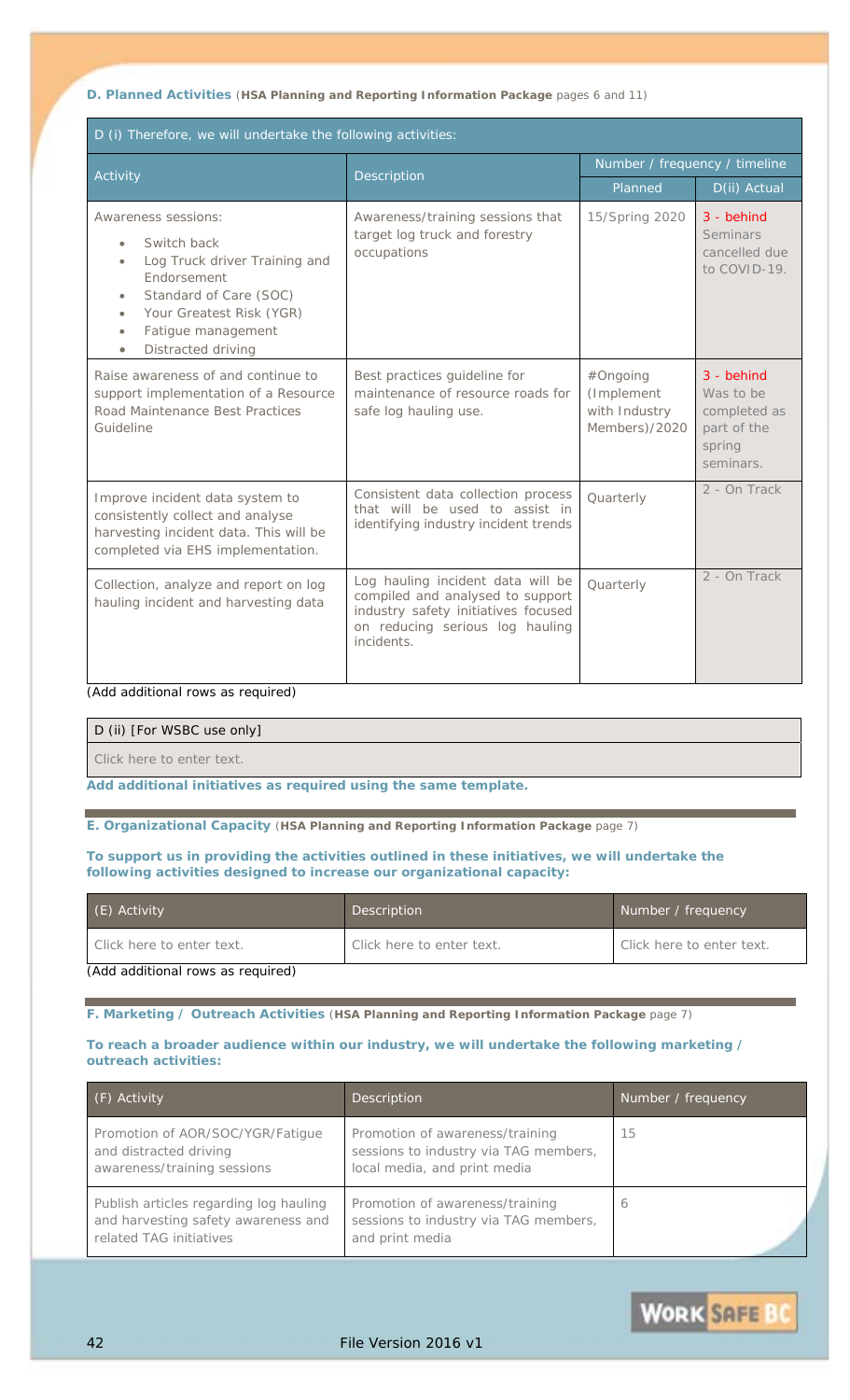| Promotion of incident data collection<br>and reporting | Create awareness and buy in regarding<br>incident data collection and reporting.<br>This will be done through outreach to<br>industry members/log hauling<br>contractors via The Trucking Advisory<br>Group and BCFSC through bulletins,<br>articles and face to face discussion. | Ongoing |
|--------------------------------------------------------|-----------------------------------------------------------------------------------------------------------------------------------------------------------------------------------------------------------------------------------------------------------------------------------|---------|

(Add additional rows as required)

#### F (ii) [For WSBC use only]

Click here to enter text.

#### **G. Overall Assessment**

#### G (ii) [For WSBC use only]

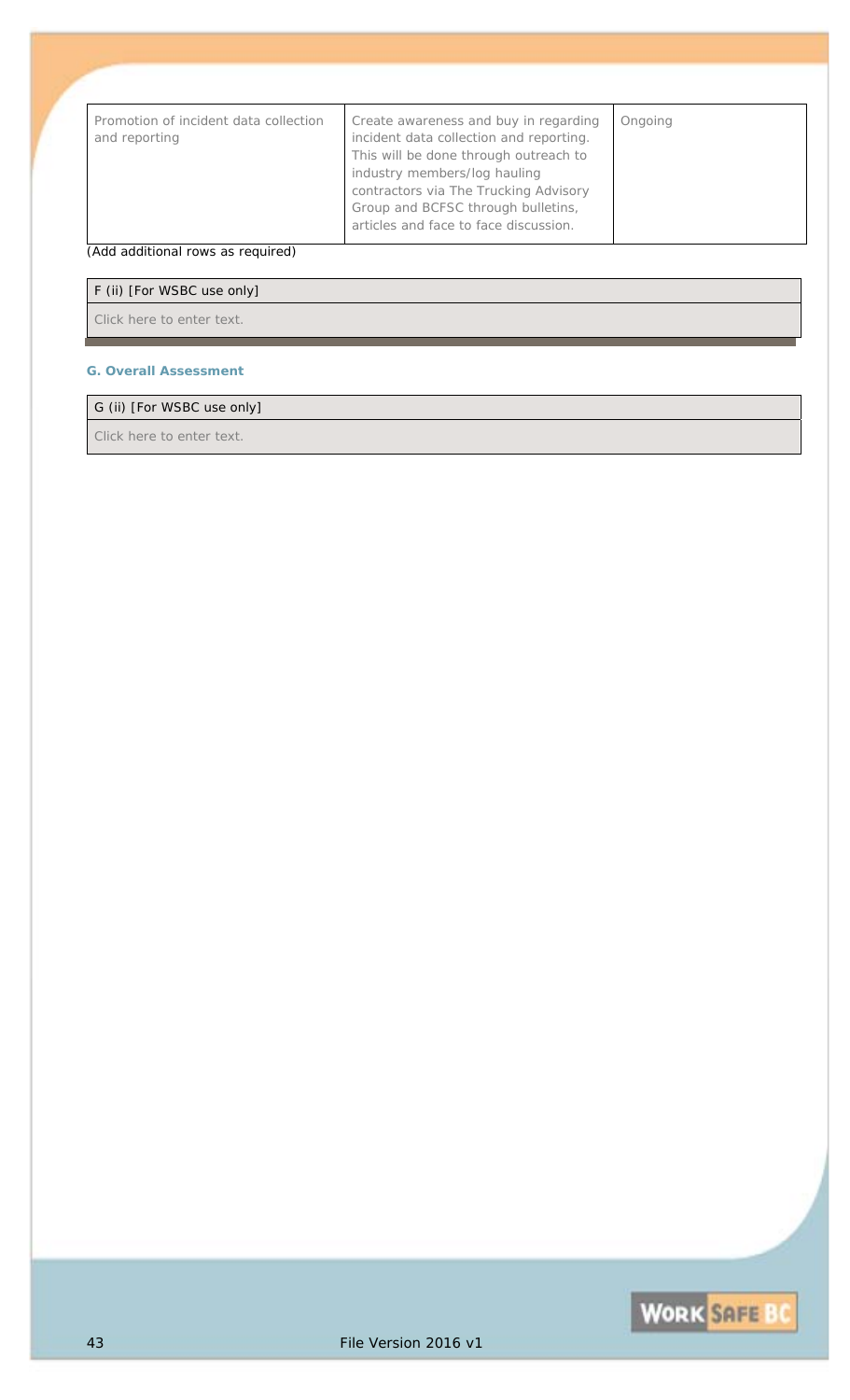### **TRANSPORTATION & NORTHERN SAFETY**

#### **Initiative #7: Fatigue**

**A. Injury / Return-to-Work Issues** (**HSA Planning and Reporting Information Package** pages 2 and 3)

| A. Using data and information from the industry, we have identified the primary trends within our industry and<br>set the following objectives: |                                               |  |
|-------------------------------------------------------------------------------------------------------------------------------------------------|-----------------------------------------------|--|
| Commercial vehicle accident statistics indicate that fatigue is a                                                                               | Identify opportunities to implement           |  |
| factor in 20% of crashes. This number is estimated to be                                                                                        | strategies, increase awareness and educate    |  |
| higher due to the difficulty in determining if fatigue is a factor                                                                              | forest industry members to address fatigue as |  |
| post incident.                                                                                                                                  | a hazard in the workplace.                    |  |

(Add additional rows as required)

#### **B. Behaviour-Based Outcomes** (**HSA Planning and Reporting Information Package** pages 4 and 11)

| B (i) To meet those objectives, workplace health<br>and safety behaviours and/or return-to-work<br>practices need to change in the following ways:                                                                                                                                                   | BCFSC will support forest industry members in identifying<br>the risk of fatigue as it relates to their workplace and<br>implement programs that reduce the risk of fatigue<br>related incidents |
|------------------------------------------------------------------------------------------------------------------------------------------------------------------------------------------------------------------------------------------------------------------------------------------------------|--------------------------------------------------------------------------------------------------------------------------------------------------------------------------------------------------|
| B (ii) [To be completed at the end of the reporting<br>year cycle]; Provide evidence that the changes<br>described in B(i) took place by the end of the<br>reporting year. This may be done through surveys,<br>job site visits, interviews, audits, or any other<br>method you feel is appropriate. | Fatigue Risk Assessment tool completed and provided to<br>industry.                                                                                                                              |
| B (iii) [For WSBC use only]                                                                                                                                                                                                                                                                          |                                                                                                                                                                                                  |

| C. Knowledge-Based Outcomes (HSA Planning and Reporting Information Package pages 5 and 11)                                                                                                                  |                                                                                                                                                                                                             |  |
|--------------------------------------------------------------------------------------------------------------------------------------------------------------------------------------------------------------|-------------------------------------------------------------------------------------------------------------------------------------------------------------------------------------------------------------|--|
| C (i) This requires knowledge, understanding or<br>skills to be changed in the following ways:                                                                                                               | BCFSC will support forest industry members in<br>understanding sleep related fatigue, the effects of<br>fatigue on decision making and other human factors<br>that contribute to fatigue related incidents. |  |
| C (ii) [To be completed at the end of the reporting<br>year cycle]; Provide evidence that the changes<br>described in C(i) took place by the end of the<br>reporting year. This may be done through surveys, | Communications related to fatigue risk and<br>management developed for industry.                                                                                                                            |  |
| post-session testing, focus groups, interviews, or<br>any other method you feel is appropriate.                                                                                                              | Project related to fatigue management and<br>technological solutions completed and<br>communicated to industry.                                                                                             |  |
| C (iii) [For WSBC use only]                                                                                                                                                                                  |                                                                                                                                                                                                             |  |

#### **D. Planned Activities** (**HSA Planning and Reporting Information Package** pages 6 and 11)

### D (i) Therefore, we will undertake the following activities:

|                           |                                                                                                                                                             | Number / frequency / timeline |              |
|---------------------------|-------------------------------------------------------------------------------------------------------------------------------------------------------------|-------------------------------|--------------|
| Activity                  | <b>Description</b>                                                                                                                                          | Planned                       | D(ii) Actual |
| Advisory Group Engagement | Engage with advisory groups to<br>identify the needs of industry as<br>they relate to understanding and<br>determining fatigue risk                         | 12/quarterly/2020             | 2 - On Track |
| Fatique projects          | Conduct work that aids in our<br>understanding of fatigue in the<br>workplace and supports industry<br>in reducing the risk of fatigue<br>related incidents | 1/2020                        | 2 - On Track |

(Add additional rows as required)

#### D (iii) [For WSBC use only]

Click here to enter text.

**Add additional initiatives as required using the same template.** 

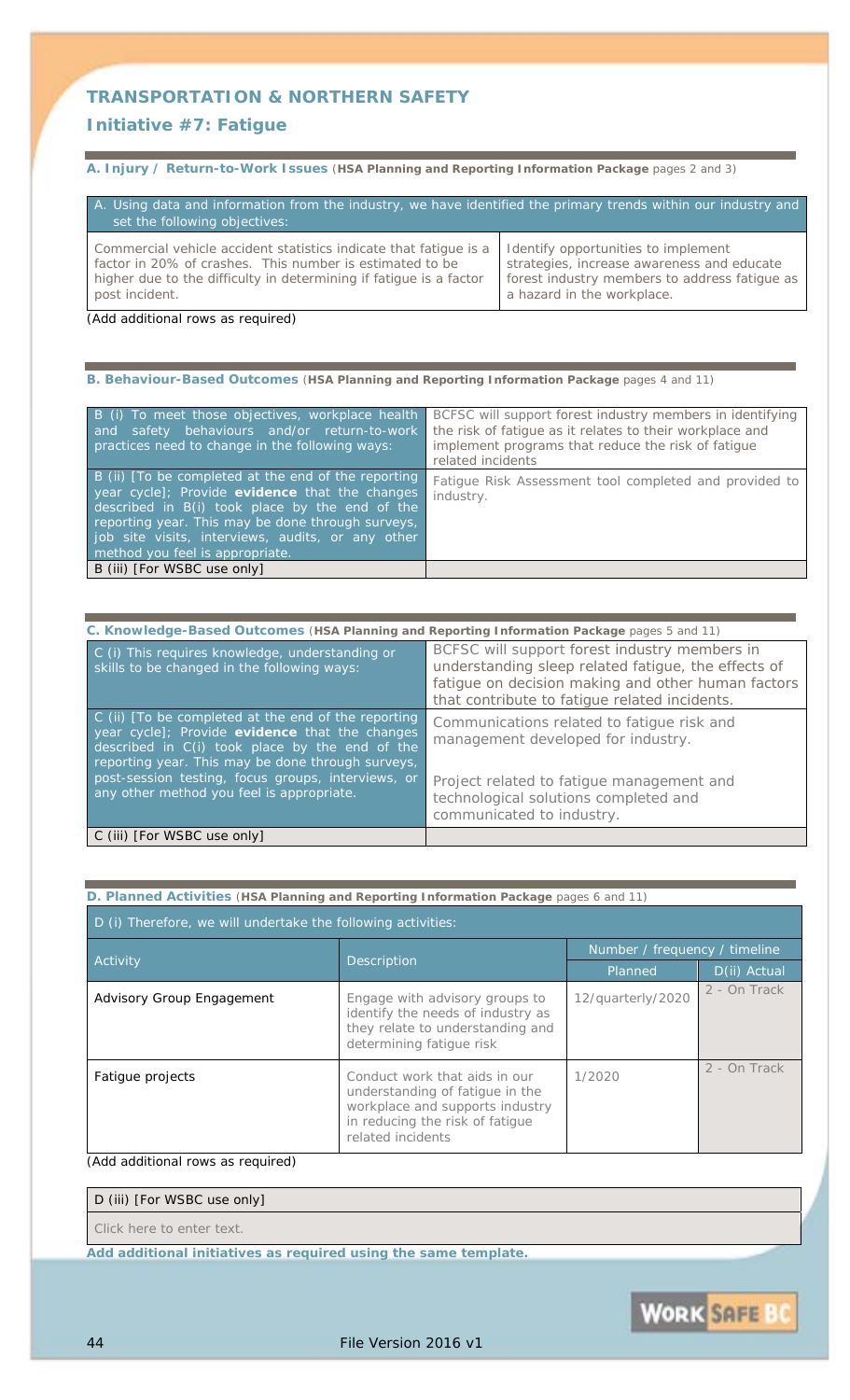#### **E. Organizational Capacity** (**HSA Planning and Reporting Information Package** page 7)

**To support us in providing the activities outlined in these initiatives, we will undertake the following activities designed to increase our organizational capacity:** 

| (E) Activity                      | <b>Description</b>                                                                                                                         | Number / frequency |
|-----------------------------------|--------------------------------------------------------------------------------------------------------------------------------------------|--------------------|
| <b>Fatique Resources</b>          | Maintain a tab on the BCFSC website<br>that provides resources and links to<br>fatique resources                                           | Ongoing            |
| Consultation with Fatique Experts | Consult with recognized fatique experts<br>who will increase competency of BCFSC<br>staff and assist in providing resources<br>to industry | Ongoing            |

(Add additional rows as required)

**F. Marketing / Outreach Activities** (**HSA Planning and Reporting Information Package** page 7) **To reach a broader audience within our industry, we will undertake the following marketing / outreach activities:** 

| (F) Activity                            | Description                                                                                                                                | Number / frequency |
|-----------------------------------------|--------------------------------------------------------------------------------------------------------------------------------------------|--------------------|
| Develop worker resources                | Create resources that increase worker<br>knowledge of sleep related fatigue                                                                | 4/2020             |
| Develop supervisor/manager<br>resources | Create resources that assist supervisors<br>and managers to identify fatique                                                               | 2/2020             |
| Develop company resources               | Create resources that assist companies<br>in developing Fatigue Risk Management<br>Plans                                                   | 1/2020             |
| Conference Agenda Speaker               | Promote, look at opportunities for<br>including a speaker at each BCFSC<br>safety conference who will focus on<br>fatique in the workplace | 3/2020             |

#### (Add additional rows as required)

#### F (ii) [For WSBC use only]

Click here to enter text.

#### **G. Overall Assessment**

#### G (ii) [For WSBC use only]

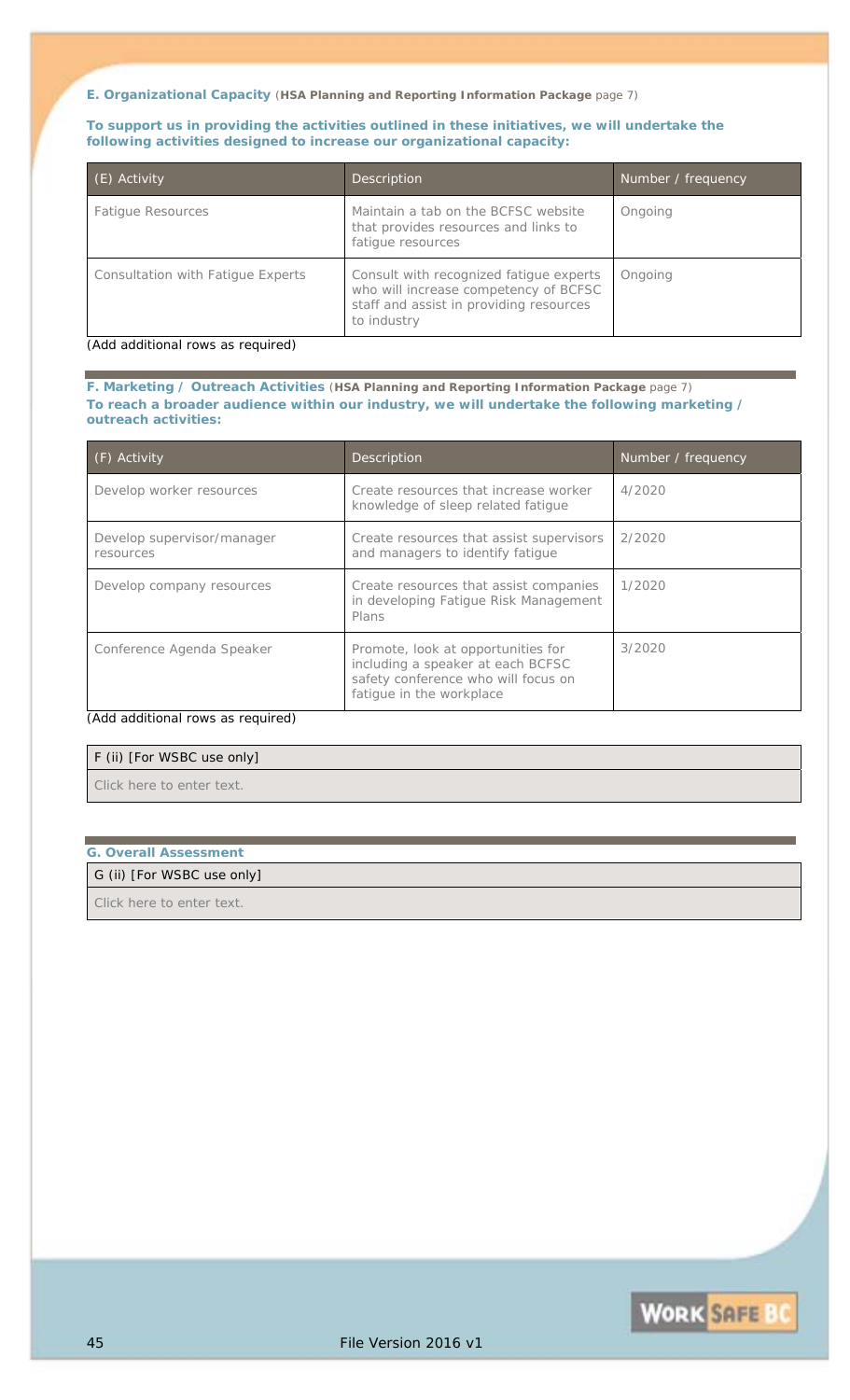# **TRANSPORTATION & NORTHERN SAFETY**

### **Initiative #8: Wood Fibre Hauling Safety Group**

**Injury / Return-to-Work Issues** (**HSA Planning and Reporting Information Package** pages 2 and 3)

| A. Using data and information from the industry, we have identified the primary trends within our industry<br>and set the following objectives:                                                                                                                                  |                                                                                                                                                                                                                                  |  |
|----------------------------------------------------------------------------------------------------------------------------------------------------------------------------------------------------------------------------------------------------------------------------------|----------------------------------------------------------------------------------------------------------------------------------------------------------------------------------------------------------------------------------|--|
| The wood fibre hauling does not have independent data<br>for the CU but is encompassed within the Dump Truck<br>CU. The group members historically identify tarping<br>related injuries and slip/trip/fall incidents as the most<br>common injuries that relate to claims costs. | Reduce the number of tarping and<br>slip/trip/fall injuries within the wood fibre<br>hauling sector.<br>Identify other areas of opportunity to improve<br>wood fibre hauling safety including; driver<br>competency and fatigue. |  |

(Add additional rows as required)

#### **B. Behaviour-Based Outcomes** (**HSA Planning and Reporting Information Package** pages 4 and 11)

| B (i) To meet those objectives, workplace health<br>safety behaviours and/or return-to-work<br>and<br>practices need to change in the following ways:                                                                                                                                                | BCFSC will support wood fibre haulers, purchasers and<br>suppliers to improve worker safety at loading and<br>unloading facilities.<br>BCFSC will support Wood Fibre hauling operators to<br>develop a competency program for wood fibre hauling<br>including tarping tasks where there is an increased risk<br>of injury.                                                                                                                                                                                                                     |
|------------------------------------------------------------------------------------------------------------------------------------------------------------------------------------------------------------------------------------------------------------------------------------------------------|------------------------------------------------------------------------------------------------------------------------------------------------------------------------------------------------------------------------------------------------------------------------------------------------------------------------------------------------------------------------------------------------------------------------------------------------------------------------------------------------------------------------------------------------|
| B (ii) [To be completed at the end of the reporting<br>year cycle]; Provide evidence that the changes<br>described in B(i) took place by the end of the<br>reporting year. This may be done through surveys,<br>job site visits, interviews, audits, or any other<br>method you feel is appropriate. | Analysis completed to better understand the risk and<br>associated injuries related to loading and unloading.<br>chip trucks.<br>Auto tarping system developed and promoted in<br>partnership with industry and private sector to<br>address safety risks associated with loading and<br>loading of chip trucks.<br>Chip Truck Driver Training and Competency<br>Assessment Standards developed and piloted in<br>partnership with industry and WSBC.<br>Load securement safety videos developed and<br>promoted in partnership with industry. |
| R (iii) [For WSRC uso only]                                                                                                                                                                                                                                                                          |                                                                                                                                                                                                                                                                                                                                                                                                                                                                                                                                                |

B (iii) [For WSBC use only

| C. Knowledge-Based Outcomes (HSA Planning and Reporting Information Package pages 5 and 11)                                                                                                                  |                                                                                                                                                        |  |
|--------------------------------------------------------------------------------------------------------------------------------------------------------------------------------------------------------------|--------------------------------------------------------------------------------------------------------------------------------------------------------|--|
| C (i) This requires knowledge, understanding or<br>skills to be changed in the following ways:                                                                                                               | BCFSC will support wood fibre haulers in understanding<br>the current safety issues facing the industry, and the key<br>factors relating to incidents. |  |
|                                                                                                                                                                                                              | Provided with this information, key education and<br>awareness initiatives can be developed to reduce the<br>potential for such events.                |  |
| C (ii) [To be completed at the end of the reporting<br>year cycle]; Provide evidence that the changes<br>described in C(i) took place by the end of the<br>reporting year. This may be done through surveys, | Analysis completed to better understand the risk and<br>associated injuries related to loading and unloading. chip<br>trucks.                          |  |
| post-session testing, focus groups, interviews, or<br>any other method you feel is appropriate.                                                                                                              | Chip Truck Driver Training and Competency Assessment<br>Standards developed and piloted in partnership with<br>industry and WSBC.                      |  |
|                                                                                                                                                                                                              | Load securement safety videos developed and promoted<br>in partnership with industry.                                                                  |  |
| C (iii) [For WSBC use only]                                                                                                                                                                                  |                                                                                                                                                        |  |

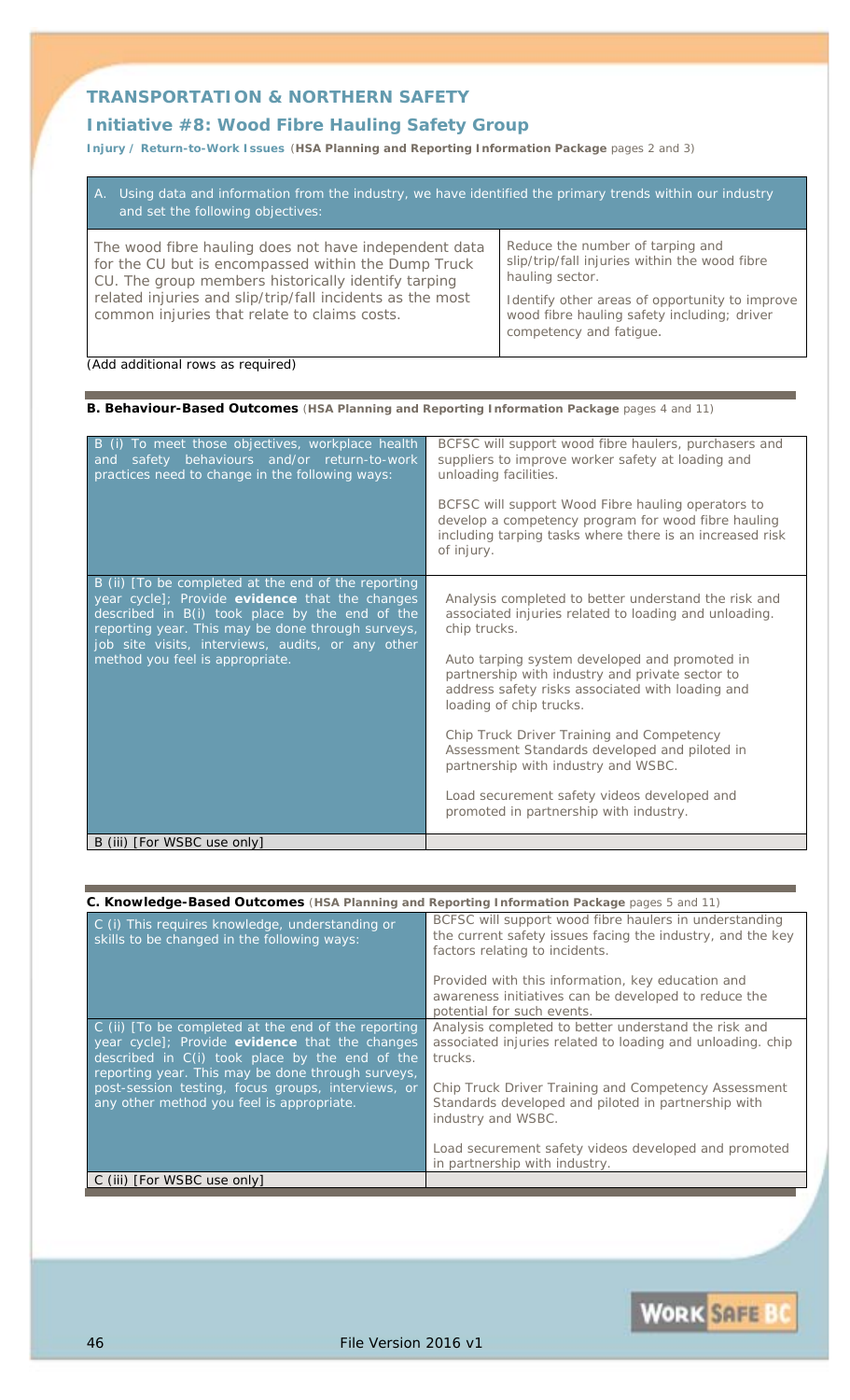#### **D. Planned Activities** (**HSA Planning and Reporting Information Package** pages 6 and 11)

| D (i) Therefore, we will undertake the following activities:                                                 |                                                                                                                                                          |                               |              |
|--------------------------------------------------------------------------------------------------------------|----------------------------------------------------------------------------------------------------------------------------------------------------------|-------------------------------|--------------|
| Activity                                                                                                     | Description                                                                                                                                              | Number / frequency / timeline |              |
|                                                                                                              |                                                                                                                                                          | Planned                       | D(ii) Actual |
| Actively research and contribute to<br>technology advancements in auto-<br>tarping                           | Work with haulers, manufacturers<br>and others to improve existing<br>and/or develop new auto-tarping<br>solutions.                                      | Ongoing 2020                  | 2 - On Track |
| Competency based training for wood<br>fibre haulers                                                          | Pilot the competency based<br>system for wood fibre haulers<br>Develop learning resources for the<br>wood fibre hauling occupation<br>competency program | Ongoing 2020                  | 2 - On Track |
| Maintain an incident data system to<br>consistently collect and analyze wood<br>fibre hauling incident data. | Consistent data collection process<br>that will be used to assist in<br>identifying industry incident trends                                             | Quarterly                     | 2 - On Track |

(Add additional rows as required)

| D (ii) [For WSBC use only]                                      |  |
|-----------------------------------------------------------------|--|
| Click here to enter text.                                       |  |
| Add additional initiatives as required using the same template. |  |

**E. Organizational Capacity** (**HSA Planning and Reporting Information Package** page 7) **To support us in providing the activities outlined in these initiatives, we will undertake the following activities designed to increase our organizational capacity:** 

| (E) Activity                      | Description               | Number / frequency        |
|-----------------------------------|---------------------------|---------------------------|
| Click here to enter text.         | Click here to enter text. | Click here to enter text. |
| (Add additional rows as required) |                           |                           |

(Add additional rows as required)

#### **F. Marketing / Outreach Activities** (**HSA Planning and Reporting Information Package** page 7) **To reach a broader audience within our industry, we will undertake the following marketing / outreach activities:**

| (F) Activity                                                      | Description                                                                  | Number / frequency |
|-------------------------------------------------------------------|------------------------------------------------------------------------------|--------------------|
| Promotion of AOR/SOC/YGR and other<br>awareness/training sessions | Promotion of awareness/training<br>sessions to industry via WFHSG<br>members |                    |

(Add additional rows as required)

| F (ii) [For WSBC use only] |  |
|----------------------------|--|
| Click here to enter text.  |  |

| <b>G. Overall Assessment</b> |  |
|------------------------------|--|
| G (ii) [For WSBC use only]   |  |
| Click here to enter text.    |  |
| Click here to enter text.    |  |
| Click here to enter text.    |  |

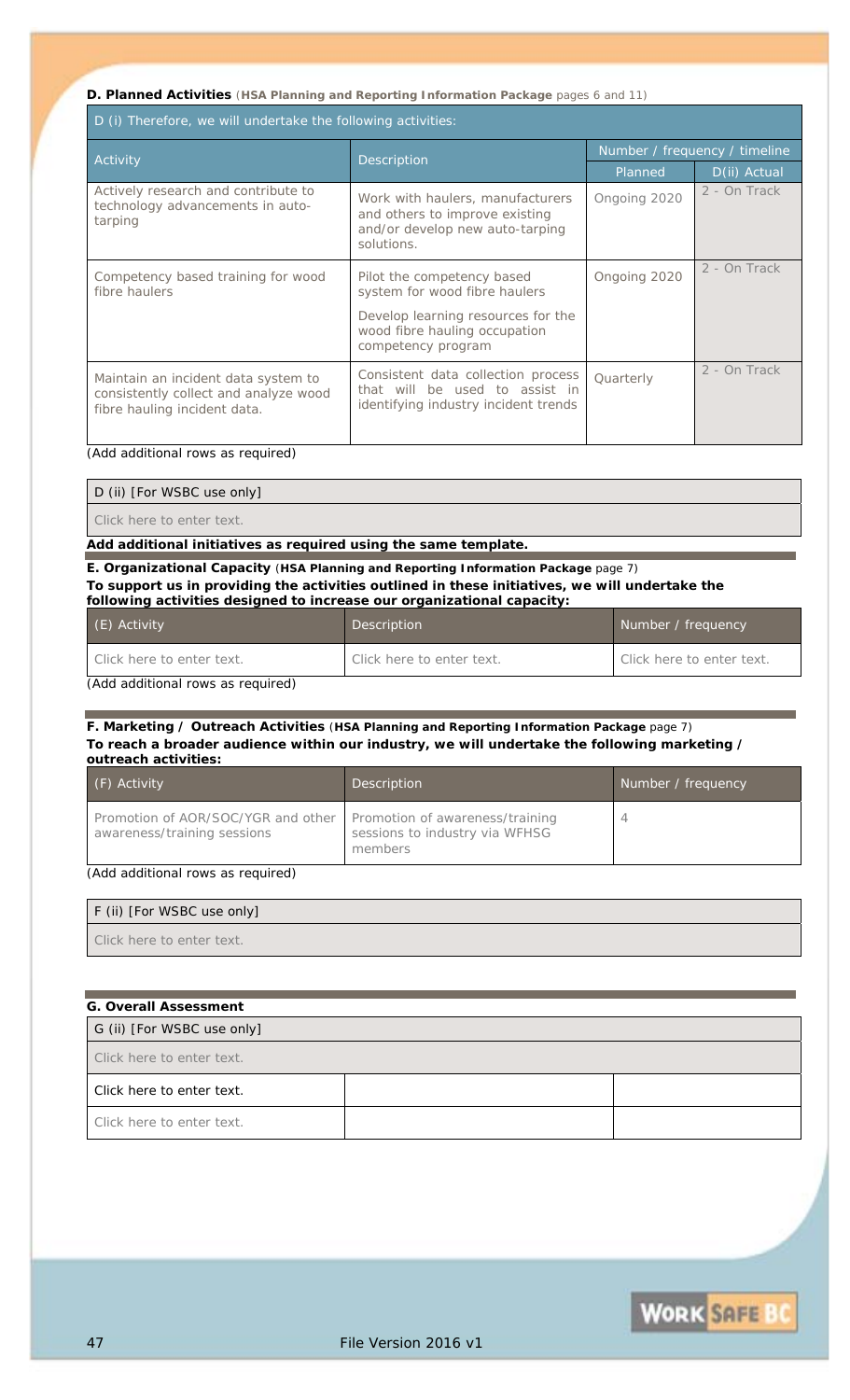# **TRANSPORTATION & NORTHERN SAFETY**

# **Initiative #9: Forest Industry Forum, Harvesting**

#### **Injury / Return-to-Work Issues** (**HSA Planning and Reporting Information Package** pages 2 and 3)

| A. Using data and information from the industry, we have identified the primary trends within our industry and<br>set the following objectives: |                                                 |  |  |
|-------------------------------------------------------------------------------------------------------------------------------------------------|-------------------------------------------------|--|--|
| Regulation and resources that support safe outcomes within all                                                                                  | Objective is to work closely with WSBC, key     |  |  |
| sectors of the industry are critical. It is therefore imperative                                                                                | industry members and labour to identify key     |  |  |
| that regulators, key industry sectors and labour work together                                                                                  | safety issues as it related to both current and |  |  |
| to achieve the best outcomes with collective effort where                                                                                       | proposed regulation with the goal of            |  |  |
| appropriate.                                                                                                                                    | harmonizing outcomes and improving safety.      |  |  |

#### (Add additional rows as required)

#### **B. Behaviour-Based Outcomes** (**HSA Planning and Reporting Information Package** pages 4 and 11)

| B (i) To meet those objectives, workplace health<br>and safety behaviours and/or return-to-work<br>practices need to change in the following ways:                                                                                                                                                   | Not applicable |
|------------------------------------------------------------------------------------------------------------------------------------------------------------------------------------------------------------------------------------------------------------------------------------------------------|----------------|
| B (ii) [To be completed at the end of the reporting<br>year cycle]; Provide evidence that the changes<br>described in B(i) took place by the end of the<br>reporting year. This may be done through surveys,<br>job site visits, interviews, audits, or any other<br>method you feel is appropriate. | Not applicable |
| B (iii) [For WSBC use only]                                                                                                                                                                                                                                                                          |                |

#### **C. Knowledge-Based Outcomes** (**HSA Planning and Reporting Information Package** pages 5 and 11)

| C (i) This requires knowledge, understanding or<br>skills to be changed in the following ways:                                                                                                                                                                                                                  | Group will look at key safety issues along with existing<br>and proposed regulation with the objective of identifying<br>challenges, successes and failures with regards to<br>improving safety within the forest industry.  |
|-----------------------------------------------------------------------------------------------------------------------------------------------------------------------------------------------------------------------------------------------------------------------------------------------------------------|------------------------------------------------------------------------------------------------------------------------------------------------------------------------------------------------------------------------------|
| C (ii) [To be completed at the end of the reporting<br>year cycle]; Provide evidence that the changes<br>described in C(i) took place by the end of the<br>reporting year. This may be done through surveys,<br>post-session testing, focus groups, interviews, or<br>any other method you feel is appropriate. | Group has met quarterly to identify and find<br>solutions for injuries and fatalities within the forest<br>industry.<br>Group has worked on regulations relating to log<br>load securement, mobile equipment, and first aid. |
| $C$ (iii) $\Gamma$ $\Gamma$ $\Omega$ $\Gamma$ $\Omega$ $\Omega$ $\Omega$ $\Omega$ $\Omega$ $\Omega$ $\Omega$                                                                                                                                                                                                    |                                                                                                                                                                                                                              |

C (iii) [For WSBC use only]

#### **D. Planned Activities** (**HSA Planning and Reporting Information Package** pages 6 and 11)

| D (i) Therefore, we will undertake the following activities:    |                                                                                                                                                                                                        |                               |              |
|-----------------------------------------------------------------|--------------------------------------------------------------------------------------------------------------------------------------------------------------------------------------------------------|-------------------------------|--------------|
| Activity                                                        | Description                                                                                                                                                                                            | Number / frequency / timeline |              |
|                                                                 |                                                                                                                                                                                                        | Planned                       | D(ii) Actual |
| Collective review and discussion                                | Group to identify, discuss and<br>resolve both existing and<br>potential safety issues as it<br>relates to existing and<br>proposed regulation.                                                        | 4/quarterly/2020              | 2 - On Track |
| Development of safety<br>resources, tools and<br>communications | Group to work collectively to<br>develop tools, resources and<br>communication related to key<br>safety issues with the<br>objective of improving safety<br>performance within the forest<br>industry. | Ongoing/2020                  | 2 - On Track |

(Add additional rows as required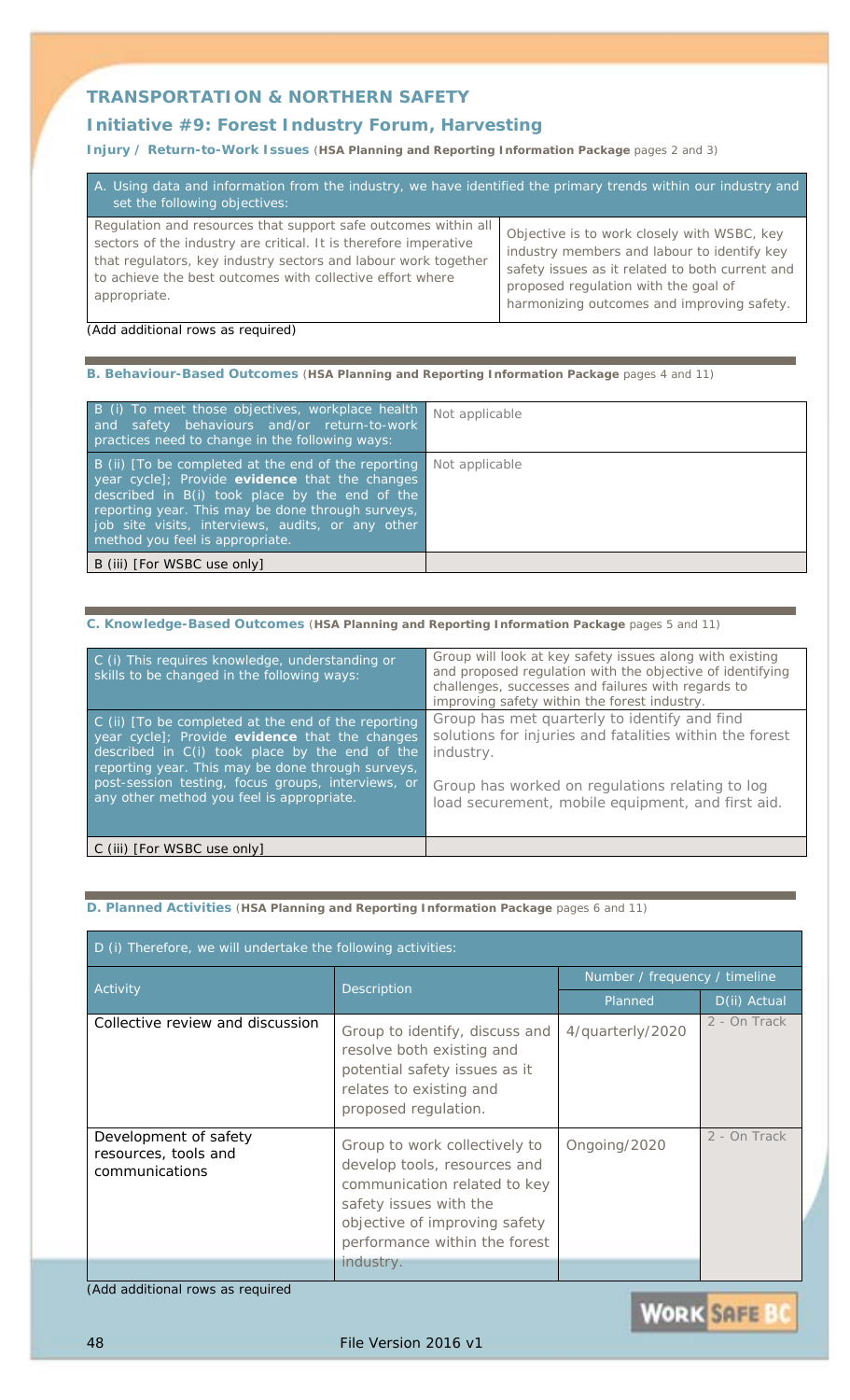